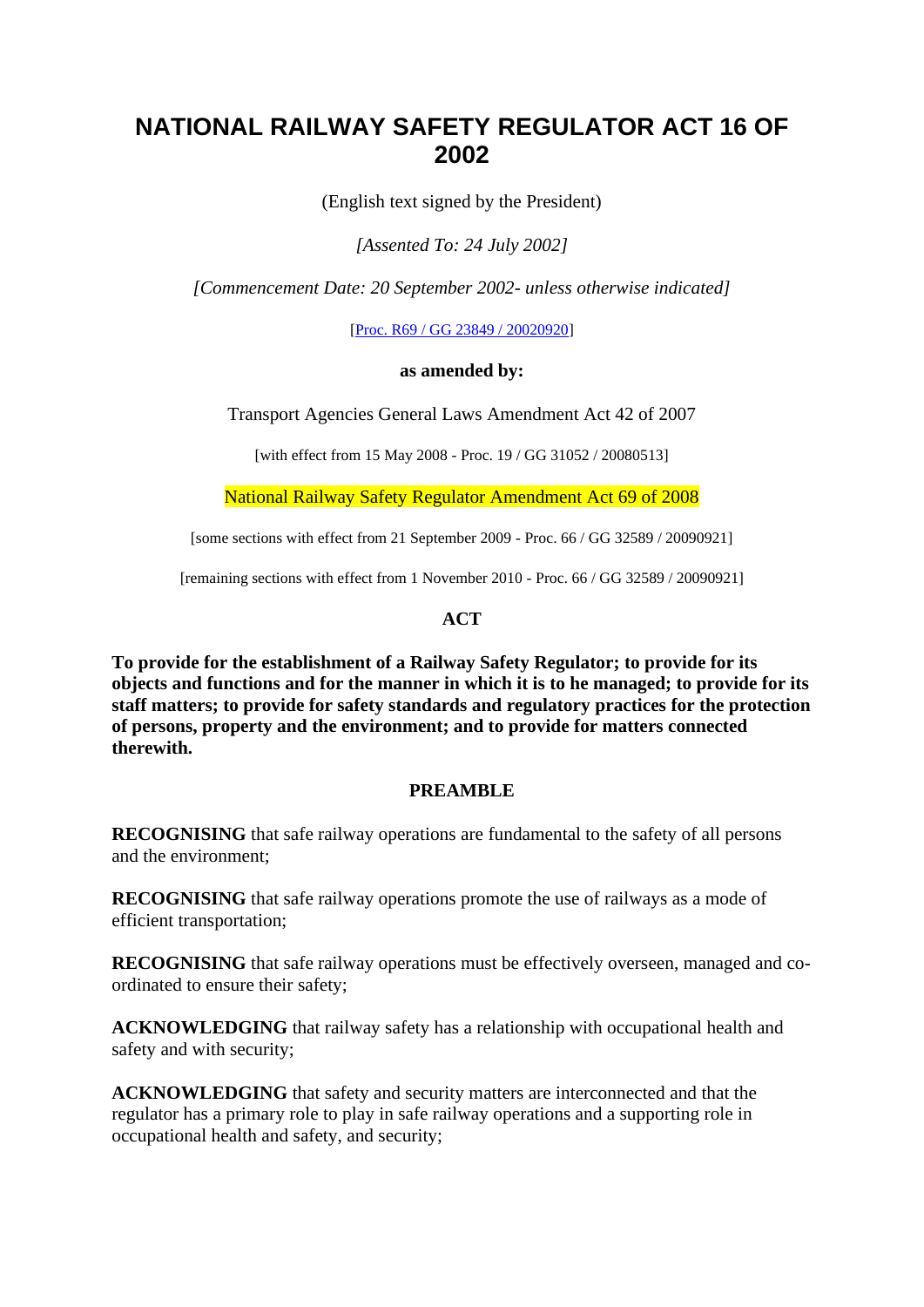**ACKNOWLEDGING** that all organs of state that have a role to play in railway operations must co-operate with one another so as to give effect to the principles of co-operative government and intergovernmental relations contemplated in Chapter 3 of the Constitution;

## **AND IN ORDER TO-**

- provide for and promote safe railway operations;
- encourage the collaboration and participation of interested and affected parties in improving railway safety;
- recognise the prime responsibility and accountability of railway operators in ensuring the safety of railway operations;
- facilitate a modern, flexible and efficient regulatory regime that ensures the continuing enhancement of safe railway operations; and
- promote the harmonisation of the railway safety regime of the Republic of South Africa with the objectives and requirements for safe railway operations of the Southern African Development Community;

**BE IT THEREFORE ENACTED** by the Parliament of the Republic of South Africa, as follows-

## **[CHAPTER 1](https://olddiscover.sabinet.co.za/webx/access/netlaw/16_2002_national_railway_safety_regulator_act.htm#chapter1)**

### **DEFINITIONS AND INTERPRETATION**

[1. Definitions and interpretation](https://olddiscover.sabinet.co.za/webx/access/netlaw/16_2002_national_railway_safety_regulator_act.htm#section1)

## **[CHAPTER 2](https://olddiscover.sabinet.co.za/webx/access/netlaw/16_2002_national_railway_safety_regulator_act.htm#chapter2)**

### **PURPOSE AND APPLICATION**

- [2. Purpose of Act](https://olddiscover.sabinet.co.za/webx/access/netlaw/16_2002_national_railway_safety_regulator_act.htm#section2)
- [3. Application of Act](https://olddiscover.sabinet.co.za/webx/access/netlaw/16_2002_national_railway_safety_regulator_act.htm#section3)

### **[CHAPTER 3](https://olddiscover.sabinet.co.za/webx/access/netlaw/16_2002_national_railway_safety_regulator_act.htm#chapter3)**

#### **ESTABLISHMENT AND GOVERNANCE OF RAILWAY SAFETY REGULATOR**

- [4. Establishment of Railway Safety Regulator](https://olddiscover.sabinet.co.za/webx/access/netlaw/16_2002_national_railway_safety_regulator_act.htm#section4)
- [5. Objects of Regulator](https://olddiscover.sabinet.co.za/webx/access/netlaw/16_2002_national_railway_safety_regulator_act.htm#section5)
- [6. Co-operative governance](https://olddiscover.sabinet.co.za/webx/access/netlaw/16_2002_national_railway_safety_regulator_act.htm#section6)
- [7. Functions of Regulator](https://olddiscover.sabinet.co.za/webx/access/netlaw/16_2002_national_railway_safety_regulator_act.htm#section7)
- [8. Board of Regulator](https://olddiscover.sabinet.co.za/webx/access/netlaw/16_2002_national_railway_safety_regulator_act.htm#section8)
- [9. Chief executive officer of Regulator](https://olddiscover.sabinet.co.za/webx/access/netlaw/16_2002_national_railway_safety_regulator_act.htm#section9)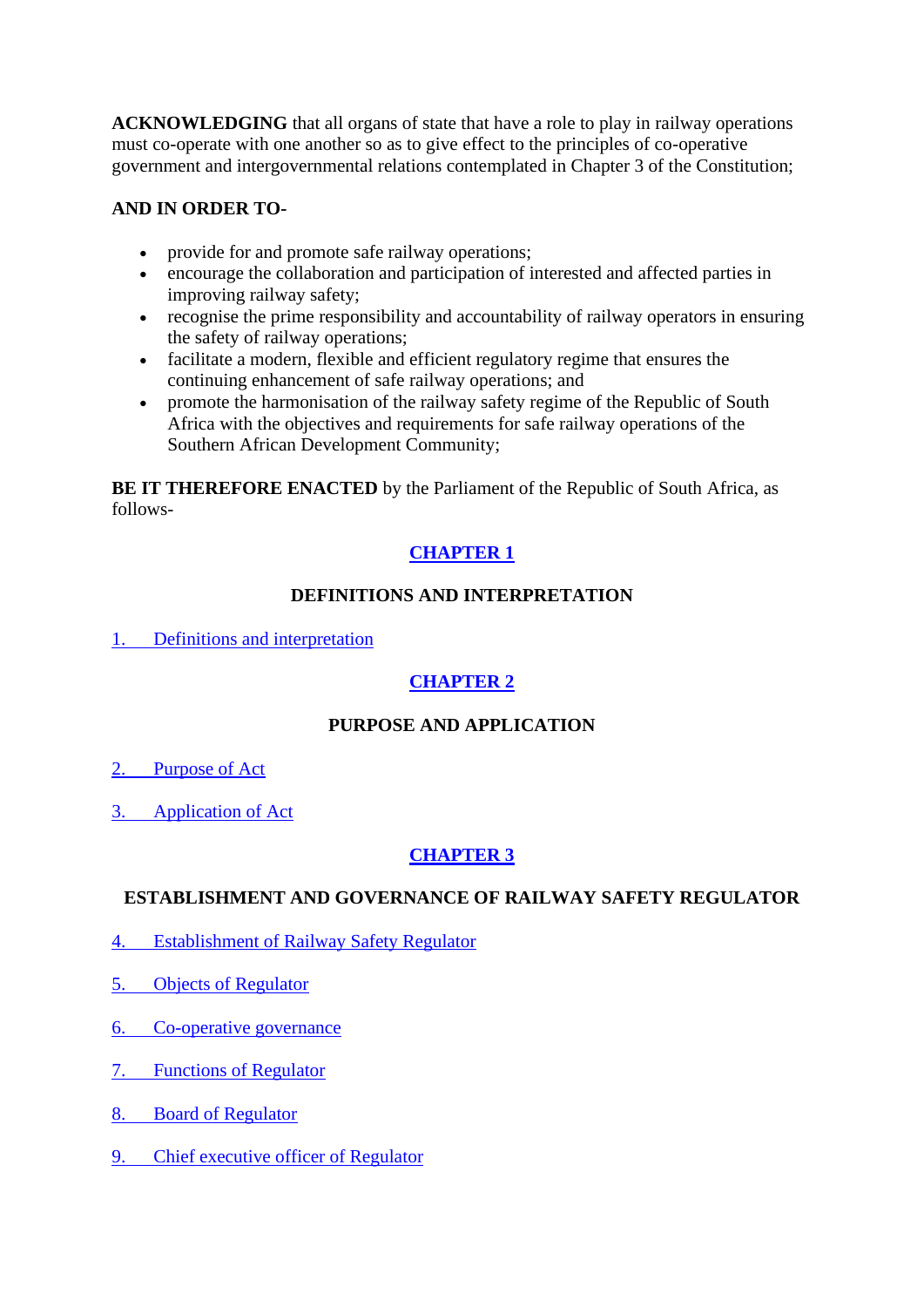- [10. Staff of Regulator](https://olddiscover.sabinet.co.za/webx/access/netlaw/16_2002_national_railway_safety_regulator_act.htm#section10)
- [11. Delegation and assignment by board](https://olddiscover.sabinet.co.za/webx/access/netlaw/16_2002_national_railway_safety_regulator_act.htm#section11)
- [12. Vacation of office of board members](https://olddiscover.sabinet.co.za/webx/access/netlaw/16_2002_national_railway_safety_regulator_act.htm#section12)
- [13. Meetings of board](https://olddiscover.sabinet.co.za/webx/access/netlaw/16_2002_national_railway_safety_regulator_act.htm#section13)
- [14. Minutes of board meetings](https://olddiscover.sabinet.co.za/webx/access/netlaw/16_2002_national_railway_safety_regulator_act.htm#section14)
- [15. Committees of board](https://olddiscover.sabinet.co.za/webx/access/netlaw/16_2002_national_railway_safety_regulator_act.htm#section15)
- [16. Remuneration of directors and committee members](https://olddiscover.sabinet.co.za/webx/access/netlaw/16_2002_national_railway_safety_regulator_act.htm#section16)
- [17. Funds of Regulator](https://olddiscover.sabinet.co.za/webx/access/netlaw/16_2002_national_railway_safety_regulator_act.htm#section17)
- [18. Financial year of Regulator](https://olddiscover.sabinet.co.za/webx/access/netlaw/16_2002_national_railway_safety_regulator_act.htm#section18)
- [19. Disagreements between Minister and board](https://olddiscover.sabinet.co.za/webx/access/netlaw/16_2002_national_railway_safety_regulator_act.htm#section19)
- [20. Reporting to Minister and Parliament](https://olddiscover.sabinet.co.za/webx/access/netlaw/16_2002_national_railway_safety_regulator_act.htm#section20)
- [21. Judicial management and liquidation of Regulator](https://olddiscover.sabinet.co.za/webx/access/netlaw/16_2002_national_railway_safety_regulator_act.htm#section21)

### **[CHAPTER 4](https://olddiscover.sabinet.co.za/webx/access/netlaw/16_2002_national_railway_safety_regulator_act.htm#chapter4)**

### **SAFETY PERMITS**

- [22. Railway undertakings requiring safety permit](https://olddiscover.sabinet.co.za/webx/access/netlaw/16_2002_national_railway_safety_regulator_act.htm#section22)
- [23. Application for safety permit](https://olddiscover.sabinet.co.za/webx/access/netlaw/16_2002_national_railway_safety_regulator_act.htm#section23)
- [24. Conditions of safety permit](https://olddiscover.sabinet.co.za/webx/access/netlaw/16_2002_national_railway_safety_regulator_act.htm#section24)
- [25. Reasons for decision](https://olddiscover.sabinet.co.za/webx/access/netlaw/16_2002_national_railway_safety_regulator_act.htm#section25)
- [26. Suspension, revocation and surrender of safety permit](https://olddiscover.sabinet.co.za/webx/access/netlaw/16_2002_national_railway_safety_regulator_act.htm#section26)
- [27. Prohibition of transfer of safety permit](https://olddiscover.sabinet.co.za/webx/access/netlaw/16_2002_national_railway_safety_regulator_act.htm#section27)

## **[CHAPTER 5](https://olddiscover.sabinet.co.za/webx/access/netlaw/16_2002_national_railway_safety_regulator_act.htm#chapter5)**

### **SAFETY MANAGEMENT**

### **[Part 1](https://olddiscover.sabinet.co.za/webx/access/netlaw/16_2002_national_railway_safety_regulator_act.htm#chapter5_part1)**

#### **Safety management systems and standards**

[28. Safety management systems and safety management system reports](https://olddiscover.sabinet.co.za/webx/access/netlaw/16_2002_national_railway_safety_regulator_act.htm#section28)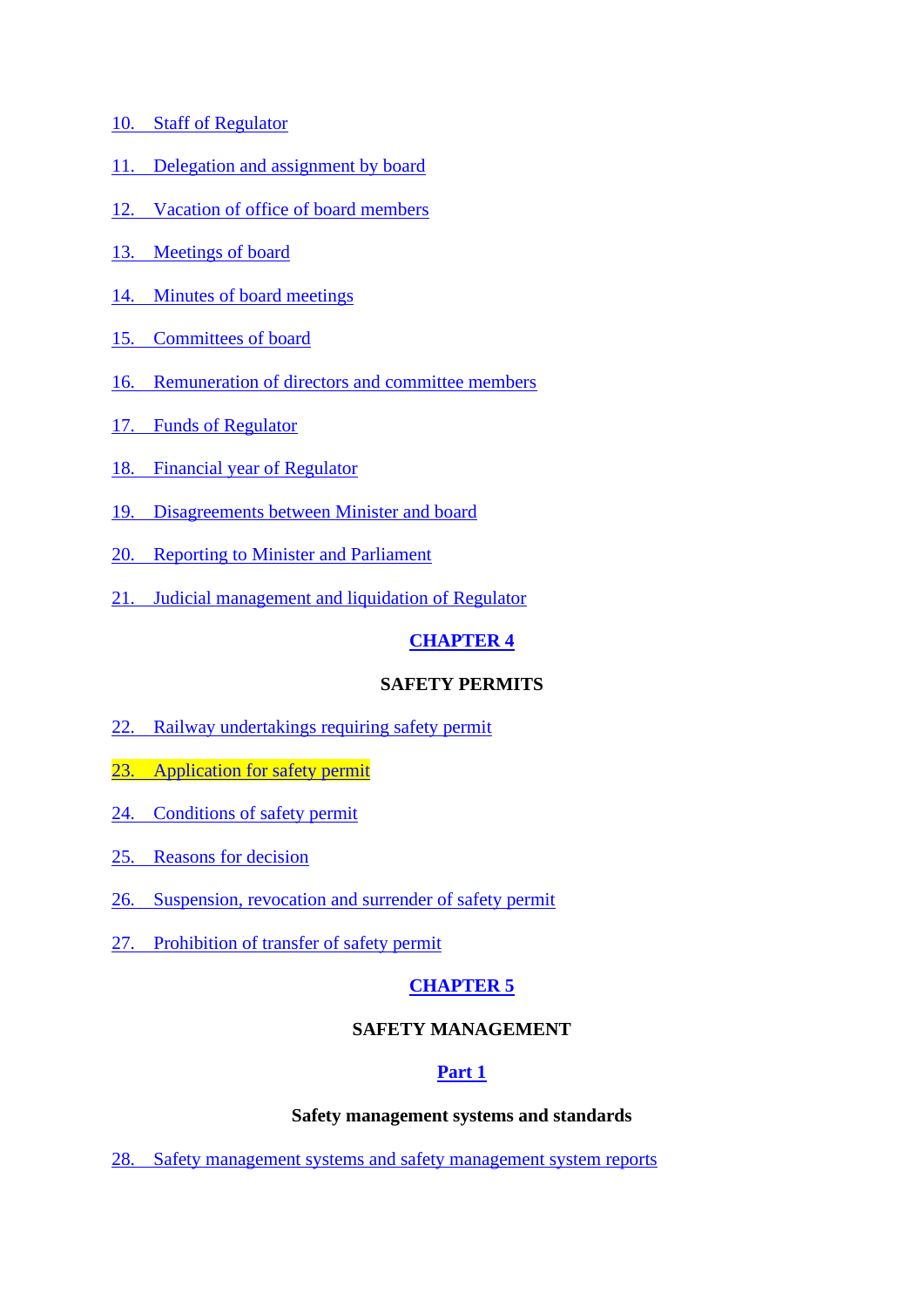[29. Standards](https://olddiscover.sabinet.co.za/webx/access/netlaw/16_2002_national_railway_safety_regulator_act.htm#section29)

#### **[Part 2](https://olddiscover.sabinet.co.za/webx/access/netlaw/16_2002_national_railway_safety_regulator_act.htm#chapter5_part2)**

#### **Rolling stock, infrastructure and stations**

[30. Regulations regarding design, construction, operation and alteration](https://olddiscover.sabinet.co.za/webx/access/netlaw/16_2002_national_railway_safety_regulator_act.htm#section30)

#### **[Part 3](https://olddiscover.sabinet.co.za/webx/access/netlaw/16_2002_national_railway_safety_regulator_act.htm#chapter5_part3)**

#### **Non-railway operations affecting safety**

[31. Regulations regarding infrastructure or activity affecting safe railway operations](https://olddiscover.sabinet.co.za/webx/access/netlaw/16_2002_national_railway_safety_regulator_act.htm#section31)

### **[CHAPTER 6](https://olddiscover.sabinet.co.za/webx/access/netlaw/16_2002_national_railway_safety_regulator_act.htm#chapter6)**

#### **ENTRY AND INSPECTION**

- [32. Appointment of railway safety inspector](https://olddiscover.sabinet.co.za/webx/access/netlaw/16_2002_national_railway_safety_regulator_act.htm#section32)
- [33. Powers and duties of railway safety inspector](https://olddiscover.sabinet.co.za/webx/access/netlaw/16_2002_national_railway_safety_regulator_act.htm#section33)
- [34. Duty to assist railway safety inspector](https://olddiscover.sabinet.co.za/webx/access/netlaw/16_2002_national_railway_safety_regulator_act.htm#section34)
- [35. Duty to produce documents](https://olddiscover.sabinet.co.za/webx/access/netlaw/16_2002_national_railway_safety_regulator_act.htm#section35)
- [36. Powers of railway safety inspector to deal with unsafe conditions](https://olddiscover.sabinet.co.za/webx/access/netlaw/16_2002_national_railway_safety_regulator_act.htm#section36)

### **[CHAPTER 7](https://olddiscover.sabinet.co.za/webx/access/netlaw/16_2002_national_railway_safety_regulator_act.htm#chapter7)**

#### **RAILWAY OCCURRENCE REPORTING AND INVESTIGATIONS**

- [37. Railway occurrence reporting](https://olddiscover.sabinet.co.za/webx/access/netlaw/16_2002_national_railway_safety_regulator_act.htm#section37)
- [38. Railway occurrence investigations](https://olddiscover.sabinet.co.za/webx/access/netlaw/16_2002_national_railway_safety_regulator_act.htm#section38)

#### **[CHAPTER 8](https://olddiscover.sabinet.co.za/webx/access/netlaw/16_2002_national_railway_safety_regulator_act.htm#chapter8)**

#### **MONITORING, ASSESSMENT AND INFORMATION**

- [39. Establishment of national railway safety information and monitoring system](https://olddiscover.sabinet.co.za/webx/access/netlaw/16_2002_national_railway_safety_regulator_act.htm#section39)
- [40. Provision of information](https://olddiscover.sabinet.co.za/webx/access/netlaw/16_2002_national_railway_safety_regulator_act.htm#section40)
- [41. Access to information](https://olddiscover.sabinet.co.za/webx/access/netlaw/16_2002_national_railway_safety_regulator_act.htm#section41)
- [42. Regulations regarding monitoring, assessment and information](https://olddiscover.sabinet.co.za/webx/access/netlaw/16_2002_national_railway_safety_regulator_act.htm#section42)

### **[CHAPTER 9](https://olddiscover.sabinet.co.za/webx/access/netlaw/16_2002_national_railway_safety_regulator_act.htm#chapter9)**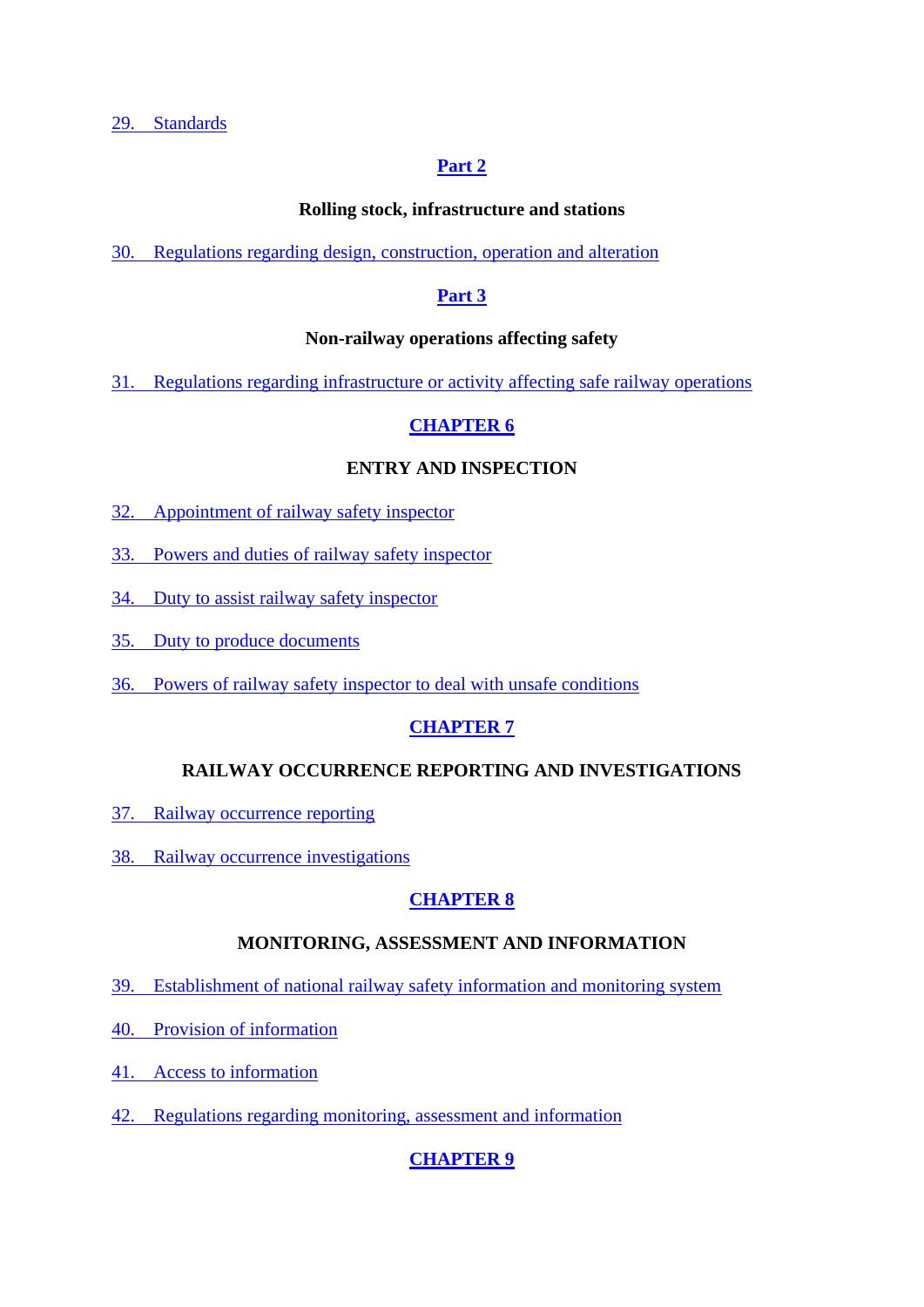#### **APPEAL AND DISPUTE RESOLUTION**

- [43. Appeal to chief executive officer against decision of railway safety inspector](https://olddiscover.sabinet.co.za/webx/access/netlaw/16_2002_national_railway_safety_regulator_act.htm#section43)
- [44. Appeal to board against decision of chief executive officer](https://olddiscover.sabinet.co.za/webx/access/netlaw/16_2002_national_railway_safety_regulator_act.htm#section44)

#### **[CHAPTER 10](https://olddiscover.sabinet.co.za/webx/access/netlaw/16_2002_national_railway_safety_regulator_act.htm#chapter10)**

#### **OFFENCES AND REMEDIES**

- [45. Offences](https://olddiscover.sabinet.co.za/webx/access/netlaw/16_2002_national_railway_safety_regulator_act.htm#section45)
- 45A. [Penalties](https://olddiscover.sabinet.co.za/webx/access/netlaw/16_2002_national_railway_safety_regulator_act.htm#section45A)
- [46. Enquiry in respect of compensation for harm, loss or damage suffered](https://olddiscover.sabinet.co.za/webx/access/netlaw/16_2002_national_railway_safety_regulator_act.htm#section46)
- [47. Award of damages](https://olddiscover.sabinet.co.za/webx/access/netlaw/16_2002_national_railway_safety_regulator_act.htm#section47)
- [48. Offences in relation to employer and employee relationships](https://olddiscover.sabinet.co.za/webx/access/netlaw/16_2002_national_railway_safety_regulator_act.htm#section48)
- [49. Liability of juristic person](https://olddiscover.sabinet.co.za/webx/access/netlaw/16_2002_national_railway_safety_regulator_act.htm#section49)

#### **[CHAPTER 11](https://olddiscover.sabinet.co.za/webx/access/netlaw/16_2002_national_railway_safety_regulator_act.htm#chapter11)**

#### **GENERAL PROVISIONS REGARDING REGULATIONS**

- [50. Making of regulations](https://olddiscover.sabinet.co.za/webx/access/netlaw/16_2002_national_railway_safety_regulator_act.htm#section50)
- [51. Consideration of regulations](https://olddiscover.sabinet.co.za/webx/access/netlaw/16_2002_national_railway_safety_regulator_act.htm#section51)

#### **[CHAPTER 12](https://olddiscover.sabinet.co.za/webx/access/netlaw/16_2002_national_railway_safety_regulator_act.htm#chapter12)**

#### **GENERAL AND TRANSITIONAL PROVISIONS**

- [52. State bound](https://olddiscover.sabinet.co.za/webx/access/netlaw/16_2002_national_railway_safety_regulator_act.htm#section52)
- [53. Limitation of liability](https://olddiscover.sabinet.co.za/webx/access/netlaw/16_2002_national_railway_safety_regulator_act.htm#section53)
- [54. Financial assistance](https://olddiscover.sabinet.co.za/webx/access/netlaw/16_2002_national_railway_safety_regulator_act.htm#section54)
- [55. International co-operation](https://olddiscover.sabinet.co.za/webx/access/netlaw/16_2002_national_railway_safety_regulator_act.htm#section55)
- [56. Effect of delegation](https://olddiscover.sabinet.co.za/webx/access/netlaw/16_2002_national_railway_safety_regulator_act.htm#section56)
- [57. Documents deemed to be properly authorised and issued](https://olddiscover.sabinet.co.za/webx/access/netlaw/16_2002_national_railway_safety_regulator_act.htm#section57)
- [58. Documents and steps taken valid under certain circumstances](https://olddiscover.sabinet.co.za/webx/access/netlaw/16_2002_national_railway_safety_regulator_act.htm#section58)
- [59. Service of documents](https://olddiscover.sabinet.co.za/webx/access/netlaw/16_2002_national_railway_safety_regulator_act.htm#section59)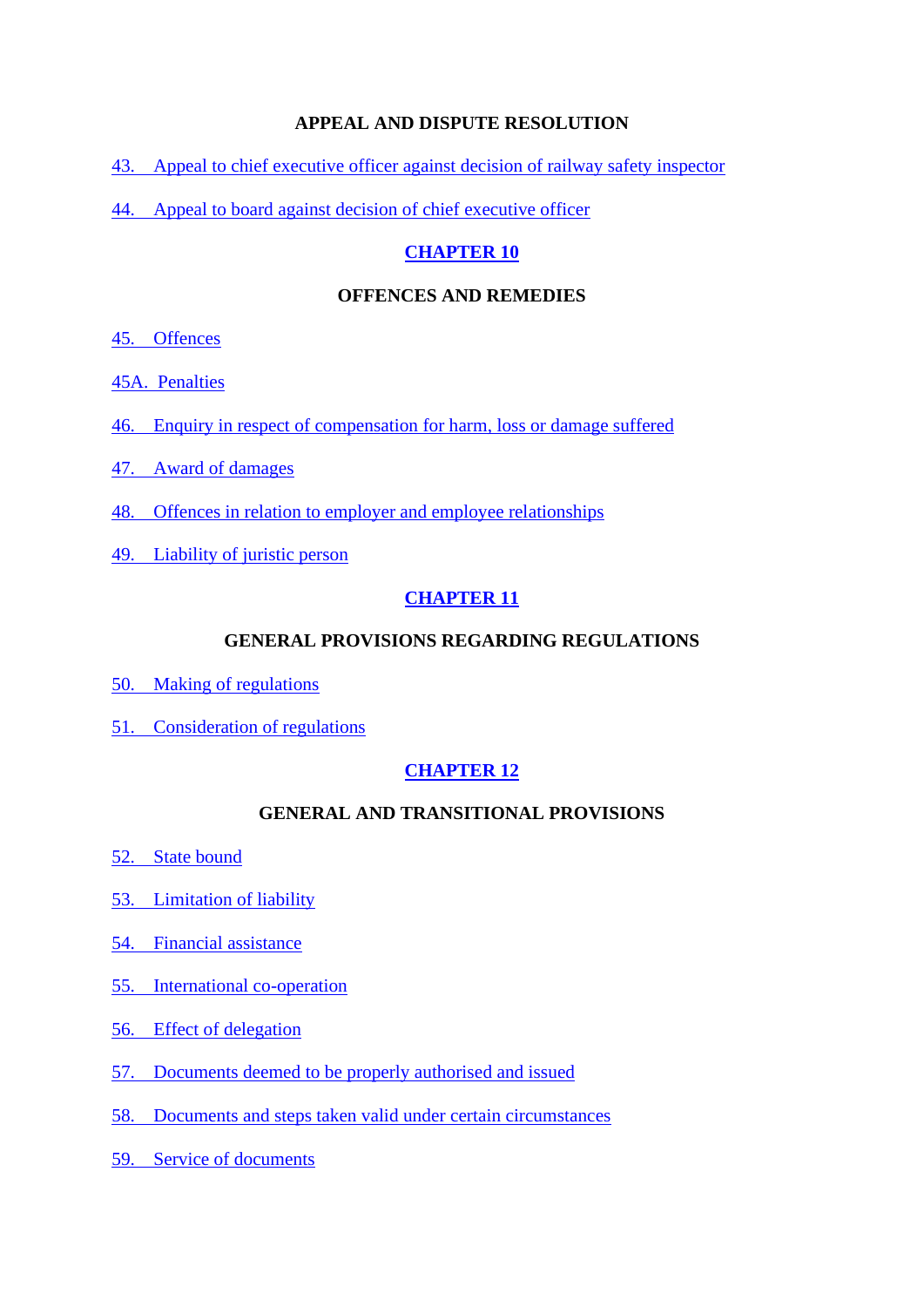#### [60. Repeal of laws](https://olddiscover.sabinet.co.za/webx/access/netlaw/16_2002_national_railway_safety_regulator_act.htm#section60)

[61. Short title and commencement](https://olddiscover.sabinet.co.za/webx/access/netlaw/16_2002_national_railway_safety_regulator_act.htm#section61)

## **CHAPTER 1**

### **DEFINITIONS AND INTERPRETATION**

#### **1. Definitions and interpretation**

- (1) In this Act, unless the context indicates otherwise-
	- (i) **"association"** means an association recognised by the Regulator and includes a railway industry association;
	- (ii) **"board"** means the board of directors referred to in [section 8;](https://olddiscover.sabinet.co.za/webx/access/netlaw/16_2002_national_railway_safety_regulator_act.htm#section8)
	- (iii) **"dangerous goods"** means the commodities, substances and goods that are capable of posing a significant risk to health and safety of persons or damage to property or the environment that are listed in the appropriate standard specification of the South African Bureau of Standards as identified by the Minister by notice in the *Gazette*; [Definition of " dangerous goods" substituted by s.1 of Act 69/2008]
	- (iv) **"human factors"** means factors which include the perceptual, physical and mental capabilities of people and the interaction of individuals with their job and working environments, the influence of equipment and system design on human performance, and the organisational characteristics that influence safety-related behaviour at work;
	- (v) **"industry"** means the railway industry and includes operators, suppliers, carriers, contractors and consulting engineers;
	- (vA) **"integrity"** means a condition in which individual components of a system and the total system are unified, consistent and fit for purpose.

[Definition of "integrity" inserted by s. 1 of Act 69/2008]

- (vi) **"Minister"** means the Minister of Transport;
- (vii) **"network"** means a system of railway infrastructure elements comprising track, civil infrastructure, train control and signalling systems and where applicable electric traction infrastructure which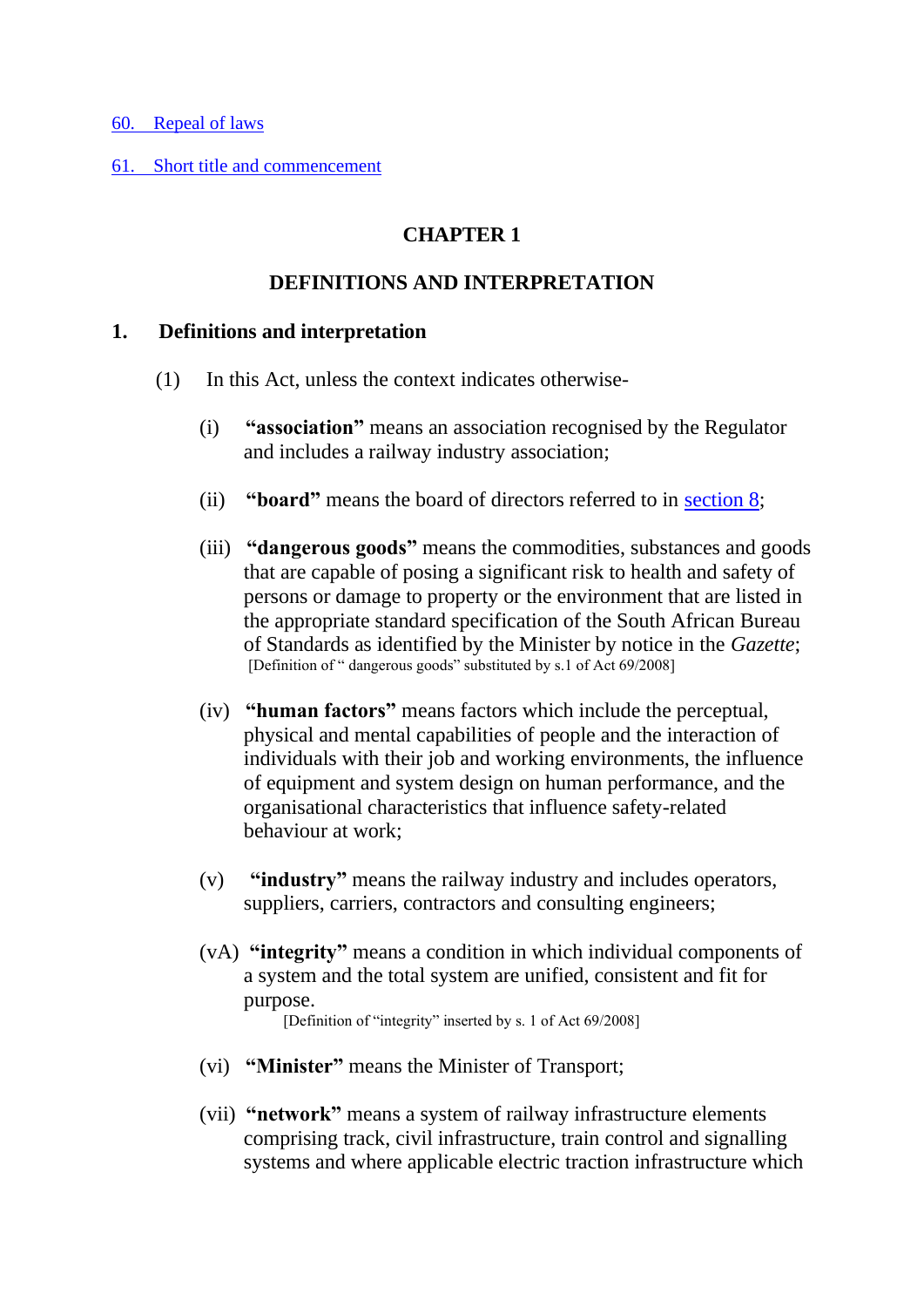constitutes running lines, and any part of the following on which those elements are situated-

- (a) railway yards;
- (b) marshalling yards;
- (c) sidings and private sidings;
- (d) freight terminals;
- (e) depots;
- (f) stations; or
- (g) any other matter that may be prescribed; [Definition of "network" substituted by s. 1 of Act 69/2008]
- (viii) **"network operator"** means the person or persons who have the ultimate accountability for one or more of the following-
	- (a) the safety of a network or part thereof including the proper design, construction, maintenance and integrity of the network;
	- (b) ensuring compliance of rolling stock with the applicable standards of the network; or
	- (c) for the authorising and directing of the safe movement of rolling stock on the network; [Definition of "network operator" substituted by s. 1 of Act 69/2008]
- (ix) **"operator"** means a network operator, train operator or station operator or a combination of two or three of them;
- (x) **"person"** includes an unincorporated body, an organ of state and the Minister,
- (xi) **"persons with disabilities"** means people who have long-term or recurring physical or mental impairments which substantially limit their prospects of using railway transport unaided;
- (xii) **"prescribe"** means prescribe by regulation;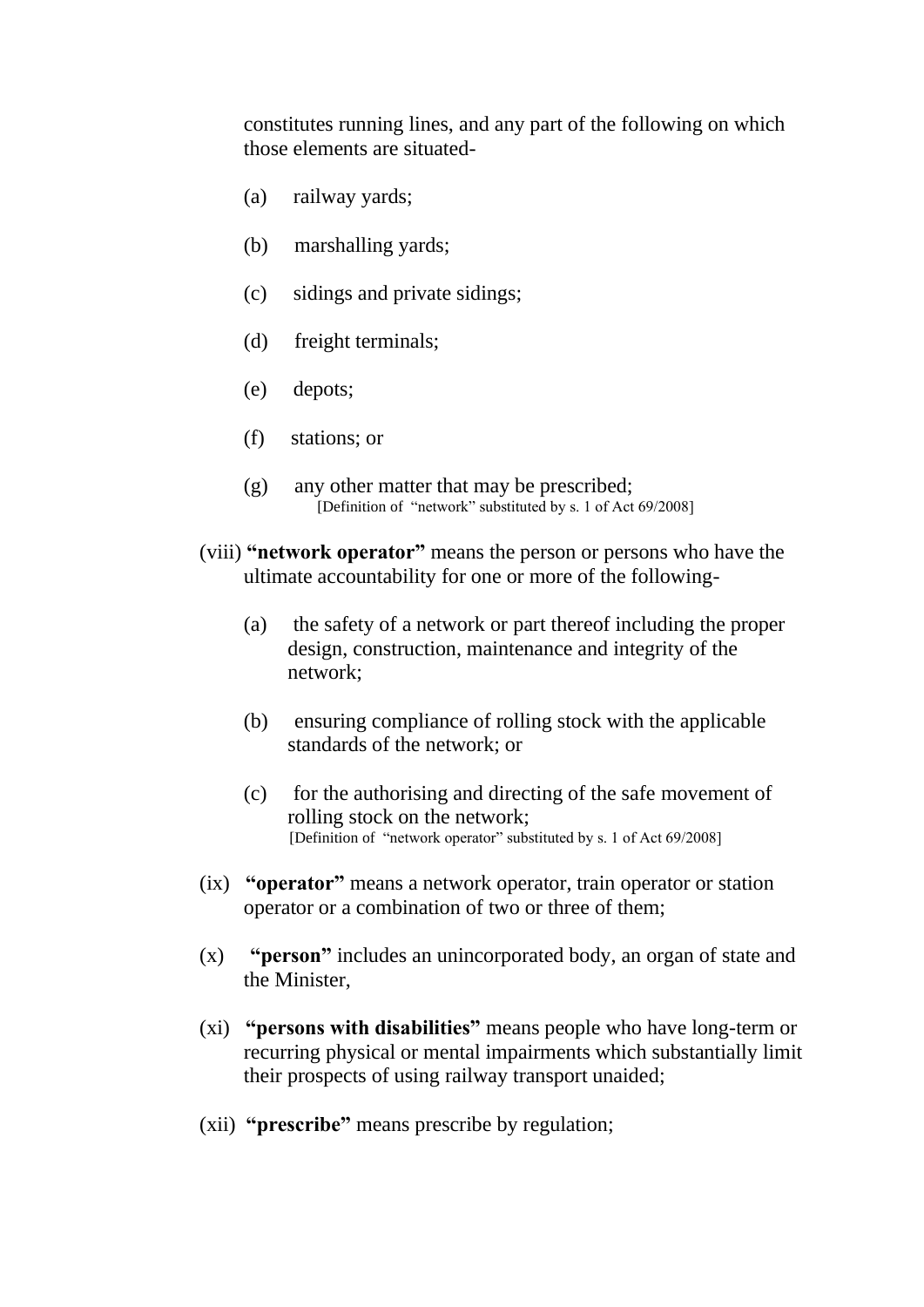- (xiii) **"railway"** means a guided system designed for the movement of rolling stock that has the capability of transporting passengers, freight or both on a track and includes the land, network, rolling stock, plant, machinery, goods and other immovable or movable property of every description or kind used or set aside for use in connection with or for the purpose of a railway operation;
- (xiv) **"railway industry association"** means an association recognised by the Regulator in terms of section  $7(2)(b)$ ;
- (xv) **"railway occurrence"** means a railway accident or railway incident prescribed as such, which could include criminal activity;
- (xvi) **"railway operation"** means the activities performed by a network operator, train operator or station operator, or a combination of two or three of them;
- (xvii)**"Regulator"** means the Railway Safety Regulator established in terms of [section 4;](https://olddiscover.sabinet.co.za/webx/access/netlaw/16_2002_national_railway_safety_regulator_act.htm#section4)
- (xviii)**"rolling stock"** means a vehicle that is able to operate on a railway, irrespective of its capability of independent motion;
- (xix) **"safe railway operation"** means a railway operation in which the risks associated with the railway operation which may impact on the safety of persons and property transported by railway and the safety of other persons, other property and the environment, are as low as is reasonably practicable in the given set of circumstances, and does not include security;
- (xx) **"security"** means freedom from intentional harm or damage to persons or property;
- (xxi) **"safety"** means the lack of railway occurrences, fatalities, injuries or damage within railway operations;
- (xxii) **"safety management system"** means a formal framework for integrating safety into day-to-day railway operations and includes safety goals and performance targets, risk assessment, responsibilities and authorities, rules and procedures, monitoring and evaluation processes and any other matter prescribed;
- (xxiii)**"safety management system report"** means a written submission, made by an applicant, in support of a safety permit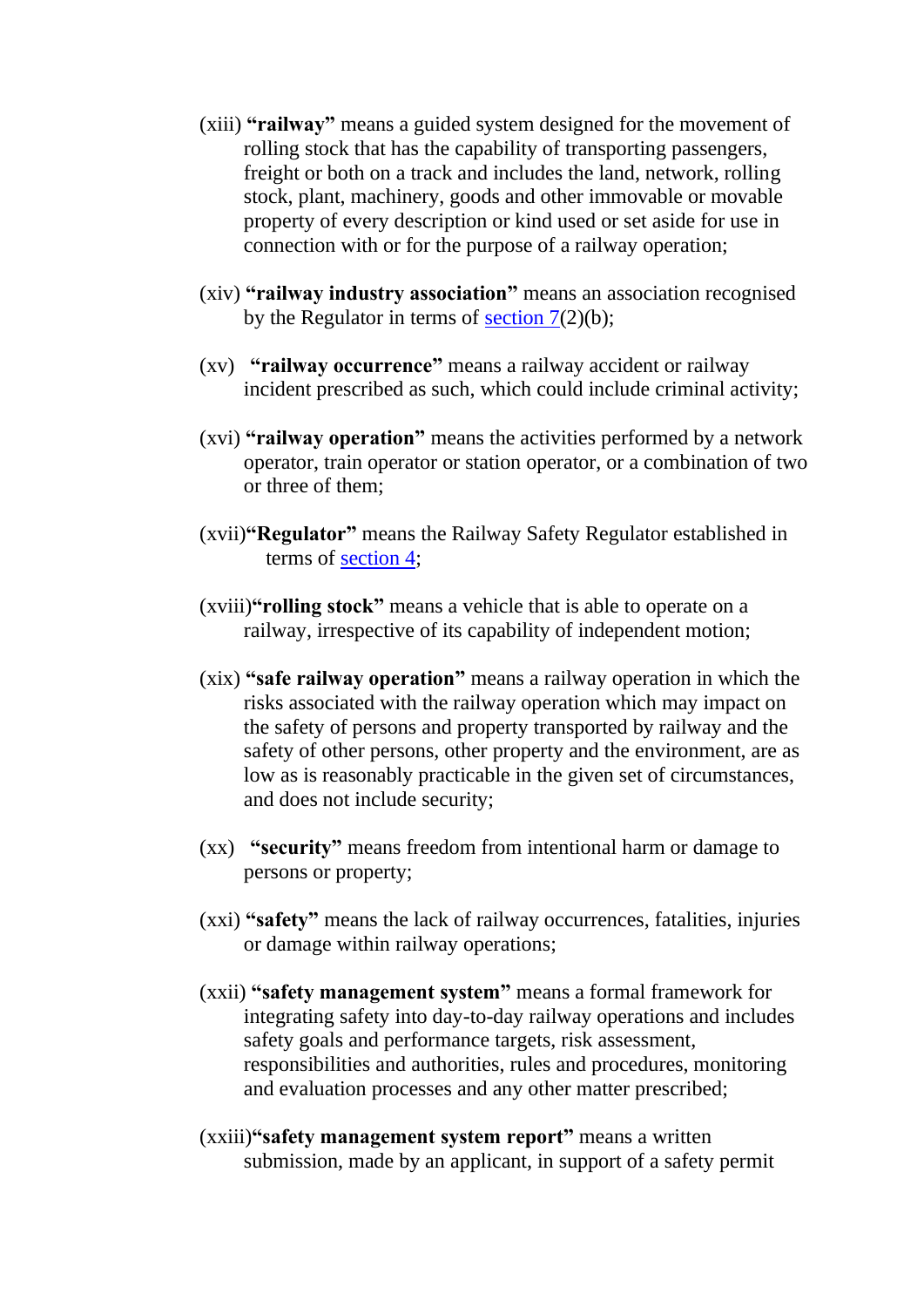application that describes the applicant's safety management system and may include any other matters prescribed;

#### (xxiv)**"safety permit"** means a permit contemplated in Chapter 4;

(xxv) **"station"** means a facility for passengers to enter or leave a train, including a railway passenger terminal and a passenger halt and may include facilities for passenger modal transfer and commercial activities forming part of the station and also includes any other place that may be prescribed, but excludes that part of the network running through the station;

[Definition of "station" substituted by s. 1 of Act 69/2008]

- (xxvi)**"station operator"** means a person in control of a station, and the management of a station; and
- (xxvi)**"train operator"** means a person or persons who have the ultimate accountability for-
	- (a) the safe movement of rolling stock on a network;
	- (b) safety and integrity of rolling stock; and
	- (c) safety of freight or persons being conveyed; [Definition of "train operator" substituted by s. 1 of Act 69/2008]
- (2) In this Act, where a word or expression is given a particular meaning, other parts of speech and grammatical forms of that word or expression have, unless the contrary intention appears from the relevant provisions, corresponding meanings.
- (3) When interpreting a provision of this Act, any reasonable interpretation that is consistent with the purpose of this Act as stated in [section 2,](https://olddiscover.sabinet.co.za/webx/access/netlaw/16_2002_national_railway_safety_regulator_act.htm#section2) must be preferred over any alternative interpretation that is inconsistent with that purpose.
- (4) Any directive or notice given in terms of this Act must be in writing, unless otherwise specified in this Act
- (5) Any regulation made under this Act prevails over any standard adopted by the board under [section 29\(](https://olddiscover.sabinet.co.za/webx/access/netlaw/16_2002_national_railway_safety_regulator_act.htm#section29)2).
- (6) In determining, for the purpose of this Act, whether railway operations are safe railway operations, or whether an act or thing constitutes a threat to safe railway operations or enhances the safety of railway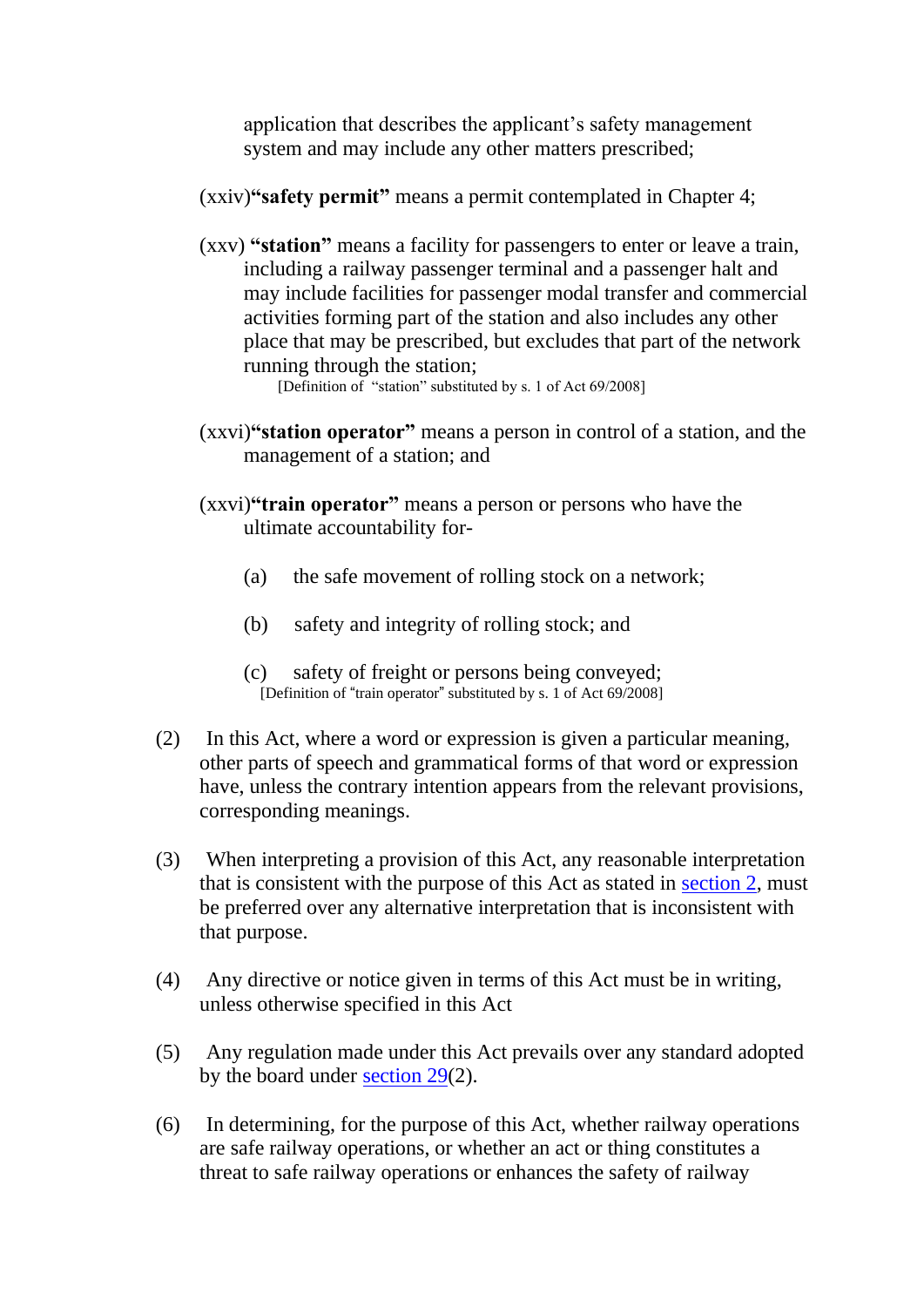operations, regard must be had not only to the safety of persons and property transported by railways but also to the safety of persons with disabilities and other persons and other property.

(7) For the purposes of this Act, a threat to safety is a hazardous condition, or behaviour, that could reasonably be expected to develop into a situation in which illness or injury to, or death of, a person could occur or in which damage could be caused to the environment or property, and a threat to safety is immediate if such a situation already exists. [Subs. (7) substituted by s. 1 of Act 69/2008]

## **CHAPTER 2**

## **PURPOSE AND APPLICATION**

### **2. Purpose of Act**

The purpose of this Act is to-

- (a) provide for and promote safe railway operations;
- (b) encourage the collaboration and participation of interested and affected parties in improving railway safety;
- (c) recognise the prime responsibility and accountability of operators in ensuring the safety of railway operations;
- (d) facilitate a modern, flexible and efficient regulatory regime that ensures the continuing enhancement of safe railway operations;
- (e) promote the harmonisation of the railway safety regime of the Republic with the objectives and requirements of the Southern African Development Community for the operation of railways; and
- (f) further the achievement of such purpose by establishing a suitable regulatory institution.

## **3. Application of Act**

- (1) This Act applies to-
	- (a) the operation of any railway within, or partly within, the Republic with a track gauge equal to or wider than 600 mm, subject to paragraph (b); and

[Para. (a) substituted by s. 2 of Act 69/2008]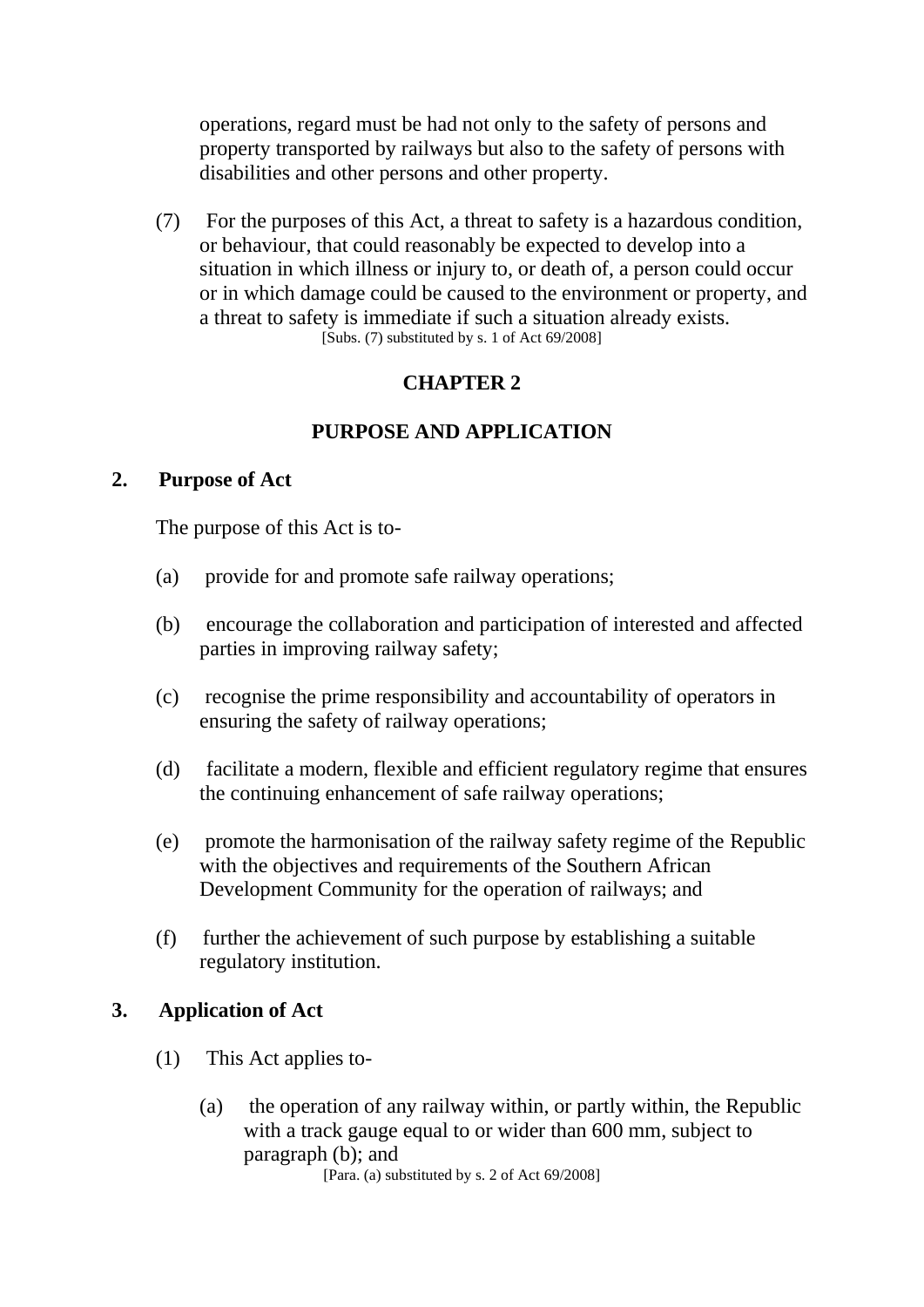- (b) any other system designed to transport passengers or freight or both, declared by the Minister by notice in the *Gazette* to be a railway or railway operation, or both, for the purposes of this Act, including, but not limited to-
	- (i) a system running on a monorail or a magnetic levitation system;
	- (ii) a fixed rail or track system where the vehicles run on pneumatic tyres; or
	- (iii) a tramway or tram system. [Para. (b) substituted by s. 2 of Act 69/2008]
- (2) This Act does not apply to-
	- (a) a railway in a mine which is underground and to which the provisions of the Minerals Act, 1991(Act No. 50 of 1991), and the Mine Health and Safety Act, 1996 (Act No. 29 of 1996), apply;
	- (b) a railway operated at an amusement park;
	- (c) an aerial, cable-operated transportation system; or
	- (d) any railway exempted by the Regulator in consultation with the Minister by notice in the *Gazette* from compliance with this Act. [Para. (d) substituted by s. 2 of Act 69/2008]

## **CHAPTER 3**

### **ESTABLISHMENT AND GOVERNANCE OF RAILWAY SAFETY REGULATOR**

### **4. Establishment of Railway Safety Regulator**

A juristic person to be known as the Railway Safety Regulator, comprising of a board, a chief executive officer and staff, is established by this section

## **5. Objects of Regulator**

The objects of the Regulator are to-

(a) oversee safety of railway transport while operators remain responsible for such safety within their areas of responsibility;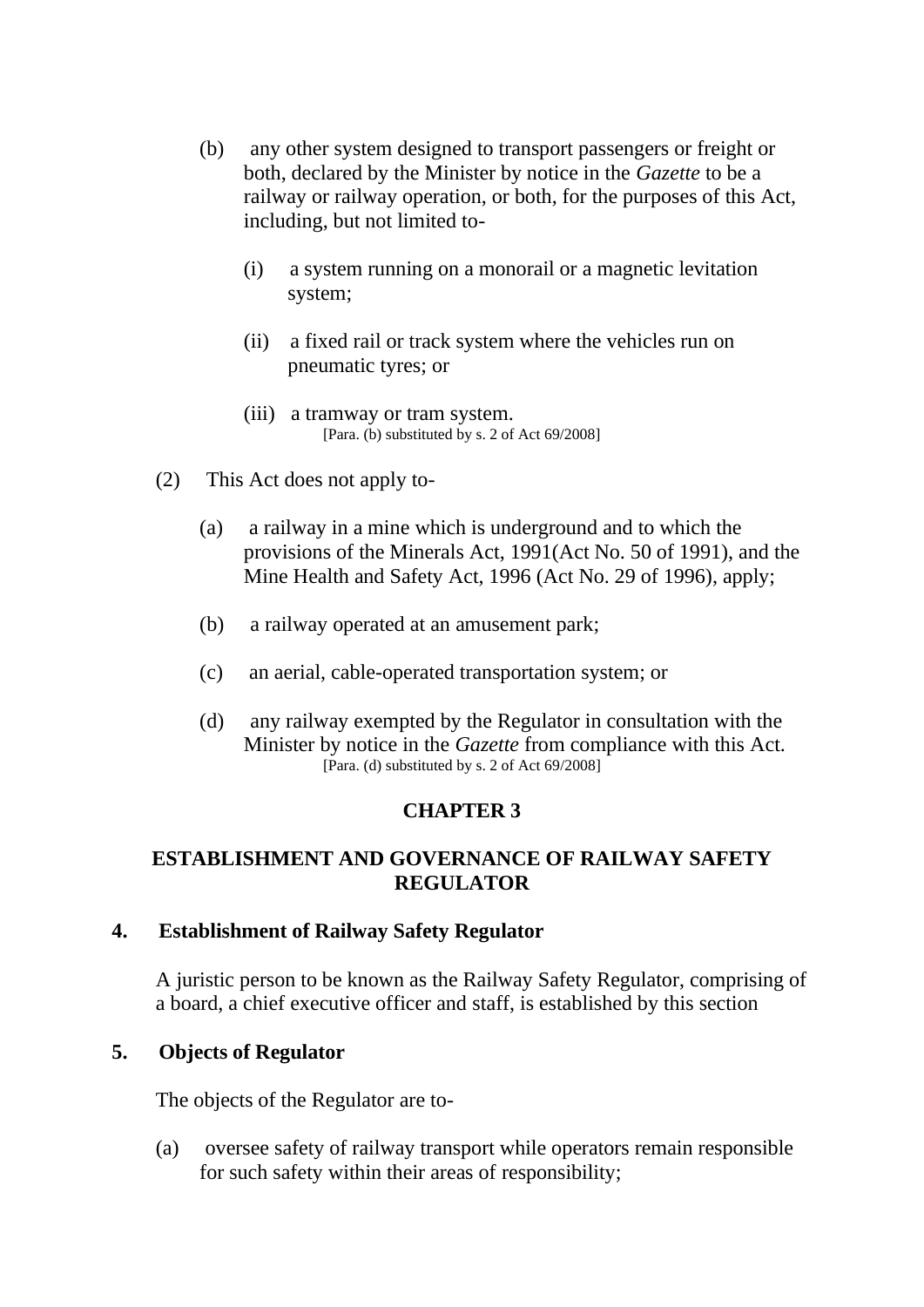- (b) promote improved safety performance in the railway transport industry in order to promote the use of rail as a mode of transportation; [Para. (b) substituted by s. 3 of Act 69/2008]
- (c) develop any regulations that are required in terms of this Act;
- (d) monitor and ensure compliance with this Act; and
- (e) give effect to the objects of this Act.

### **6. Co-operative governance**

- (1) In order to give effect to the principles of co-operative government and inter-governmental relations contemplated in [Chapter 3](https://discover.sabinet.co.za/webx/access/netlaw/108_1996_constitution_of_the_republic_of_south_africa_1996_act.htm#chapter3) of the Constitution, all organs of state, defined in [section 239](https://discover.sabinet.co.za/webx/access/netlaw/108_1996_constitution_of_the_republic_of_south_africa_1996_act.htm#section239) of the Constitution, in particular the National Department of Labour and the National Department of Safety and Security, on which functions in respect of any aspect of railway safety are conferred by this Act or other legislation, must co-operate with one another in order to-
	- (a) ensure the effective management of safe railway operations;
	- (b) ensure the effective overseeing of safe railway operations;
	- (c) co-ordinate the exercise of such functions;
	- (d) minimise the duplication of such functions and of procedures regarding the exercise of such function; and
	- (c) promote consistency in the exercise of such functions.
- (2) The Regulator must conclude an appropriate co-operative agreement or arrangement with every relevant organ of state to give effect to the cooperation contemplated in subsection (1). [Subs. (2) substituted by s. 4 of Act 69/2008]
- (3) The Minister may, after consultation with the board and in consultation with the Ministers responsible for the relevant organs of state, make regulations regarding
	- (a) the period of time and procedures, including procedures for public participation and mechanisms for dispute resolution, in respect of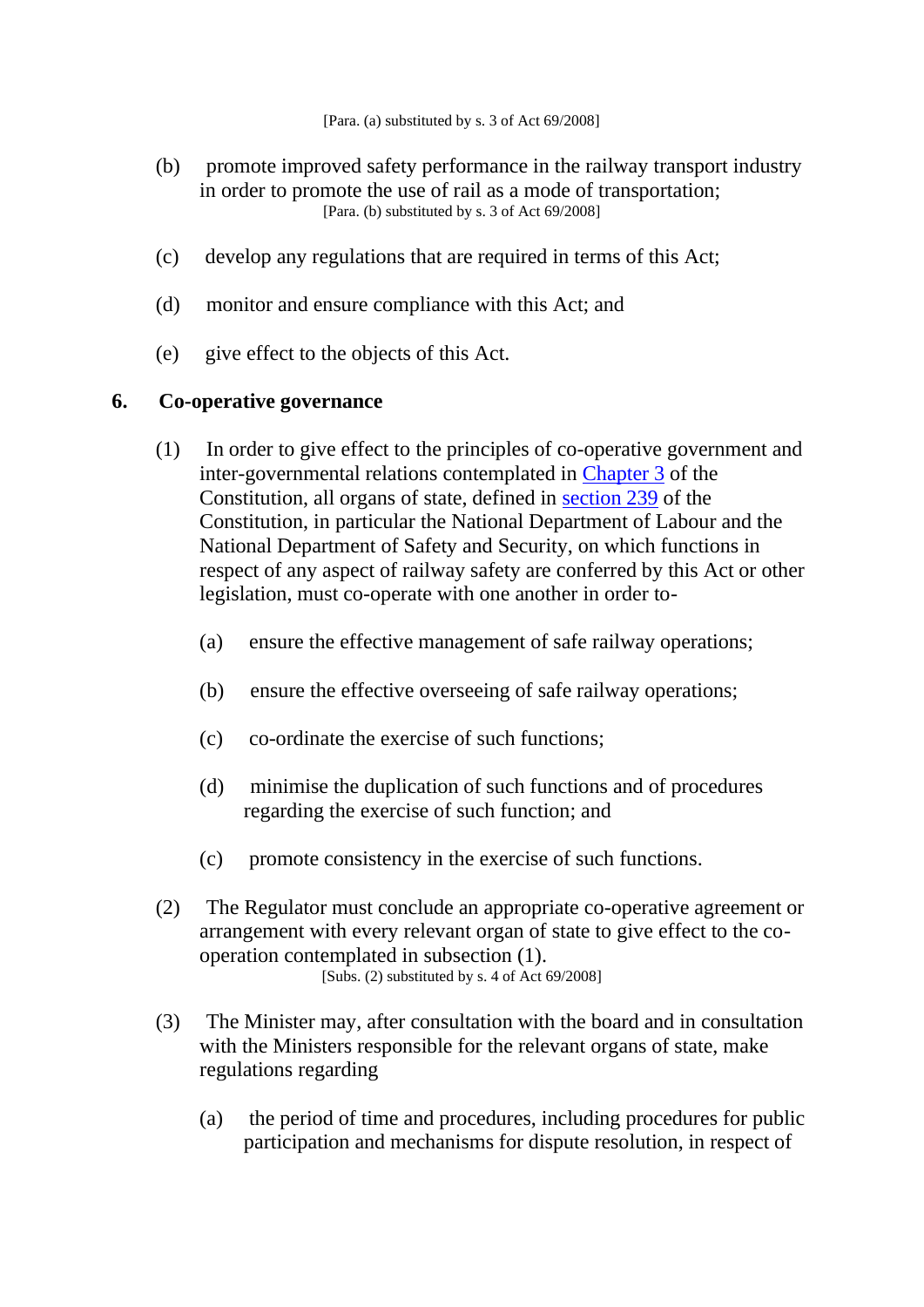the conclusion of co-operative agreements referred to in subsection (2); and

- (b) matters that must be provided for in co-operative agreements, including provision for-
	- (i) the period of time for the implementation of co-operative agreements;
	- (ii) the co-ordination of the functions referred to in subsection (1) in a manner that avoids unnecessary duplication and omissions regarding safety requirements and the issuing of conflicting instructions;
	- (iii) measures to be taken in the event of non- compliance with a co-operative agreement; and
	- (iv) dispute resolution in respect of the interpretation or application of co-operative agreements referred to in subsection (2).
- (4) The Minister must publish a notice in the *Gazette* setting out every cooperative agreement concluded in terms of subsection (2).

### **7. Functions of Regulator**

- (1) The Regulator must, for the purpose of achieving its objects in terms of [section 5-](https://olddiscover.sabinet.co.za/webx/access/netlaw/16_2002_national_railway_safety_regulator_act.htm#section5)
	- (a) advise the Minister on matters associated with any action or condition which-
		- (i) is capable of causing any actual or potential threat of harm or damage to persons or property;
		- (ii) the Minister refers to the Regulator; and
		- (iii) the Regulator considers necessary in the furtherance of its objects; and
	- (b) for purposes of this Act, oversee safety in relation to the transportation of dangerous goods by rail, including the conducting of audits, inspections and investigations. [Para. (b) substituted by s. 5 of Act 69/2008 w.e.f. 21 September 2009]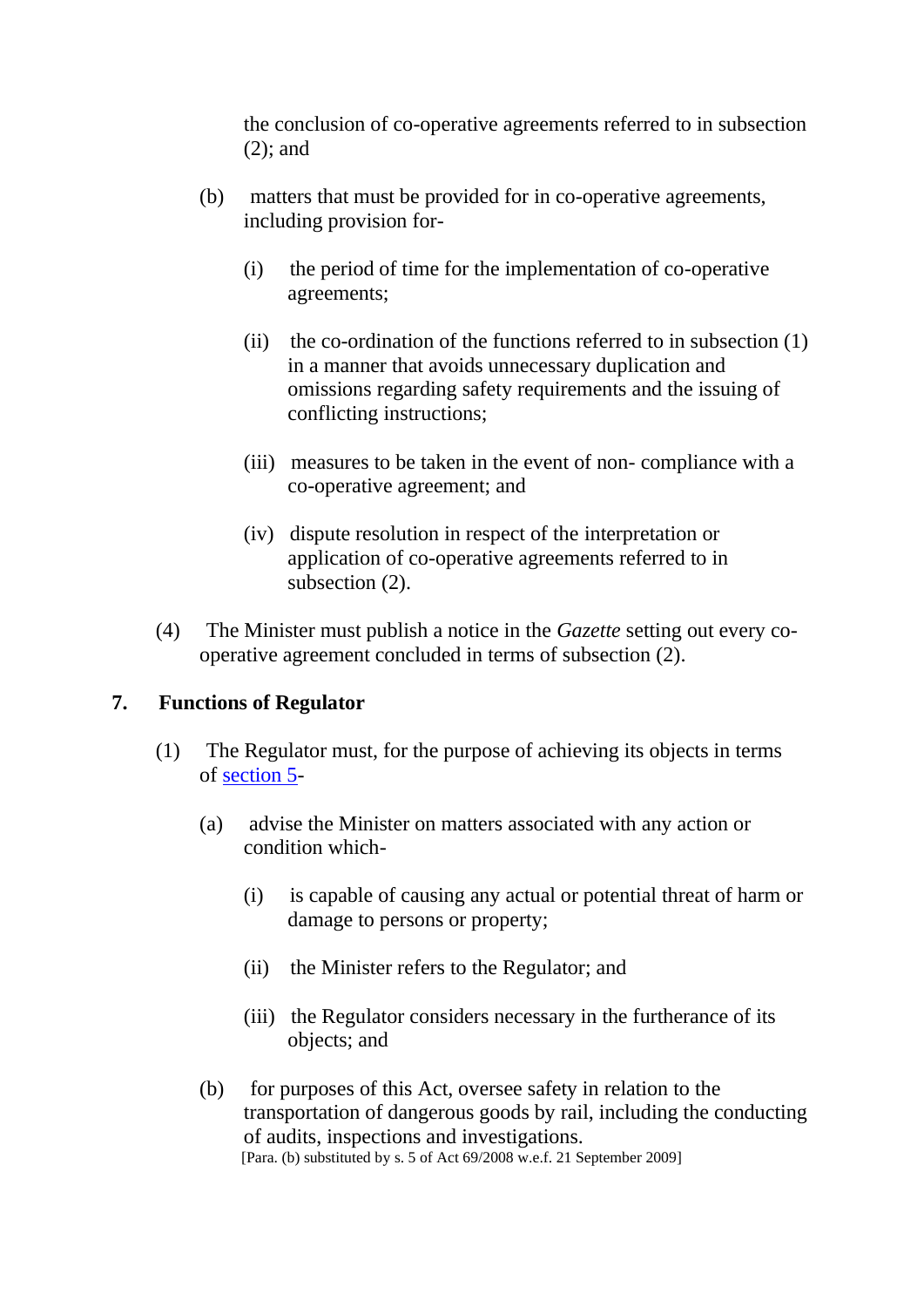- (2) The Regulator may, for the purpose of achieving its objects in terms of [section 5](https://olddiscover.sabinet.co.za/webx/access/netlaw/16_2002_national_railway_safety_regulator_act.htm#section5) of this Act-
	- (a) grant, amend, suspend or revoke safety permits;
	- (b) formally recognise associations representing operators, including other railway industry enterprises, to collaborate with it in respect of the development of standards or any other matter that the Regulator considers necessary; [Para. (b) substituted by s. 5 of Act 69/2008]
	- (c) collect and disseminate information relating to safe railway operations;
	- (d) hire, purchase or otherwise acquire any movable and immovable property and proprietary right, and lease or dispose of property so acquired, but may not acquire or dispose of immovable property without the prior approval of the Minister, granted with the agreement of the Minister of Finance;
	- (e) collaborate with any other body or institution or establish and control facilities for the collection and dissemination of scientific and technical information, in connection with any matter regarding railway safety falling within the objects of the Regulator;
	- (f) collaborate with any educational, scientific or other body, government or institution in connection with the provision of instruction for, or the training of, persons required by the Regulator;
	- (g) provide, on such conditions as the Regulator deems fit, financial or other assistance in connection with the training of persons in so far as is necessary to ensure that a sufficient number of trained persons is available to enable the Regulator to perform its functions;
	- (h) insure itself against any loss, damage, risk or liability which it may suffer or incur;
	- (i) conclude contracts, enter into agreements or perform any act, whether in the Republic or elsewhere. whereby its objects are furthered or which is calculated, directly or indirectly, to enhance the value of the services which the Regulator renders towards the achievement of its objects or perform any other act which may be prescribed;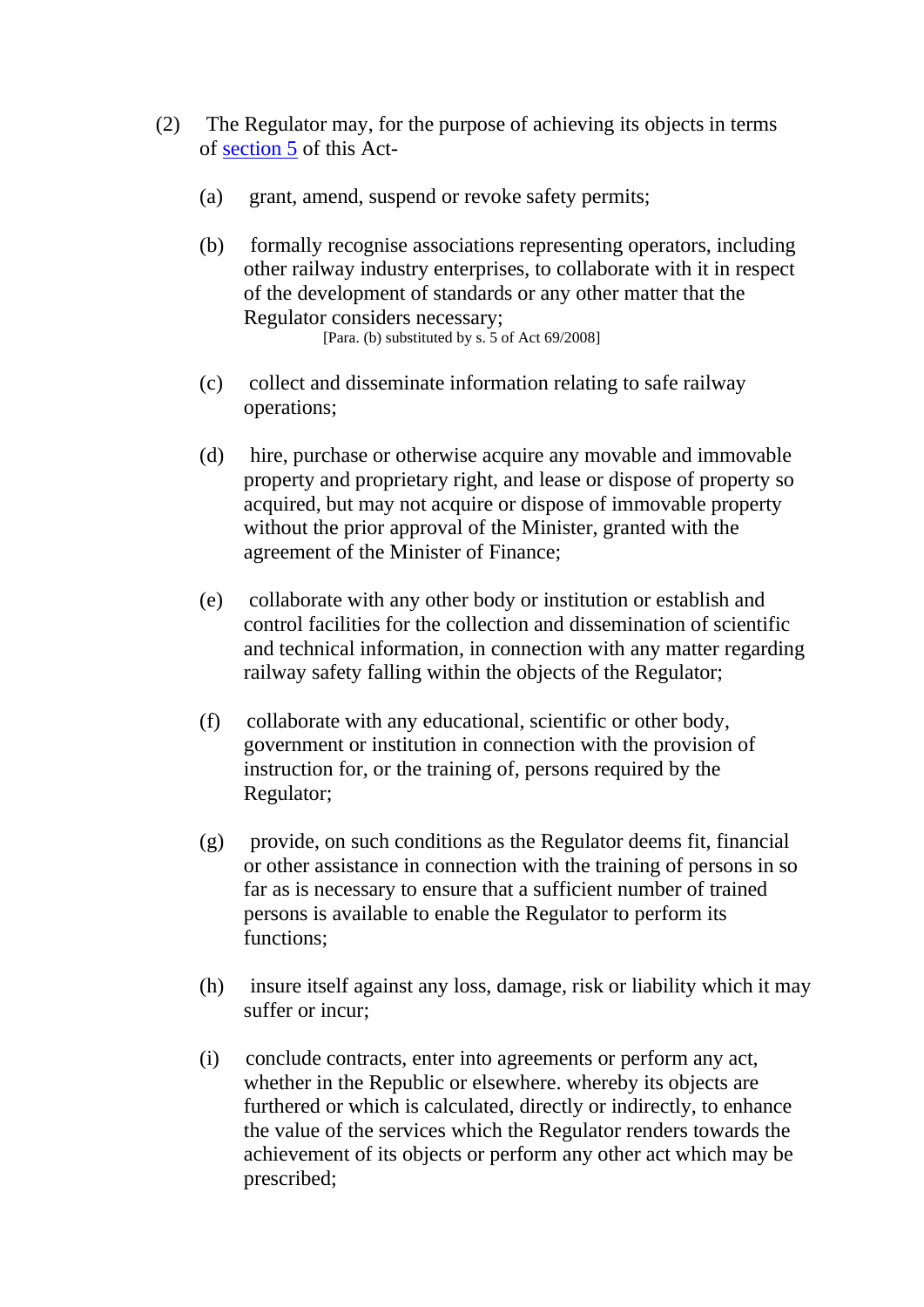- (j) adopt standards submitted by an operator or industry association following compliance with a procedure prescribed by the Minister under [section 29;](https://olddiscover.sabinet.co.za/webx/access/netlaw/16_2002_national_railway_safety_regulator_act.htm#section29)
- (k) require an operator or is railway industry association to consult with organised labour during the development of standards and provide them with an opportunity to comment on those standards prior to submission to the Regulator for approval;
- (l) engage any person or organisation having expertise in matters relating to safe railway operations to furnish advice to the Regulator in relation to the development of, or any dispute over, standards;
- (m) provide education and conduct any other public-awareness activities relating to safe railway operations in accordance with the purpose of this Act;
- (n) oversee occupational health and safety matters that impact or have the potential to impact on the safety of railway operations; [Para. (n) substituted by s. 5 of Act 69/2008]
- (o) conduct investigations into railway occurrences in accordance with chapter 7; and
- (p) conduct any other activity relating to safe railway operations.
- (3) The functions of the Regulator must be performed by the chief executive officer, as directed by the board, except where otherwise specified in this Act.

## **8. Board of Regulator**

- (1) The Regulator is governed and controlled by a board of directors.
- (2) The board must-
	- (a) ensure that the Regulator strives for the achievement of the objects referred to in [section 5;](https://olddiscover.sabinet.co.za/webx/access/netlaw/16_2002_national_railway_safety_regulator_act.htm#section5) and
	- (b) exercise general control over the performance of the functions of the Regulator.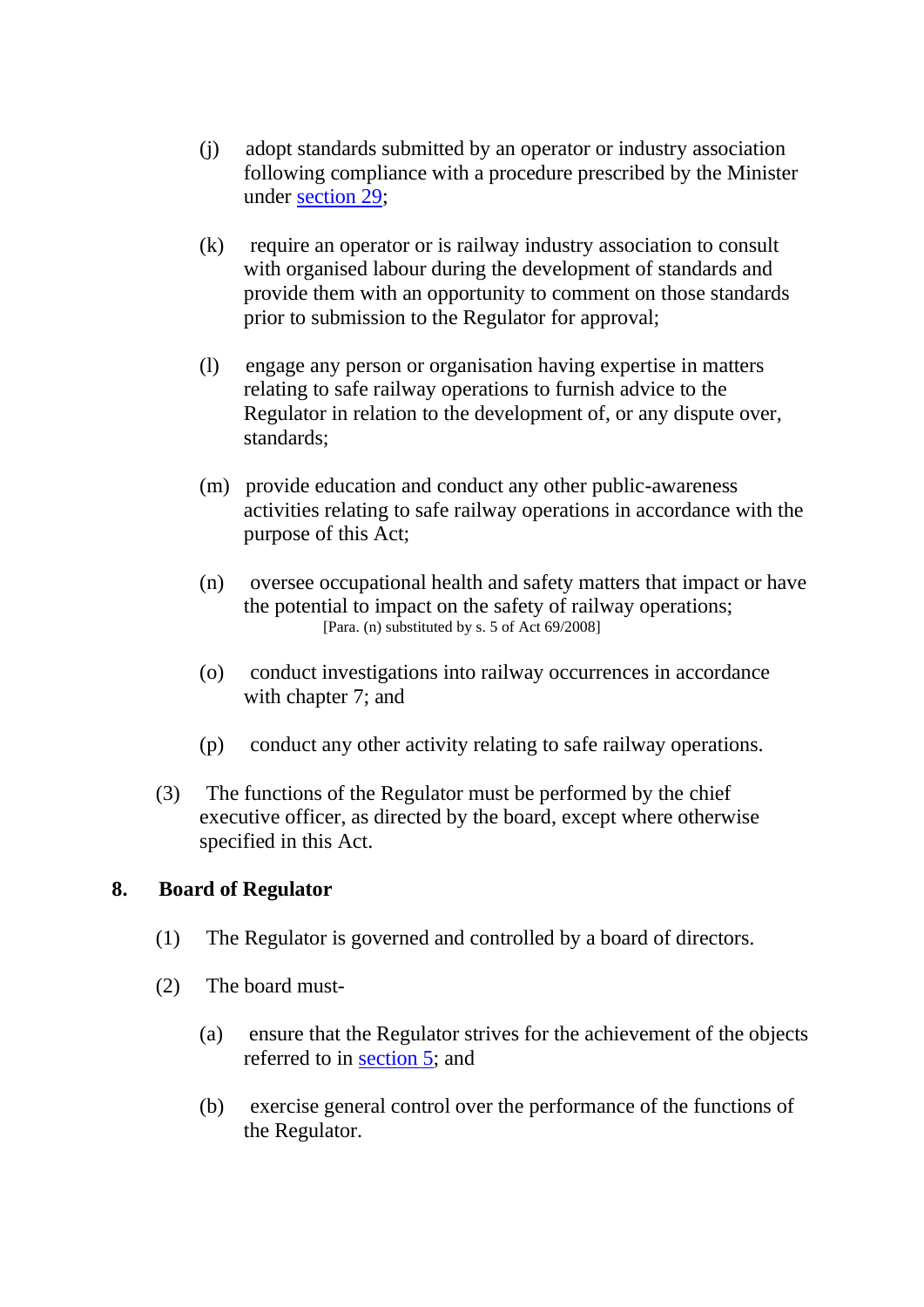- (3) The board represents the Regulator and all acts performed by the board, or on its authority, are acts of the Regulator.
- (4) The members of the board are appointed by the Minister.
- (5)
- (a) The board is answerable to the Minister and it consists of a minimum of seven and a maximum of 13 members who have wide experience of and demonstrate acumen in one or more of the following-
	- (i) Management of railways;
	- (ii) safety in transportation;
	- (iii) corporate management;
	- (iv) commerce, finance, legal and economic matters;
	- (v) transportation of dangerous goods; and
	- (vi) special knowledge that could be of value to the Regulator in the performance of its functions.
- (b) The Board consists of--
	- (i) the Chief Executive Officer, by virtue of holding that office;
	- (ii) if the Minister specifies an office in the Department for the purposes of this subsection, the person for the time being holding that office;
	- (iii) a person delegated by the Minister of Labour and a person delegated by the Minister of Safety and Security; and
	- (iv) subject to paragraph (a), not more than nine other persons representing the railway industry, organised labour and the community.

[Para. (b) substituted by s. 23 of Act 42/2007]

(c) The members contemplated in subsection  $(5)(b)(i)$ , (ii) and (iii) do not have voting rights

[Para. (c) added by s. 23 of Act 42/2007]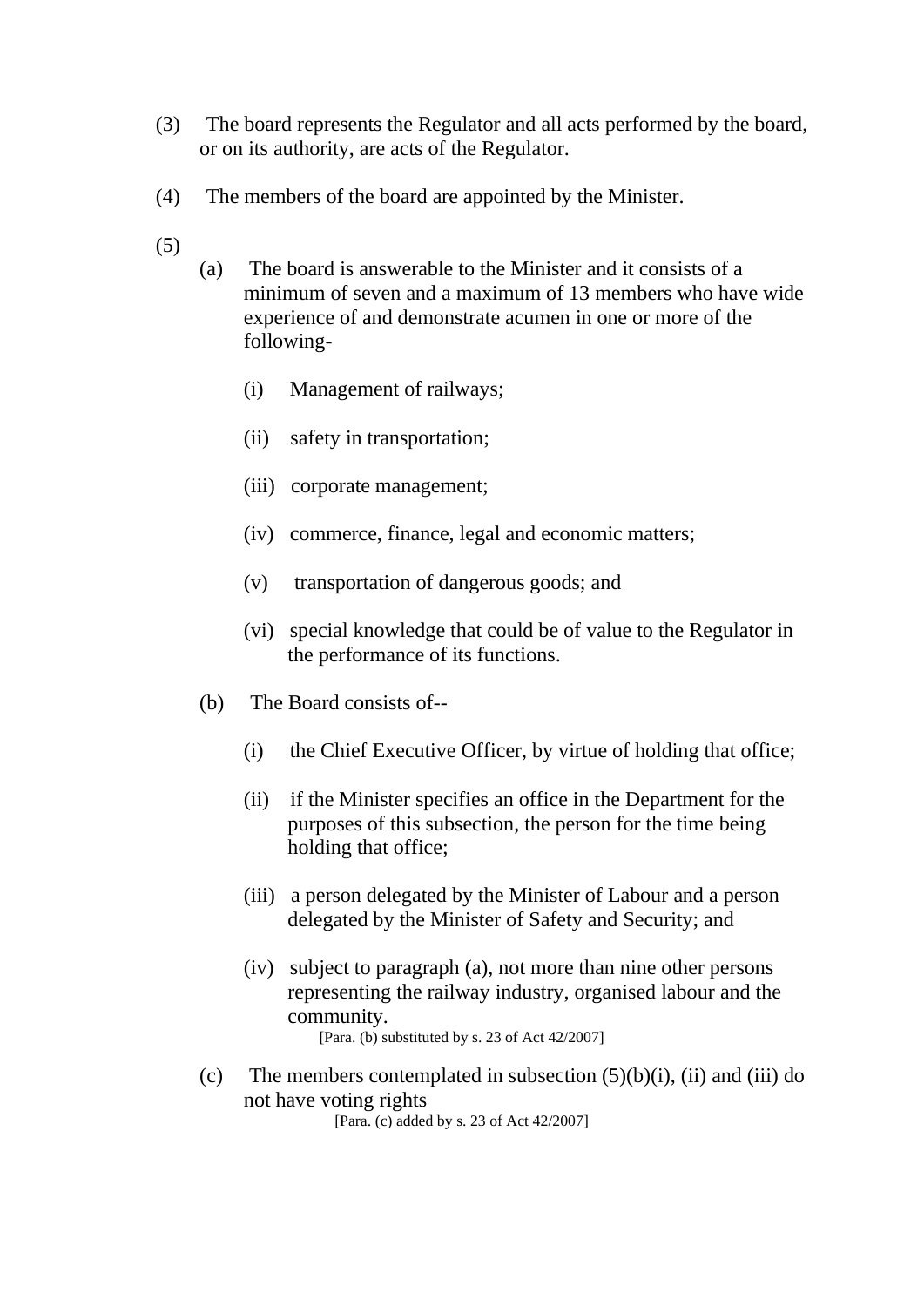- (6) The Minister must appoint a chairperson and a deputy chairperson from among the members of the board, excluding the chief executive officer.
- (7) Before the members of the Board are appointed, the Minister must, through the media, invite members of the public to nominate persons who comply with the criteria contemplated in subsection (5). [Subs. (7) substituted by s. 23 of Act  $42/2007$ ]
- (7A) The Minister must, within 30 days from the date of appointment of the member or alternate member of the Board, notify Parliament such appointment and publish a notice in the *Gazette*. [Subs. (7A) inserted by s. 23 of Act 42/2007]
- (8) A person is disqualified from being appointed or remaining a member of the board if he or she-
	- (a) is not a South African citizen;
	- (b) is declared insolvent;
	- (c) is convicted of an offence and sentenced to imprisonment without the option of a fine; or
	- (d) becomes a member of-
		- (i) Parliament;
		- (ii) a provincial legislature;
		- (iii) a Municipal Council;
		- (iv) the Cabinet; or
		- (v) the Executive Council of a province.
- (9) A member of the board may not be present during, or take part in, the discussion of, or the taking of a decision on, any matter before the board in which that member or his or her spouse, life partner, child, business partner or associate or employer, other than the State, has a direct or indirect financial interest.
- (10) Upon appointment of a person as a member of the board, that person must submit to the Minister and the board a written statement in which he or she declares whether or not he or she has any interest contemplated in subsection (9).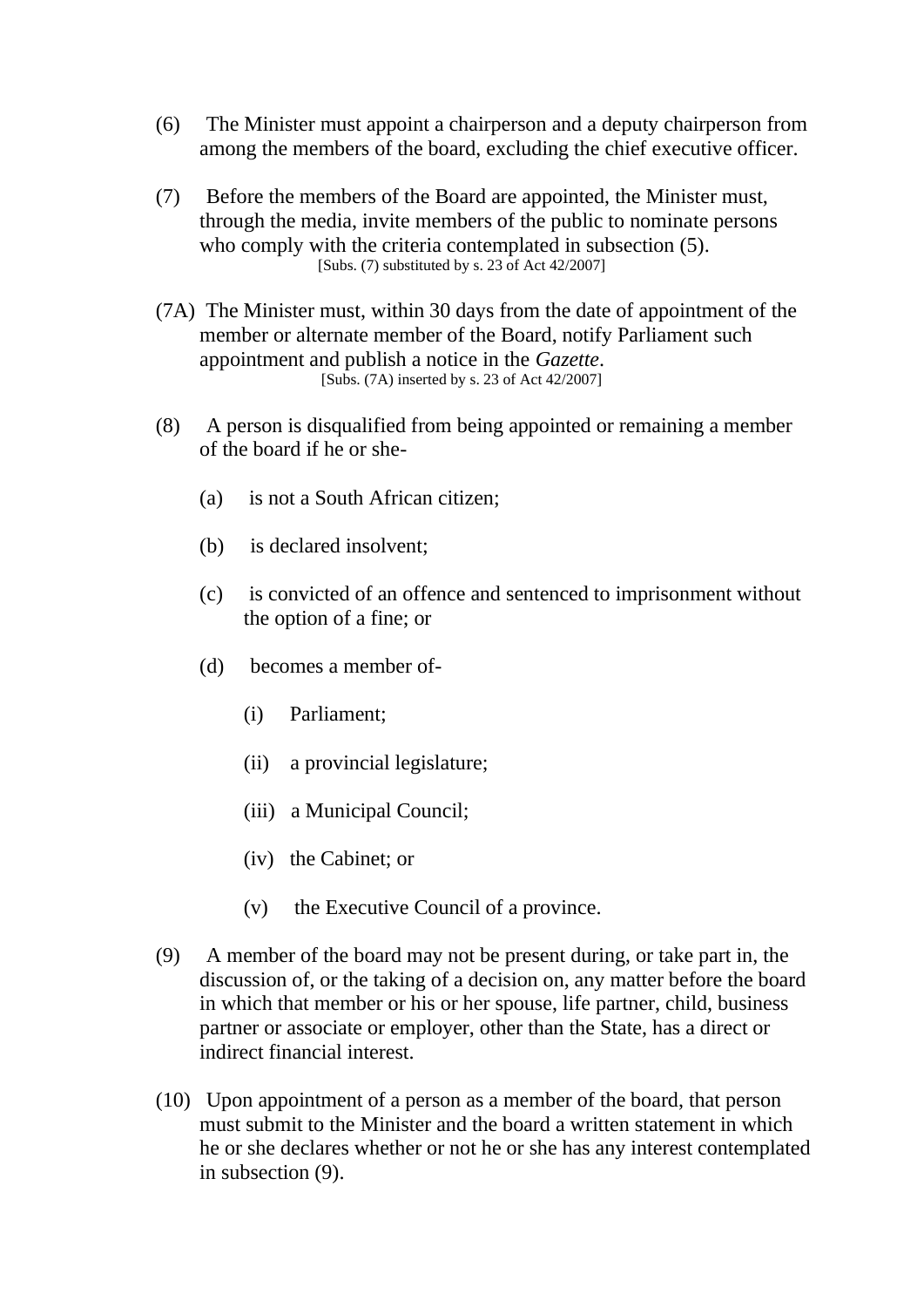- (11)
- (a) If any director acquires or contemplates acquiring an interest which could possibly be an interest contemplated in subsection (9), he or she must immediately in writing declare that fact to the Minister and the board.
- (b) If an organisation or enterprise in which a director has an interest contemplated in section (9) is requested to offer its services, the director must immediately, in writing declare his or her interest to the Minister and the board
- (12)
- (a) The chairperson of the board holds office for a period specified in the letter of appointment but that appointment may not exceed three years.
- (b) The chairperson is eligible for reappointment upon expiry of the term of his or her office.
- (13)
- (a) A member of the board holds office for a period specified in the letter of appointment, but that appointment may not exceed three years.
- (b) Such member of the board may be reappointed upon expiry of the term of his or her office.
- (c) Notwithstanding paragraph (a), the Minister may extend the term of office of any member of the Board for such further period as it may take to finalise the appointment of a new Board. [Para. (c) added by s. 23 of Act 42/2007]
- (14)
- (a) If a director dies or vacates office, the Minister may appoint another person as a director. [Para. (a) substituted by s. 23 of Act 42/2007]
- (b) The person so appointed serves for the unexpired portion of the predecessor's term of office.

### **9. Chief executive officer of Regulator**

(1) The Minister must, after consideration of the recommendation of the Board, appoint a Chief Executive Officer.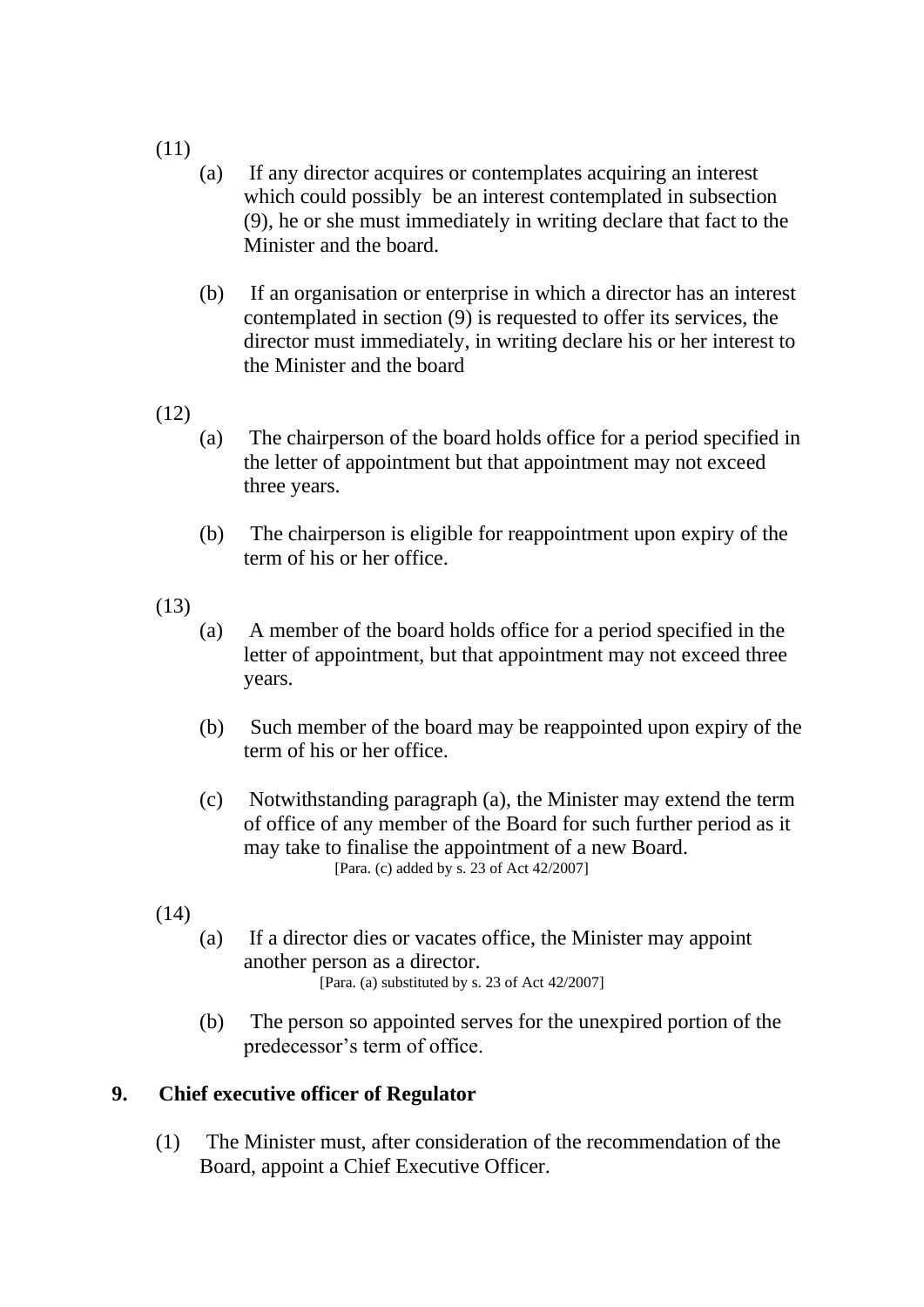- (2) A person is disqualified from being appointed or remaining as chief executive officer if he or she is disqualified in terms of <u>section  $8(8)$ </u>.
- (3)
- (a) A chief executive officer holds office for the period specified in the letter of appointment and that period may not exceed five years.
- (b) Such chief executive officer may be reappointed upon expiry of the term of his or her office.
- (c) The terms and conditions of service of the chief executive officer are determined by the board after consultation with the Minister. [Para. (c) substituted by s. 6 of Act 69/2008]
- (4) The Minister may, at any time, discharge the chief executive officer from office-
	- (a) if the chief executive officer repeatedly fails to perform the duties of office efficiently;
	- (b) if, due to any physical or mental illness or disability, the chief executive officer becomes incapable of performing the functions of that office or performs them inefficiently; of
	- (c) for misconduct.
- (5) The chief executive officer-
	- (a) ensure that the functions of the Regulator in terms of this Act are performed;
	- (b) report to the board on the proper functioning of the Regulator,
	- (c) issue safety permits in accordance with this Act;
	- (d) complete a report on the activities of the Regulator for each financial year in accordance with the Public Finance Management Act, 1999 (Act No. 1 of 1999), and submit the report to the board for approval; and
	- (e) each financial year, after consultation with the board and with the approval of the Minister, publish and distribute a plan of action for the activities of the Regulator.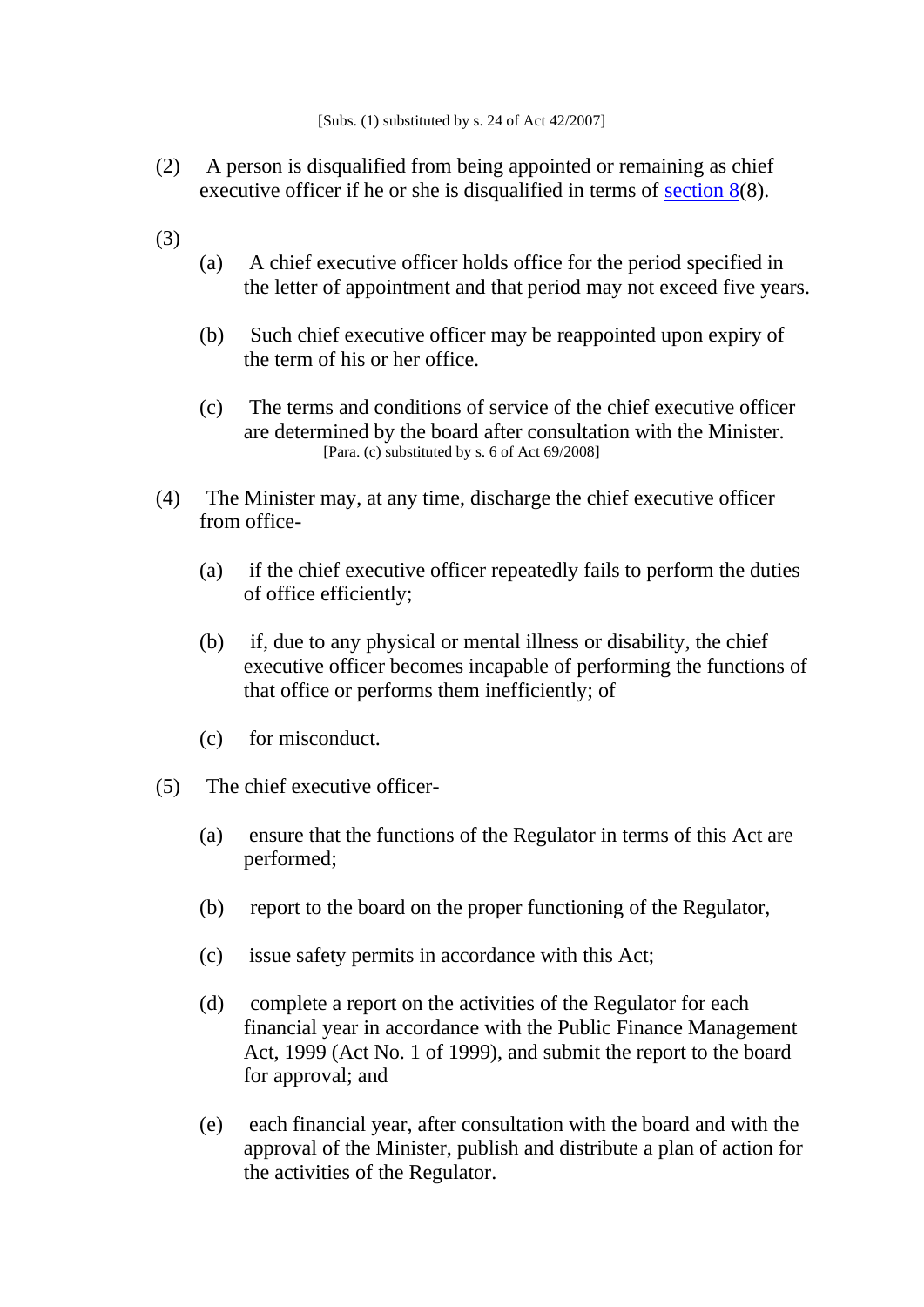(6) The board must forward the report referred to in subsection  $(5)(d)$ , approved by it, to the Minister within five months after the end of the financial year concerned.

[Subs. (6) substituted by s. 6 of Act 69/2008]

- (7) The chief executive officer is the accounting officer of the Regulator charged with the responsibility of accounting for all money received and payments made by, and the assets of, the Regulator.
- (8) The chief executive officer must exercise all the powers and perform all the duties conferred or imposed upon the accounting officer by-
	- (a) this Act;
	- (b) the Public Finance Management Act, 1999; or
	- (c) the board.
- (9) If the chief executive officer is for any reason unable to perform any of his or her functions, the chairperson of the board must appoint an employee of the Regulator to act as chief executive officer until the chief executive officer is able to resume those functions.
- (10) An acting chief executive officer may exercise all the powers and must perform all the duties of the chief executive officer.

#### **10. Staff of Regulator**

- (1) The chief executive officer may appoint such staff members for the Regulator as are necessary to perform the work arising from or connected with the Regulator's functions. [Subs. (1) substituted by s. 7 of Act 69/2008]
- (2) The terms and conditions of service of staff of the Regulator are determined by the board. [Subs. (2) substituted by s. 7 of Act 69/2008]
- (3)
- (a) The board may, with the approval of the Minister in consultation with the Minister of Finance, establish, manage and administer any pension or provident fund or medical scheme for the benefit of the staff of the Regulator.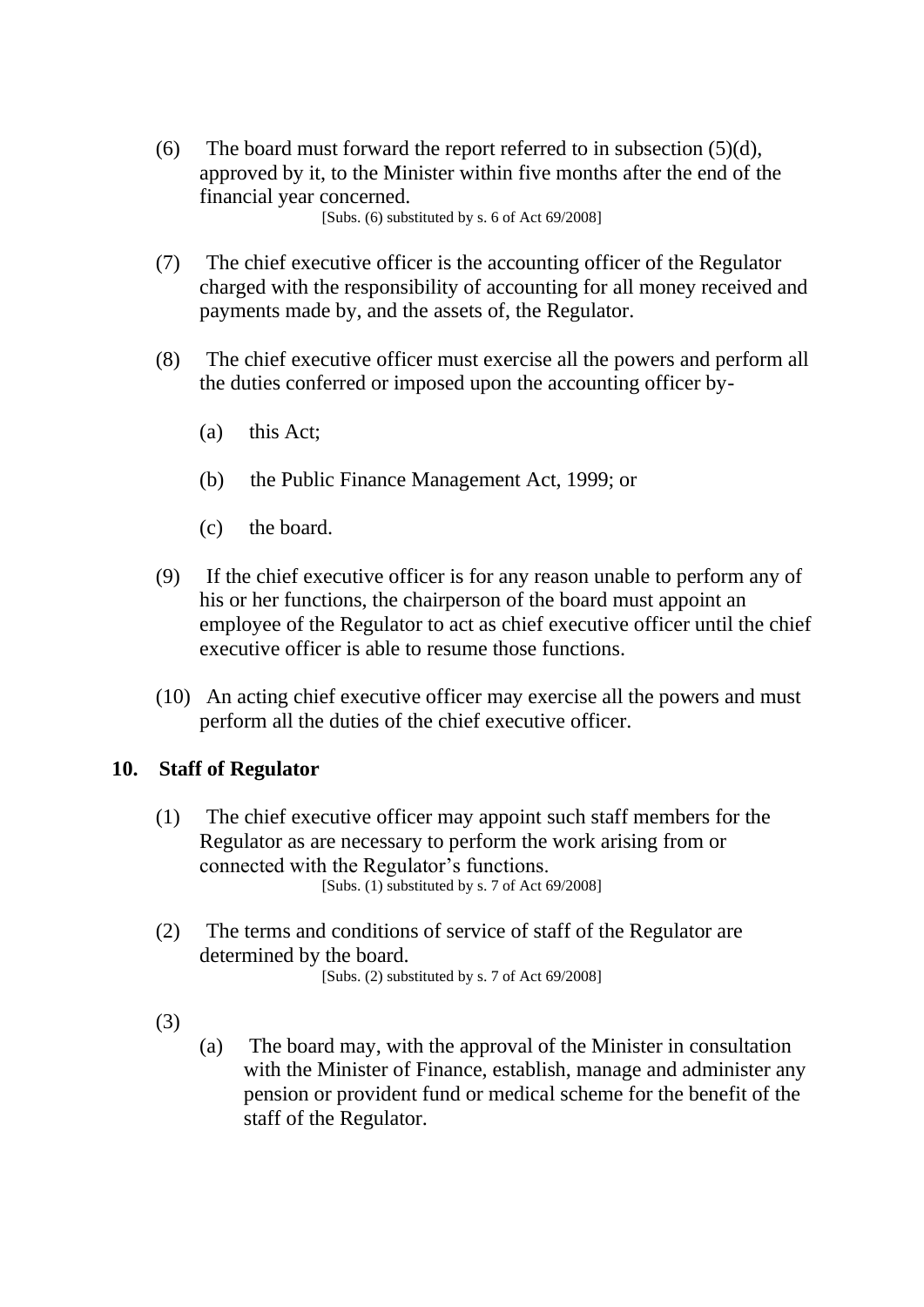(b) Such a scheme or fund for the benefit of the staff of the Regulator may be managed or administered by any other body or person.

## **11. Delegation and assignment by board**

- (1) Subject to subsections  $(2)$ ,  $(3)$ ,  $(4)$  and  $(5)$ , the board may, by resolution, delegate any power and assign any duty conferred or imposed on it in terms of this Act to-
	- (a) its chairperson;
	- (b) the chief executive officer;
	- (c) a committee of the board;
	- (d) a member of staff of the Regulator;
	- (e) a person appointed as a railway safety inspector under [section 32;](https://olddiscover.sabinet.co.za/webx/access/netlaw/16_2002_national_railway_safety_regulator_act.htm#section32)
	- (f) an investigator appointed in terms of [section 38\(](https://olddiscover.sabinet.co.za/webx/access/netlaw/16_2002_national_railway_safety_regulator_act.htm#section38)2); or
	- (g) any other person appointed by it.
- (2) The board is not divested of any power it delegates or relieved of any duty it assigns.
- (3) Such delegation or assignment-
	- (a) may be made subject to conditions determined by the board; and
	- (b) must be communicated to the delegate or assignee in writing.
- (4) The written communication in terms of subsection (3)(b) must contain full particulars of the matters being delegated or assigned and must specify the conditions, if any, referred to in subsection (3)(a).
- (5) The board may, by resolution-
	- (a) amend or revoke a delegation or assignment made in terms of subsection (1); or
	- (b) withdraw any decision, other than a decision which confers a right or entitlement on any third party, made by the delegate or assignee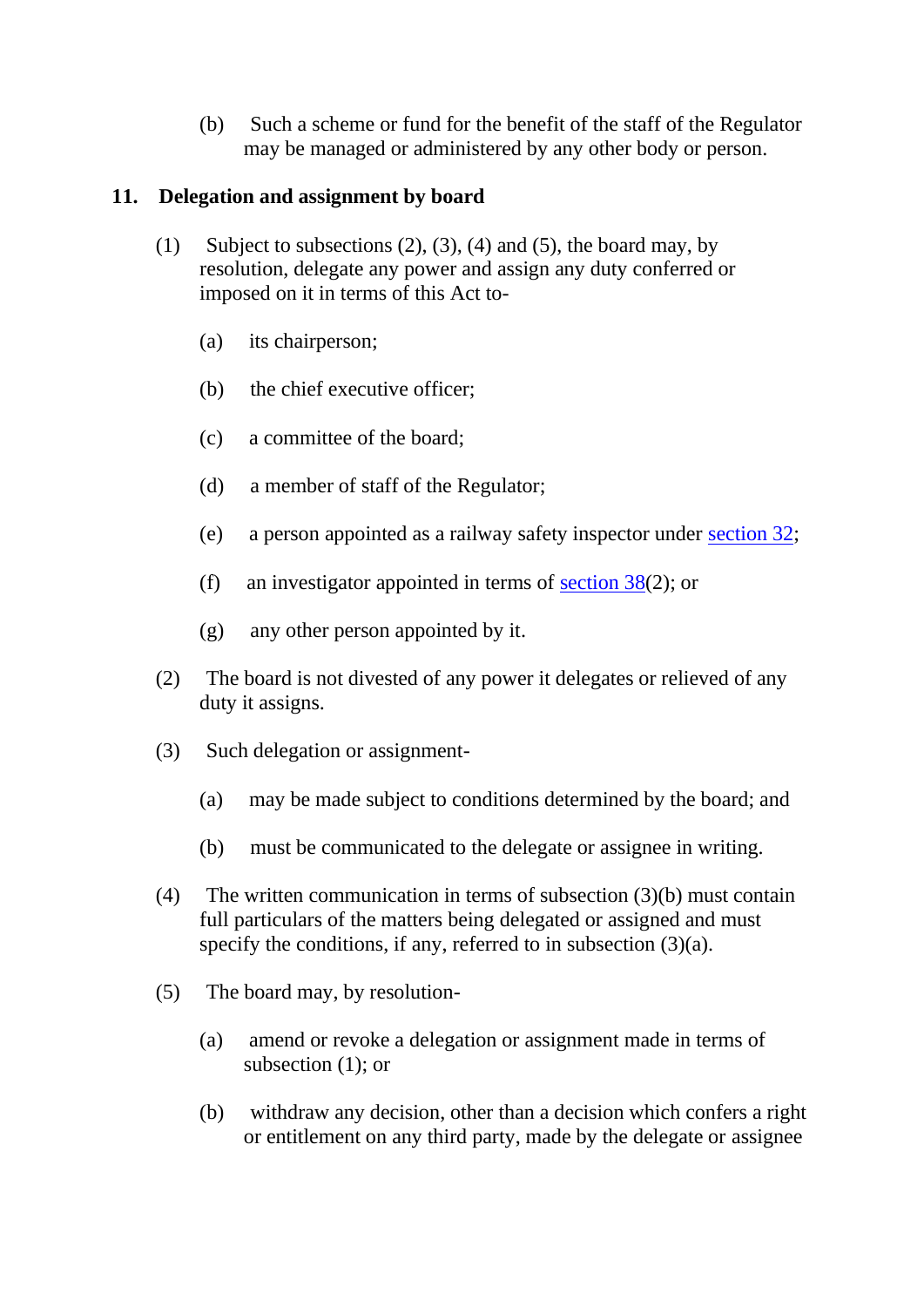with regard to a delegated or assigned matter, and decide the matter itself.

- (6)
- (a) The chief executive officer may delegate any power or duty conferred or imposed on him or her to any staff member of the Regulator, subject to any conditions imposed by the board, and subsections (2) to (5) apply with the necessary changes to such a delegation.
- (b) A delegation under subparagraph (a) does not prevent the chief executive officer from exercising the power or performing the duty in question himself or herself. [Subs. (6) added by s. 8 of Act 69/2008]

### **12. Vacation of office of board members**

- (1) The Minister may, at any time, discharge a member of the board from office-
	- (a) if the member repeatedly fails to perform his or her functions efficiently;
	- (b) if, due to any physical or mental illness or disability, the member becomes incapable of performing his or her functions or performs them inefficiently; or for misconduct.
- (2) A director vacates office when-
	- (a) he or she becomes disqualified in terms of section  $8(8)$ ;
	- (b) he or she is discharged in terms of subsection (1);
	- (c) he or she is absent from three consecutive meetings of the board without the permission of the chairperson, unless the board condones the absence on good reasons shown; or
	- (d) his or her resignation as director takes effect.

#### **13. Meetings of board**

(1) The first meeting of the board is held at the time and place determined by the Minister, and thereafter such meetings are held at such times and places as the board determines.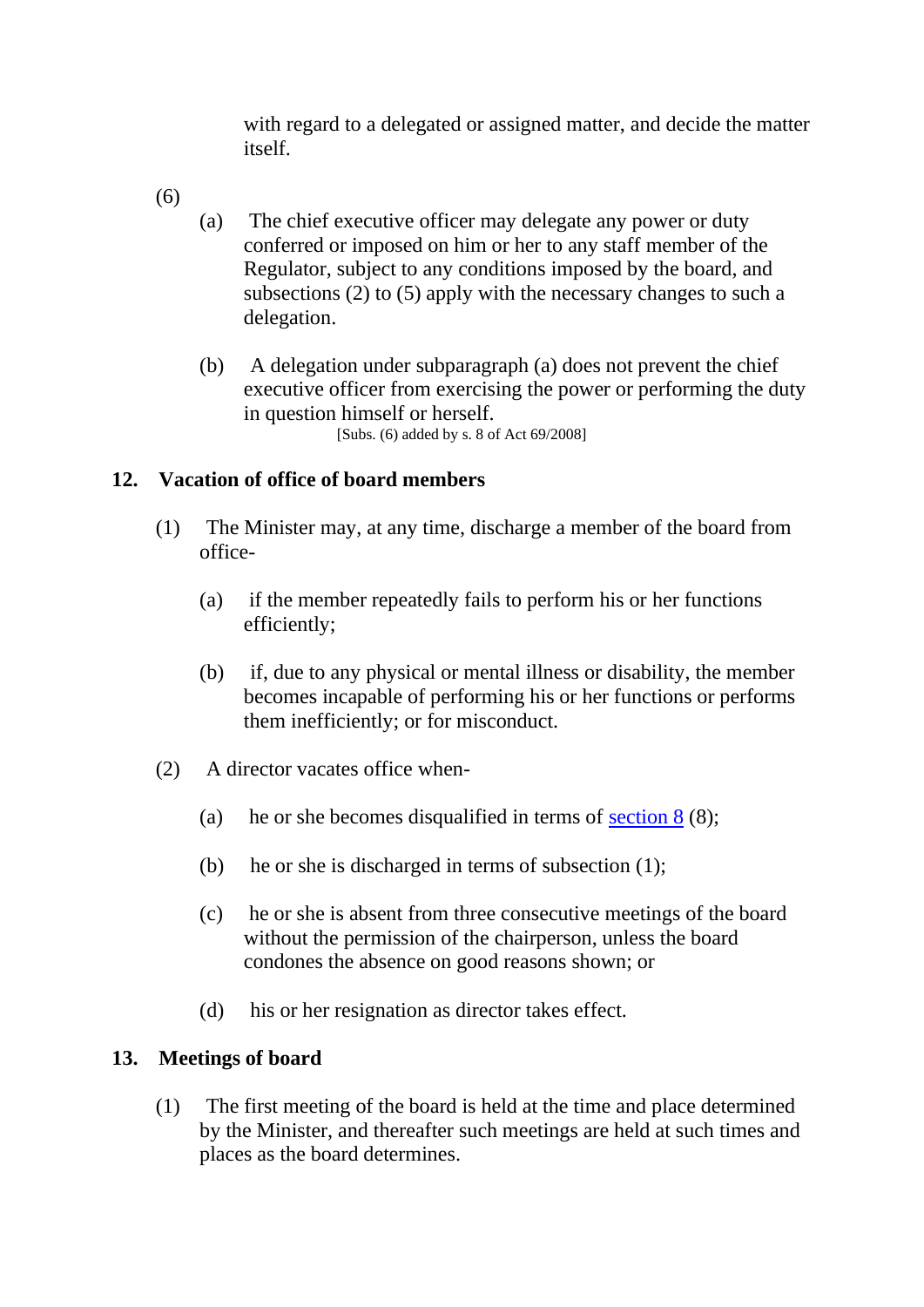- (2) The chairperson or, in his or her absence, the deputy chairperson may, at any time, call a special meeting of the board to be held at the time and place determined by either the chairperson or the deputy chairperson.
- (3) All directors must he notified in writing of every meeting of the board.
- (4) A majority of the directors forms a quorum at any meeting of the board.
- (5) Subject to subsection (4), a decision of the majority of the directors present at a meeting of the board constitutes a decision of the board and, in the event of an equality of votes on any matter, the person chairing the relevant meeting has a casting vote in addition to a deliberative vote.
- (6) A decision taken by the board or an act performed under its authority, is not invalid merely by reason of-
	- (a) a vacancy on the board; or
	- (b) the fact that a person who is not entitled to sit as a director sat as a director at the time that the decision was taken, as long as the decision was taken or the act was authorised by the required majority of directors present at the meeting who were entitled to sit as directors.
- (7) If the chairperson is for any reason unable to act, or the office of chairperson is vacant, the deputy chairperson must act as chairperson.
- (8) If both the chairperson and deputy chairperson are for any reason unable to act, or both the offices of chairperson and deputy chairperson are vacant, the board must designate any other director to act as chairperson.
- (9) The Minister is entitled to attend any meeting of the board, as long as such attendance is in an observer capacity only.

### **14. Minutes of board meetings**

- (1) The board must keep minutes of its meetings and submit copies of the minutes to its members and the Minister within one month of approval of the minutes.
- (2) Such minutes, when signed at a next meeting by a person who chairs that meeting, are, in the absence of proof of error therein, regarded as a true and correct record of the proceedings and are on the face of it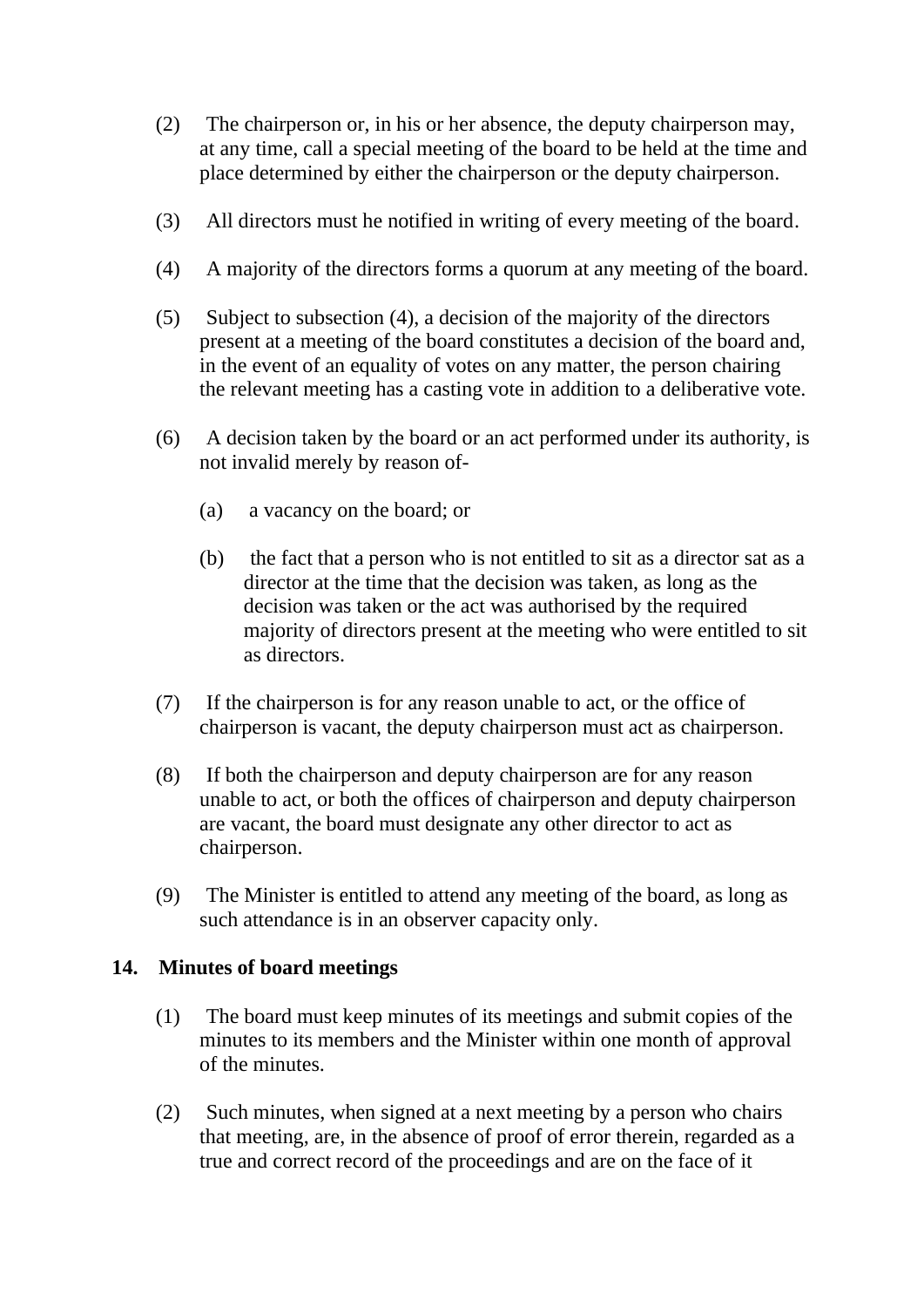evidence of those proceedings before a court of law, any tribunal or a commission of inquiry.

### **15. Committees of board**

The board may-

- (a) establish such committees as it considers necessary to assist it in the performance of its functions; and
- (b) appoint as members of any such committee such persons, including members of the board, staff of the Regulator, an industry association or any member of the association, organised labour, the holders of safety permits and employees of such holders, as the board considers appropriate.

### **16. Remuneration of directors and committee members**

A director or member of a committee of the board, other than the chief executive officer or A person who is in the full-time employment of the Regulator or any other organ of state, is appointed on the terms and conditions of service determined by the Minister in consultation with the Minister of Finance.

### **17. Funds of Regulator**

- (1) The funds of the Regulator consist of-
	- (a) money appropriated by Parliament;
	- (b) fees paid to the Regulator in terms of section  $23(2)$ ;
	- (bA) penalties payable in terms of regulations made under [section](https://olddiscover.sabinet.co.za/webx/access/netlaw/16_2002_national_railway_safety_regulator_act.htm#section45A)  [45A\(](https://olddiscover.sabinet.co.za/webx/access/netlaw/16_2002_national_railway_safety_regulator_act.htm#section45A)1);
	- (bB) fees for providing services as determined by the Minister in consultation with the Minister of Finance by notice in the *Gazette*;
	- (c) donations or contributions received by the Regulator, with the approval of the board after consultation with the Minister, from any source; and
	- (d) any other fees or sources of income determined by the Minister by notice in the *Gazette*. [Subs. (1) substituted by s. 9 of Act 69/2008]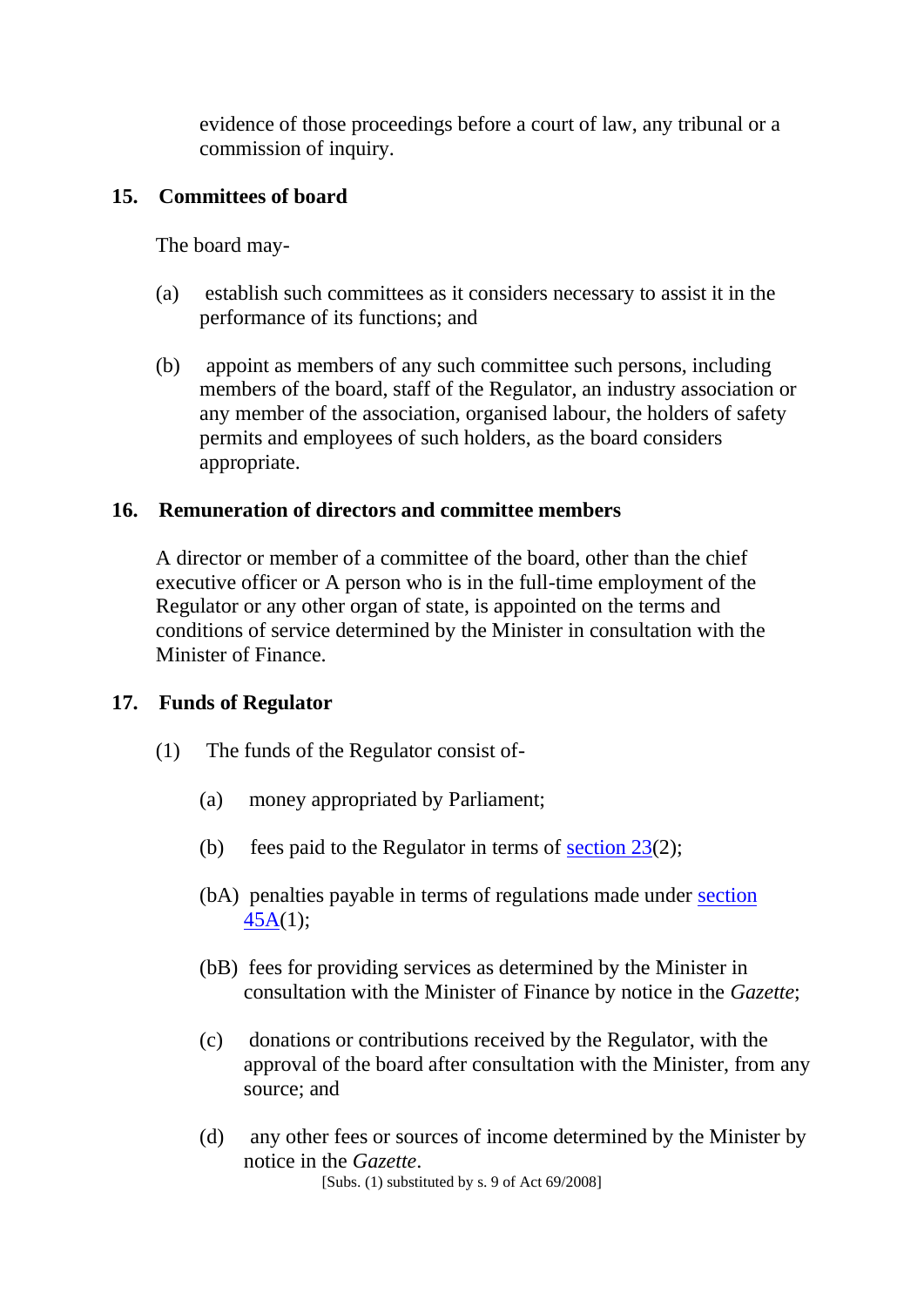- (2) The Regulator must utilise its funds to defray expenses incurred by it in the performance of its functions.
- (3) The chief executive officer must-
	- (a) open an account in the name of the Regulator with an institution registered as a bank in terms of the Banks Act, 1990 (Act No. 94 of 1990); and
	- (b) deposit therein all money received in terms of subsection (1).
- (4) The chief executive officer may, on behalf of the Regulator, invest any money received in terms of subsection (1) which is not required for immediate use-
	- (a) with the Public Investment Commissioners referred to in section 2 of the Public Investment Commissioners Act, 1984 (Act No. 45 of 1984), with the approval of the Minister;
	- (b) with such other institution determined by the board and the Minister, with the approval of the Minister of Finance.
- (5) The Regulator may use interest derived from the investment referred to in subsection (4) to defray expenses in connection with the performance of its functions.
- (6) The Regulator may, when it considers it necessary, with the approval of the Minister and with the approval of the Minister of Finance-
	- (a) authorise the establishment of such reserve funds; and
	- (b) deposit such funds therein.
- (7) The Regulator must in each financial year, on or before a date determined by the Minister, submit a statement of its income and estimated expenditure for the following financial year to the Minister for approval.

### **18. Financial year of Regulator**

The Regulator's financial year is from 1 April in any year to 31 March of the following year, and the first financial year is from the specified date to 31 March.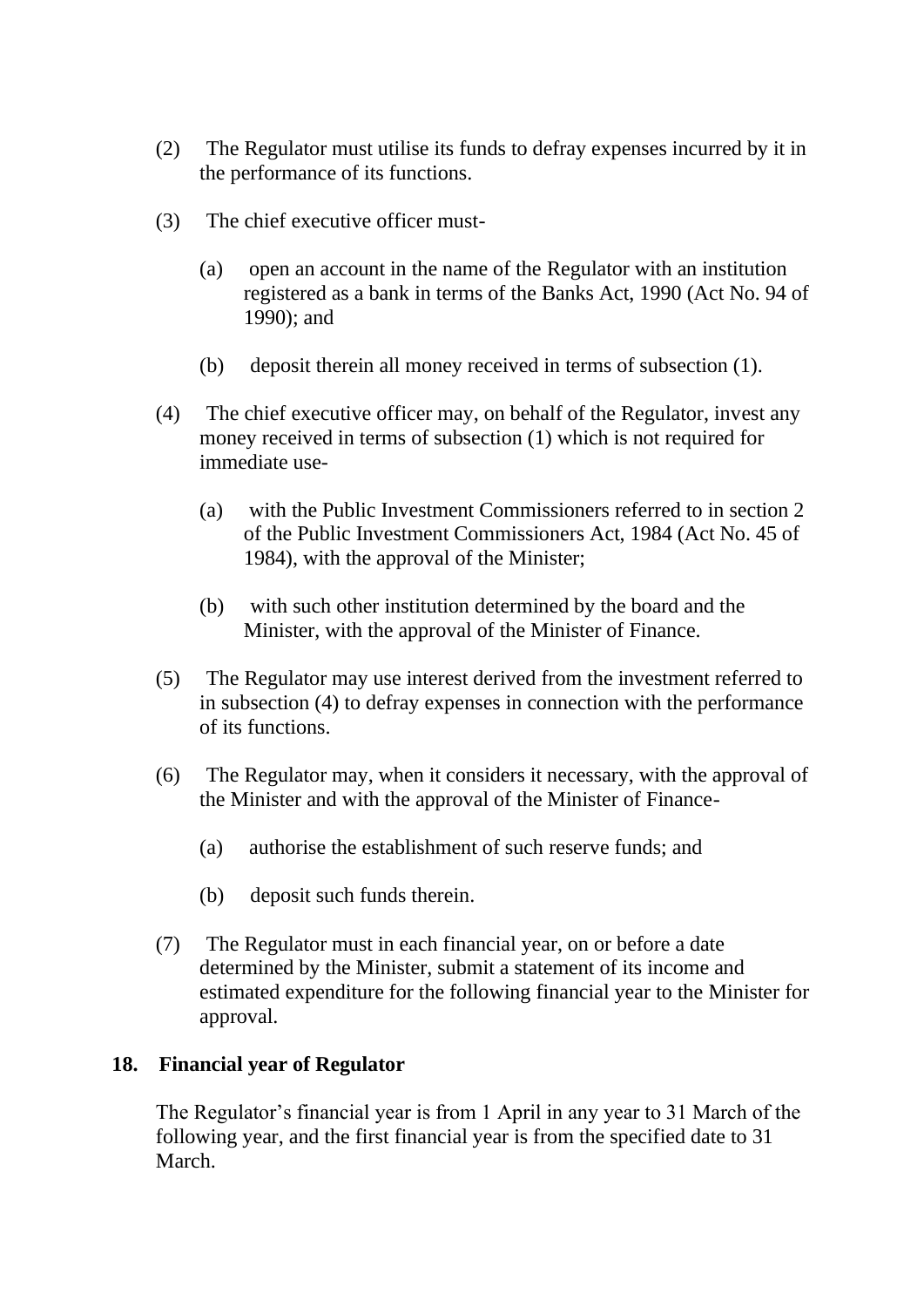## **19. Disagreements between Minister and board**

- (1) If the Minister rejects a recommendation of the board made in terms of this Act, the Minister and the board must endeavour to resolve their disagreement.
- (2) If the Minister and the board fail to resolve their disagreement, the Minister makes the final decision.

## **20. Reporting to Minister and Parliament**

- (1) The Regulator must produce and submit to the Minister an annual report on the safety of workers, the public and the environment associated with railway operations that the Regulator is required to regulate under this Act including any other matters that may be prescribed.
- (2) The Minister must table the annual report submitted to him or her in terms of subsection (1) in Parliament within 14 days-
	- (a) of receipt thereof if Parliament is in session; or
	- (b) after the commencement of its ensuing session, if Parliament is not in session.

### **21. Judicial management and liquidation of Regulator**

Despite the provisions of any other law, the Regulator may not be placed under judicial management or in liquidation except if authorised by an Act of Parliament adopted especially for that purpose.

## **CHAPTER 4**

## **SAFETY PERMITS**

### **22. Railway undertakings requiring safety permit**

(1) A person may not undertake any railway operation or a component of a railway operation without being in possession of an applicable safety permit.

[Subs. (1) substituted by s. 10 of Act 69/2008]

(2) The following categories of persons may apply for a safety permit-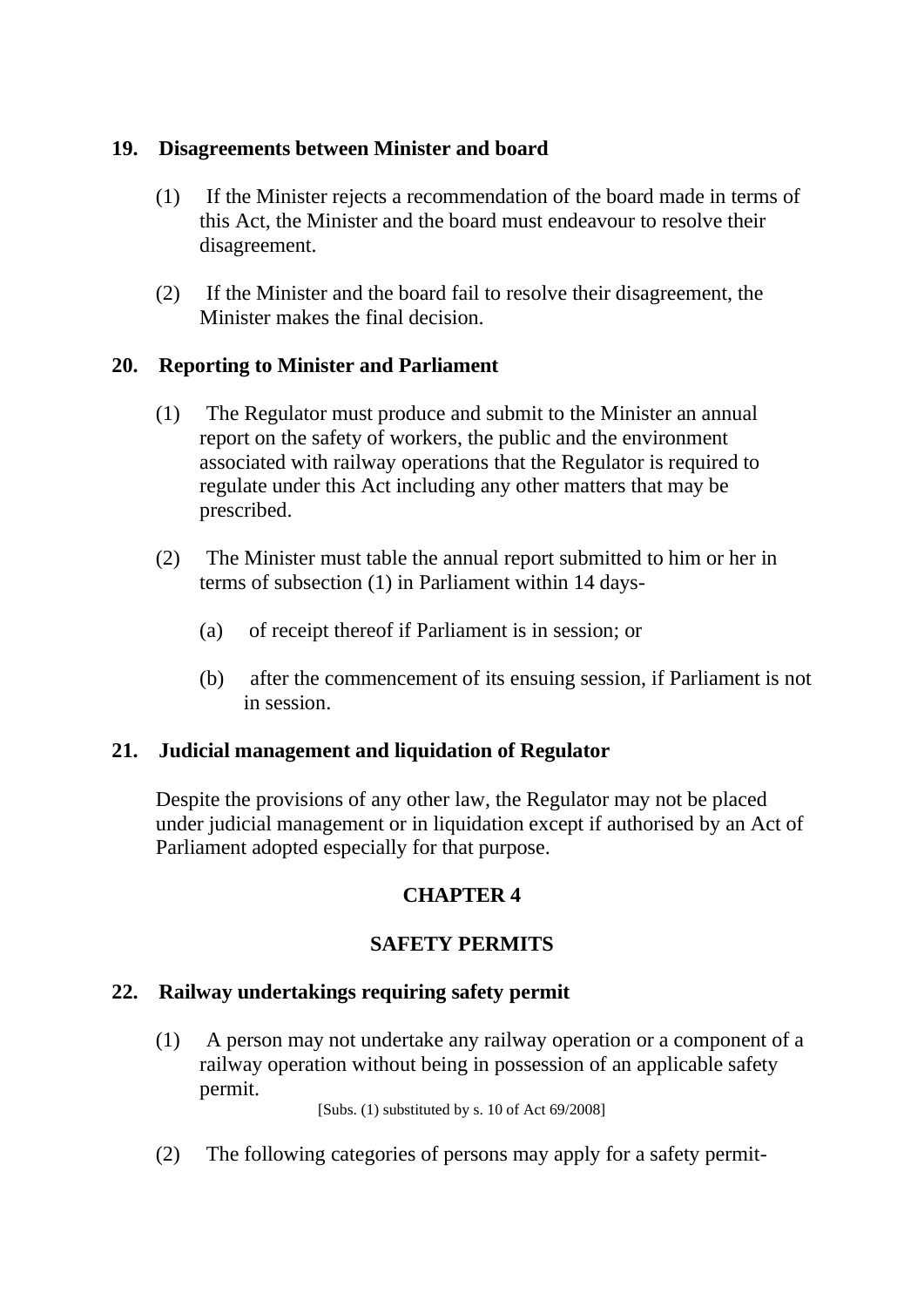- (a) A network operator;
- (b) a train operator;
- (c) a station operator; and
- (d) any other category of persons designated as requiring a safety permit by the Minister by notice in the *Gazette*. [Para. (d) substituted by s. 10 of Act 69/2008] (Commencement date of section 22: 1 April 2004)

#### **23. Application for safety permit**

(1) Application for a safety permit must be made to the chief executive officer of the Regulator.

#### $(2)$

(a) The Minister must annually determine fees that the Regulator must charge for safety permits, including a non-refundable application fee, which shall be published in the *Gazette*.

- (b) The fees comtemplated in  $2(a)$  may differ from operators as determined by the Minister. [Subs. (2) substituted by s. 11 of Act 69/2008 w.e.f. 1 Nov 2010]
- (3) An application for a safety permit must-
	- (a) be made in the format determined by the Regulator;
	- (b) contain the additional information determined by the Regulator; and
	- (c) be accompanied by the non-refundable application fee and a safety management system report. [Para. (c) substituted by s. 11 of Act 69/2008 w.e.f. 1 Nov 2010]
- (4) The chief executive officer-
	- (a) may require the applicant, at the applicant's expense, to provide him or her by a given date with-
		- (i) any information, in addition to the information contained in the application; and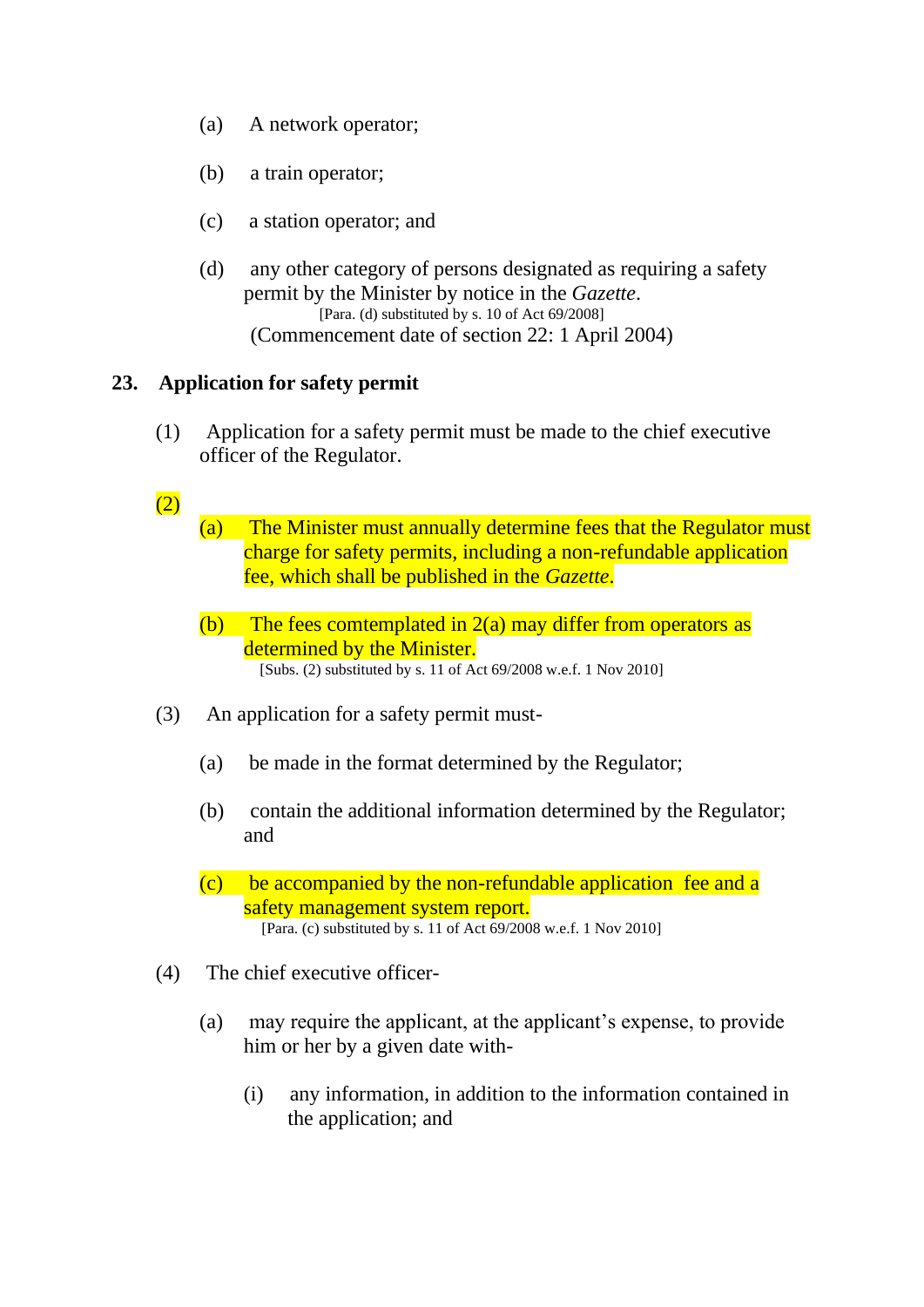- (ii) an independent review of that information by a person acceptable to the board;
- (b) may direct that an investigation be conducted on the effect of the proposed safety permit on safe railway operations;
- (c) may invite written comments from any organ of state which has an interest in the matter; and
- (d) must afford the applicant an opportunity to make representations on any aspect of the safety permit application.
- (5) The chief executive officer may, at any stage of the application process, require the applicant to-
	- (a) publish a notice of his or her application in local newspapers and other media-
		- (i) describing the safety permit applied for;
		- (ii) stating that written objections on the grounds of the safe railway operations may be lodged against his or her application before a specified date, which may not be less than 60 days after the last publication of the notice;
		- (iii) giving an address where written objections must be lodged; and

(iv)containing such other particulars as the board may require;

- (b) take such other steps as the chief executive officer may direct to bring the application to the attention of relevant organs of state, interested persons and the general public; and
- (c) satisfy the chief executive officer that the interests of any other person are not adversely affected.

## **24. Conditions of safety permit**

- (1) The board may make standard conditions applicable to one or more types or categories of safety permit. [Subs. (1) substituted by s. 12 of Act 69/2008]
- (2) The chief executive officer may, impose any condition in a safety permit, including a condition relating to-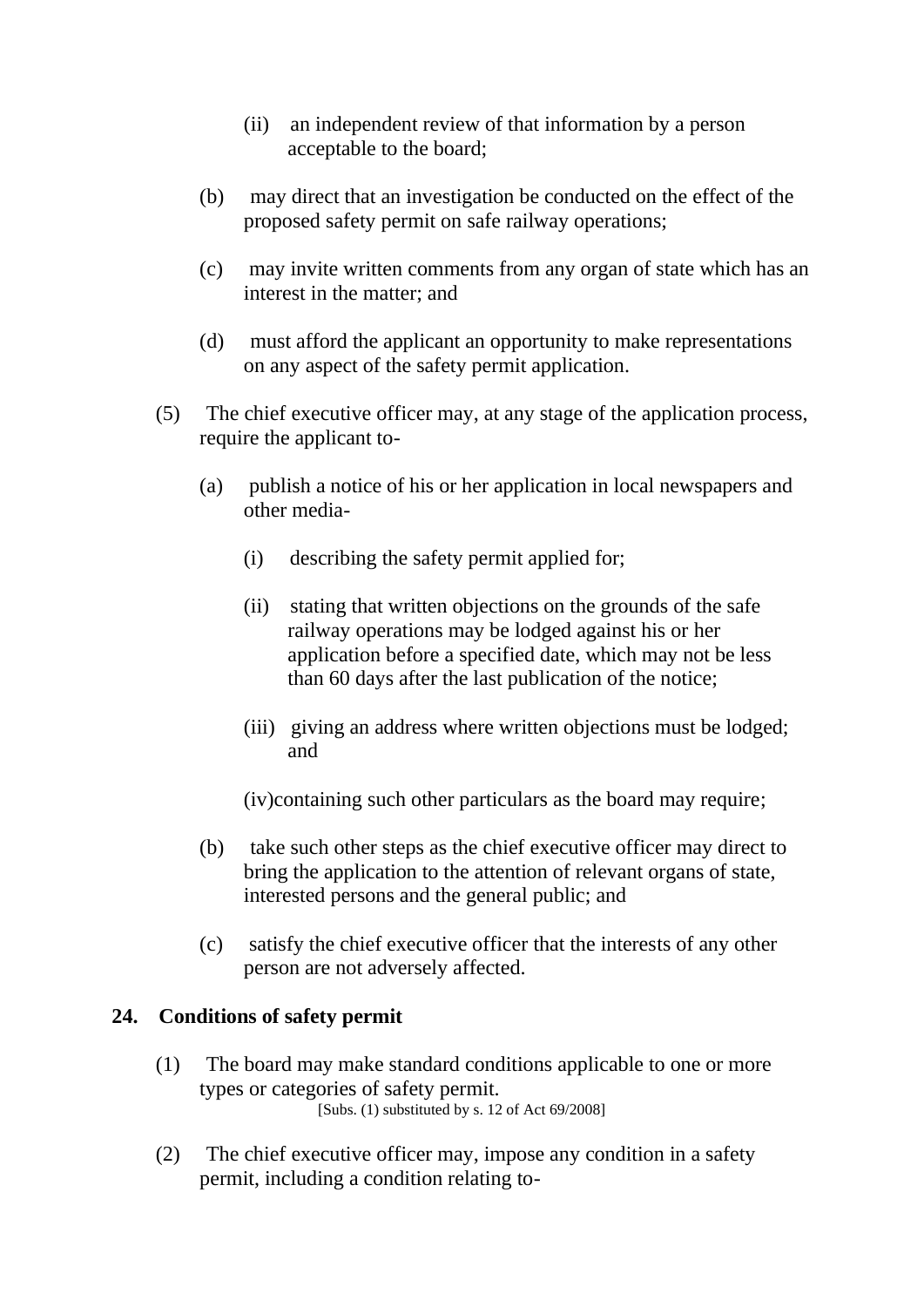- (a) the term of validity of a safety permit;
- (b) the form, manner, timing and submission of any review of a safety management system report;
- (c) geographical considerations;
- (d) the transport of any commodity other than dangerous goods;
- (e) the transport of dangerous goods;
- (f) the transport of passengers;
- (g) the transport of general freight;
- (h) speed;
- (i) traction;
- (j) consent to routine safety inspections;
- (k) notice to be given to the chief executive officer, in writing, of any change in control of the holder, and
- (l) any other technical or other matters necessary to ensure the safety or protection of persons with disabilities, other persons, property and the environment or to provide for the rehabilitation of any site.
- (3) The chief executive officer may amend any condition in a safety permit.

### **25. Reasons for decision**

After the chief executive officer has reached a decision on a safety permit application, he or she must promptly-

- (a) notify the applicant and any person who has objected to the application; and
- (b) at the request of any person contemplated in paragraph (a), give written reasons for the decision.

### **26. Suspension, revocation and surrender of safety permit**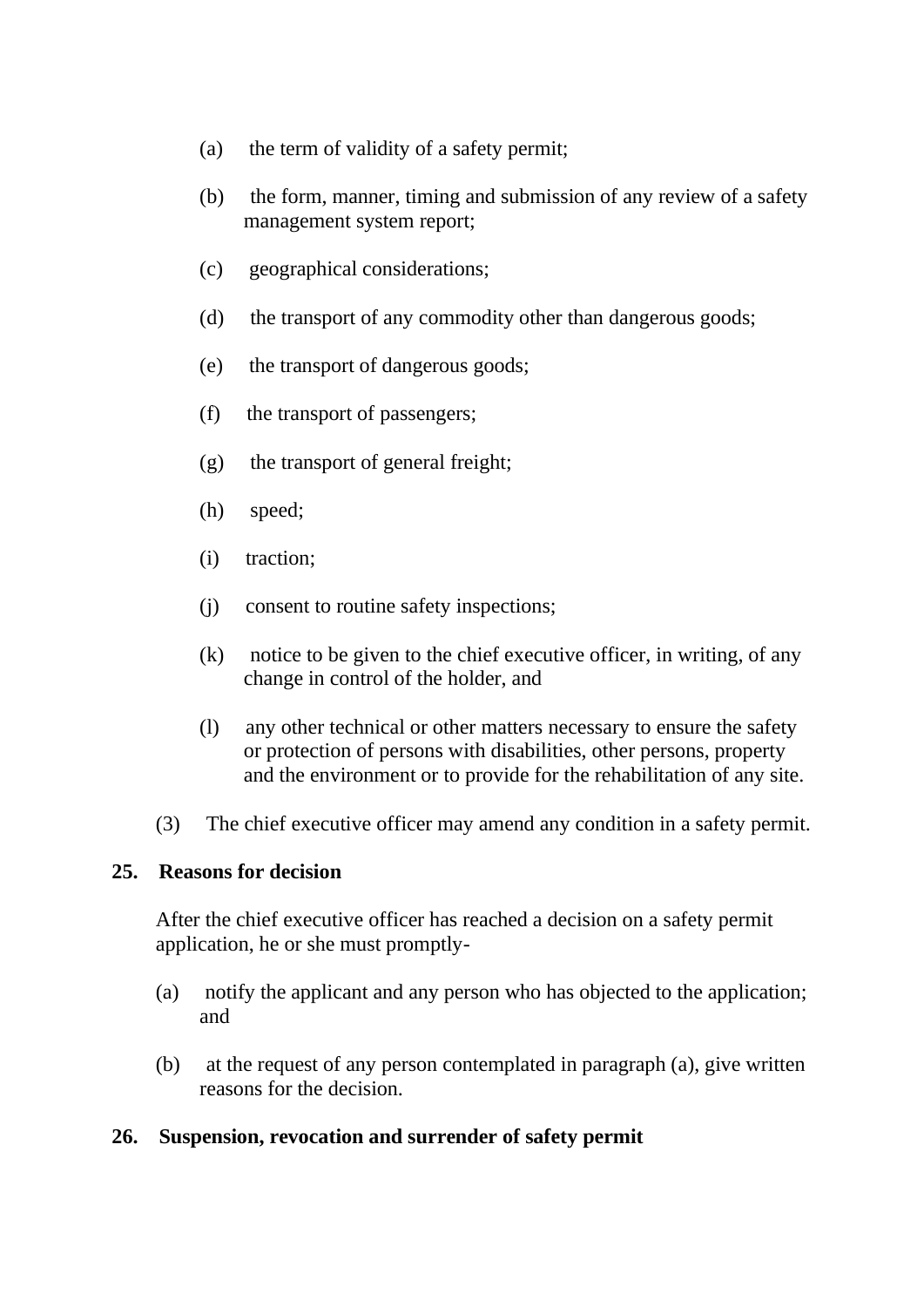- (1) The chief executive officer may, with the approval of the board, revoke or suspend a safety permit if the holder fails to comply with-
	- (a) any condition of the permit; or
	- (b) this Act.
- (2) The chief executive officer must, at the request of any person affected by a decision taken in terms of subsection (1), furnish written reasons for the decision to revoke or suspend a safety permit.
- (3) The holder of a safety permit may surrender that safety permit.

#### **27. Prohibition of transfer of safety permit**

A safety permit issued under this Act is not transferable

### **CHAPTER 5**

### **SAFETY MANAGEMENT**

### **Part 1**

### **Safety management systems and standards**

#### **28. Safety management systems and safety management system reports**

The Regulator must determine-

- (a) the form and content of a safety management system that is required for the different categories and types of safety permit;
- (b) the form, content and manner of submission of a safety management system report; and
- (c) the circumstances under which the Regulator may require the holder of a safety permit to revise or amend a safety management system or safety management system report.

[S. 28 substituted by s. 13 of Act 69/2008]

### **29. Standards**

(1) The Minister must make regulations on the procedure to be followed by the board and any other person in the development, adoption or acceptance of standards for safe railway operations.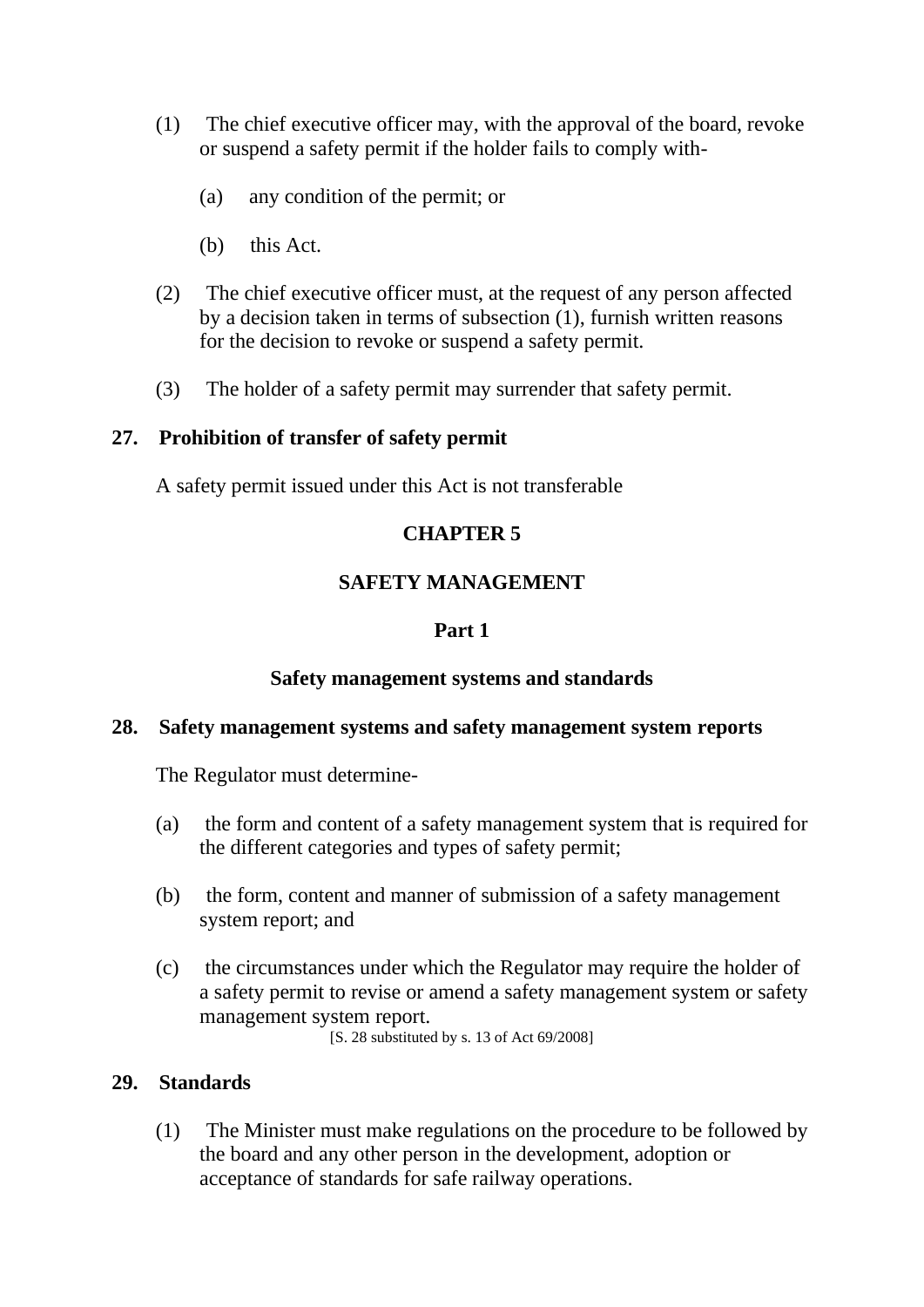- (2) Standards adopted by the board in compliance with the prescribed procedure become binding on all persons authorised under this Act to conduct railway operations.
- (3) The board may, subject to the principles and objects of this Act, grant exemption from compliance with any standard to any person authorised under this Act to conduct railway operations.
- (4) Should a conflict arise between the standards and the regulations, the regulations concerned prevail.

### **Part 2**

#### **Rolling stock, infrastructure and stations**

#### **30. Regulations regarding design, construction, operation and alteration**

The Minister may make regulations on the following matters insofar as they may have an impact on safe railway operations-

- (a) A new or proposed construction or operation which may impact on safe railway operations and which requires the approval of the Regulator, and the procedure for such approval, including the noting of objections; [Para. (a) substituted by s. 15 of Act 69/2008]
- (b) any matter relating to the design, construction, manufacture, alteration, commissioning, maintenance and operation of rolling stock, infrastructure and stations;
- (c) human factors and requisite skills;
- (d) the safety of persons, including persons with disabilities, on board stationary or moving rolling stock, infrastructure or at a station;
- (e) the conveyance of dangerous goods by rail; and
- (f) any other safety-related matter that the Minister considers necessary.

#### **Part 3**

#### **Non-railway operations affecting safety**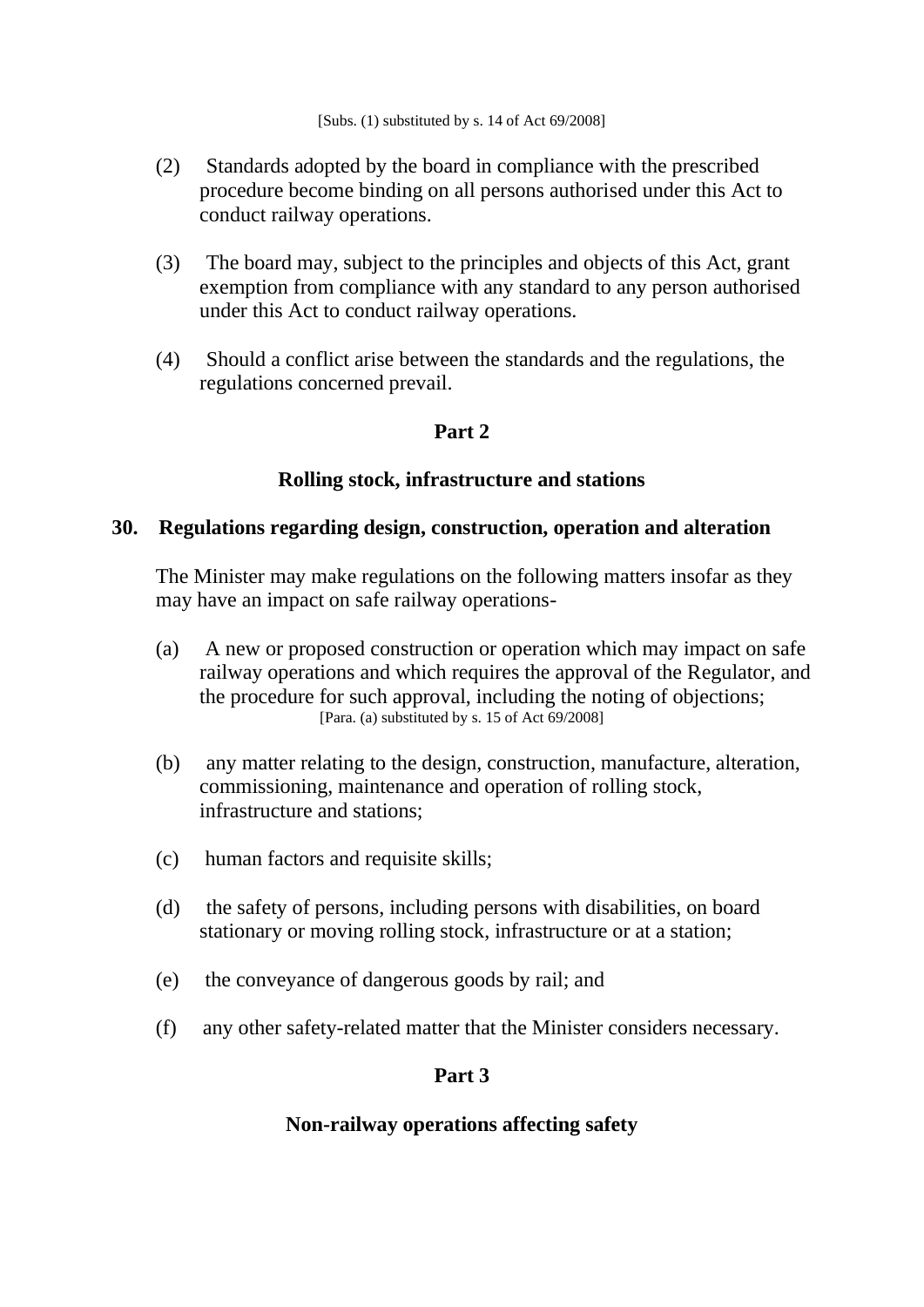## **31. Regulations regarding infrastructure or activity affecting safe railway operations**

The Minister, after consultation with the members of the Executive Council responsible for transport in the various provinces, may make regulations on the following matters to the extent that they affect safe railway operations, namely-

- (a) Fencing;
- (b) mines and any other excavations;
- (c) drainage;
- (d) land use insofar as it impacts on any drainage affecting a railway;
- (e) any construction activities above, below or adjacent to a railway;
- (f) storage of materials adjacent to a railway; road level-crossings;
- (h) security matters;
- (i) the circumstances under which an operator is permitted to enter land adjacent to a railway and the circumstances under which compensation may be payable to such adjacent landowners;
- (j) the size of, and location of, access to stations from property adjoining a station;
- (k) the development of property adjoining a station;
- (l) any other matter relating to non-railway operations affecting railway safety that the Minister considers necessary and desirable to prescribe for safe railway operations; and
- (m) unlawful occupation which renders railway operations unsafe or has the potential to render them unsafe, subject to the provisions of any other legislation governing unlawful occupation.

## **CHAPTER 6**

## **ENTRY AND INSPECTION**

## **32. Appointment of railway safety inspector**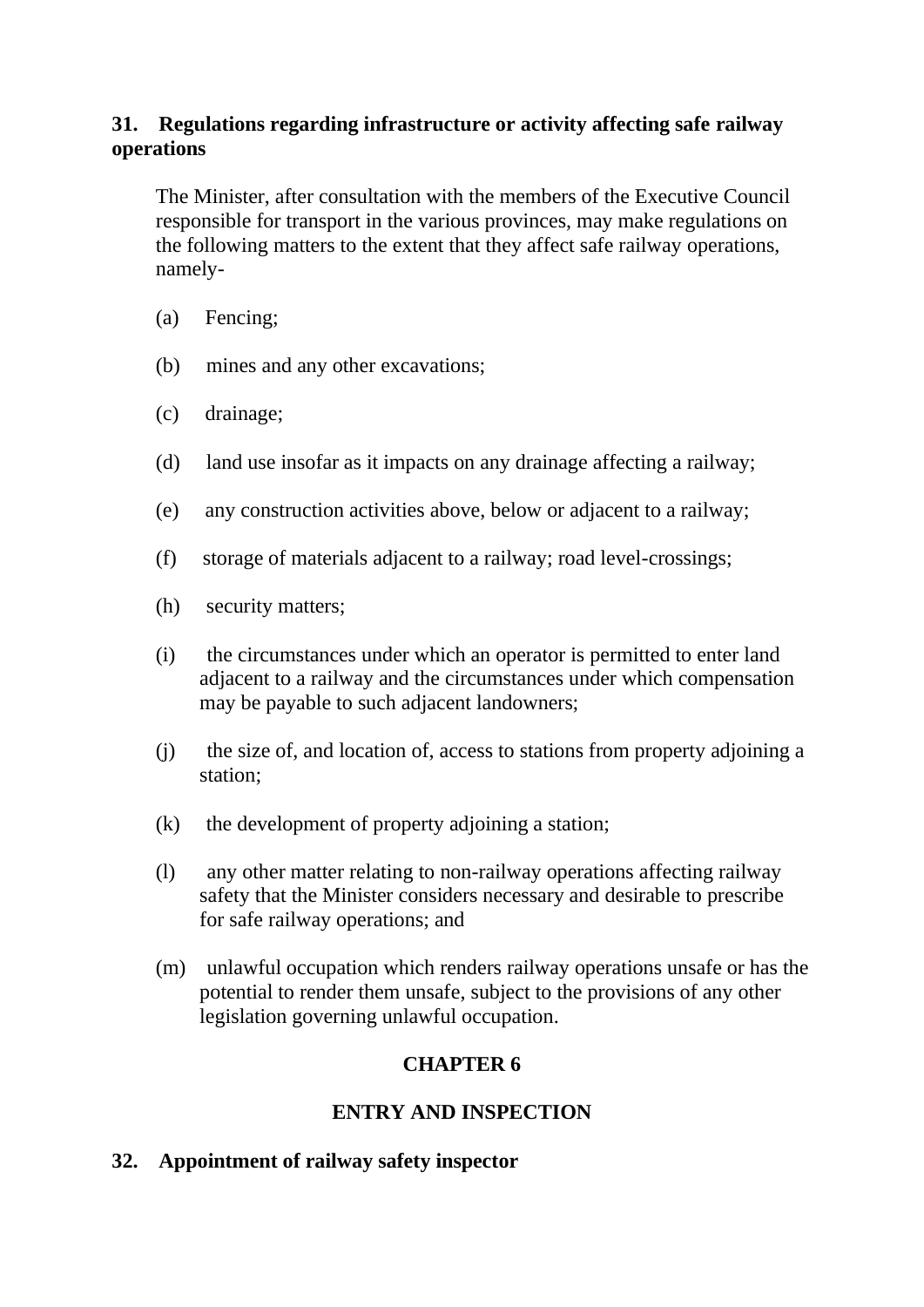- (1) The chief executive officer may, in writing, appoint any suitably qualified person as a railway safety inspector to perform the functions contemplated in [section 33.](https://olddiscover.sabinet.co.za/webx/access/netlaw/16_2002_national_railway_safety_regulator_act.htm#section33)
- (2) A railway safety inspector must be provided with a certificate of appointment signed by the chief executive officer.  $[S. 32$  substituted by s. 16 of Act 69/2008]

### **33. Powers and duties of railway safety inspector**

- (1) A railway safety inspector may, at any time, enter or cross property under control of an operator in order to carry out-
	- (a) an inspection;
	- (b) an audit of the operator's safety management system, in respect of railway operations provided for under a safety permit.
- (2) A railway safety inspector may, at any time and without prior notice, enter a property under the control of an operator, and investigate whether-
	- (a) this Act, or any condition attached to any safety permit, or any standard adopted in accordance with this Act, or any notice or directive issued under this Act is being contravened; or
	- (b) any information supplied in connection with a safety permit is inaccurate.
- (3) A railway safety inspector entering a property in terms of this section must, at the request of any person on that property, identify himself or herself and must show that person a certificate of appointment contemplated in [section 32\(](https://olddiscover.sabinet.co.za/webx/access/netlaw/16_2002_national_railway_safety_regulator_act.htm#section32)2).
- (4) In addition to the powers contemplated in subsections (1) to (3), a railway safety inspector may in the event of any railway occurrence, non-compliance with this Act or any other activity affecting the safe transportation of dangerous goods by rail, audit, inspect or investigate such occurrence, non-compliance or activity despite the fact that the events leading up to the occurrence may have taken place prior to the actual transportation by rail.

[Subs. (4) added by s. 17 of Act 69/2008]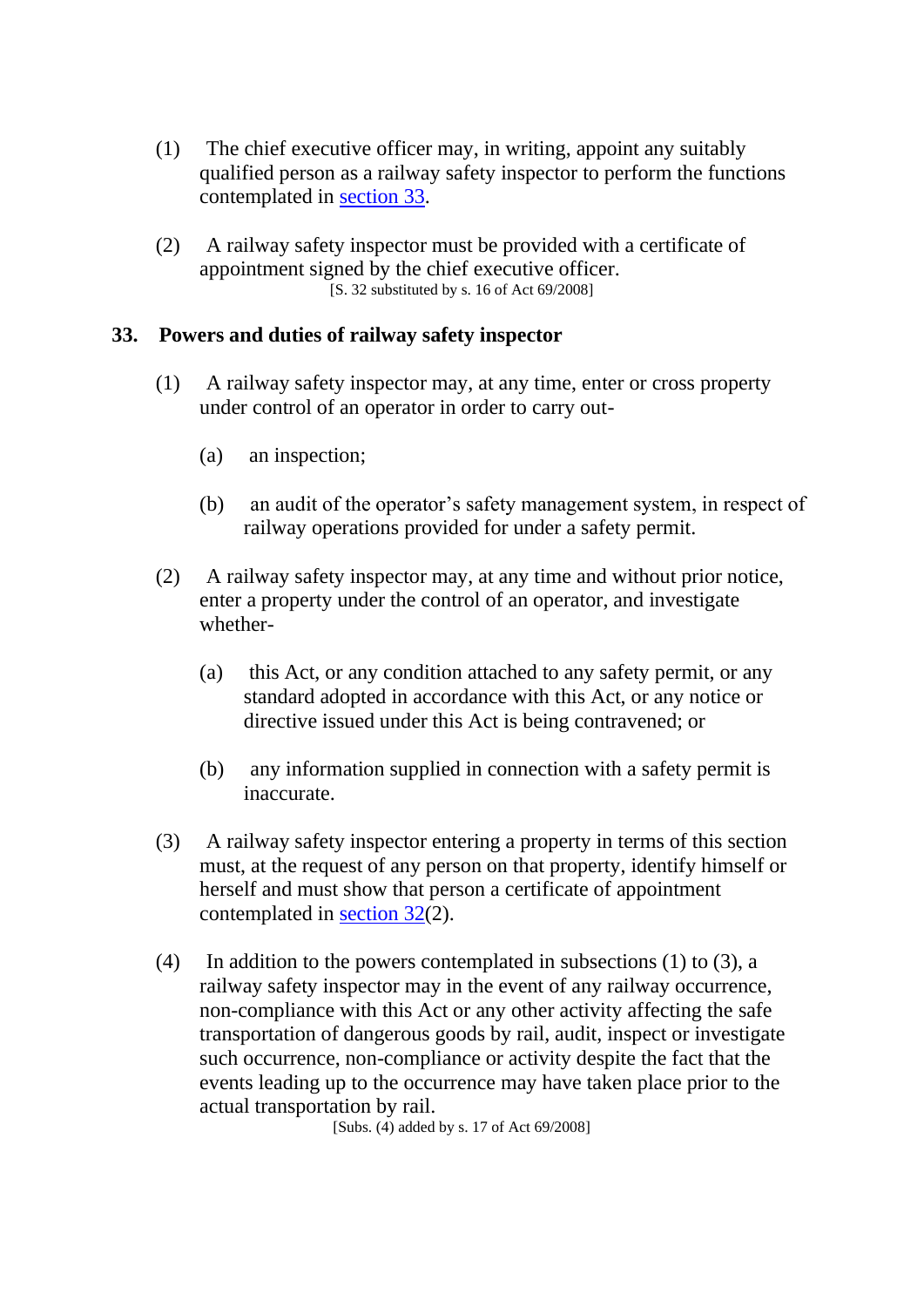(5) The activities contemplated in subsection (4) include, but are not limited to, classification, packaging, marking, placarding, storage, loading, off-loading and documenting of dangerous goods. [Subs. (5) added by s. 17 of Act 69/2008]

### **34. Duty to assist railway safety inspector**

- (1) When a railway safety inspector enters any property referred to in [section 33\(](https://olddiscover.sabinet.co.za/webx/access/netlaw/16_2002_national_railway_safety_regulator_act.htm#section33)1) or (2), the operator, owner or manager and each employee working there must assist the railway safety inspector by furnishing him or her with answers to questions and also by providing him or her with any facility that the inspector may require.
- (2) A person questioned by a railway safety inspector must answer each question to the best of his or her ability but such person is not required to answer any question if the answer may be self-incriminating.

## **35. Duty to produce documents**

A person who holds a safety permit or any other document requested by the railway safety inspector must produce it and must-

- (a) allow the railway safety inspector to remove any articles or objects pointed out by him or her which relate to the object of the inspection;
- (b) allow the inspection of documents required by the railway safety inspector including the making of copies thereof; and
- (c) furnish the railway safety inspector with any information under that person's control.

### **36. Powers of railway safety inspector to deal with unsafe conditions**

- (1) If a railway safety inspector believes that a condition or activity is a threat or might be a threat to safe railway operations, the railway safety inspector may issue a directive to any person responsible for that condition or activity to the effect that-
	- (a) the activity be restricted or suspended and the inspector may place conditions on that activity; of
	- (b) action be taken within a specified time by the person concerned to remove the threat.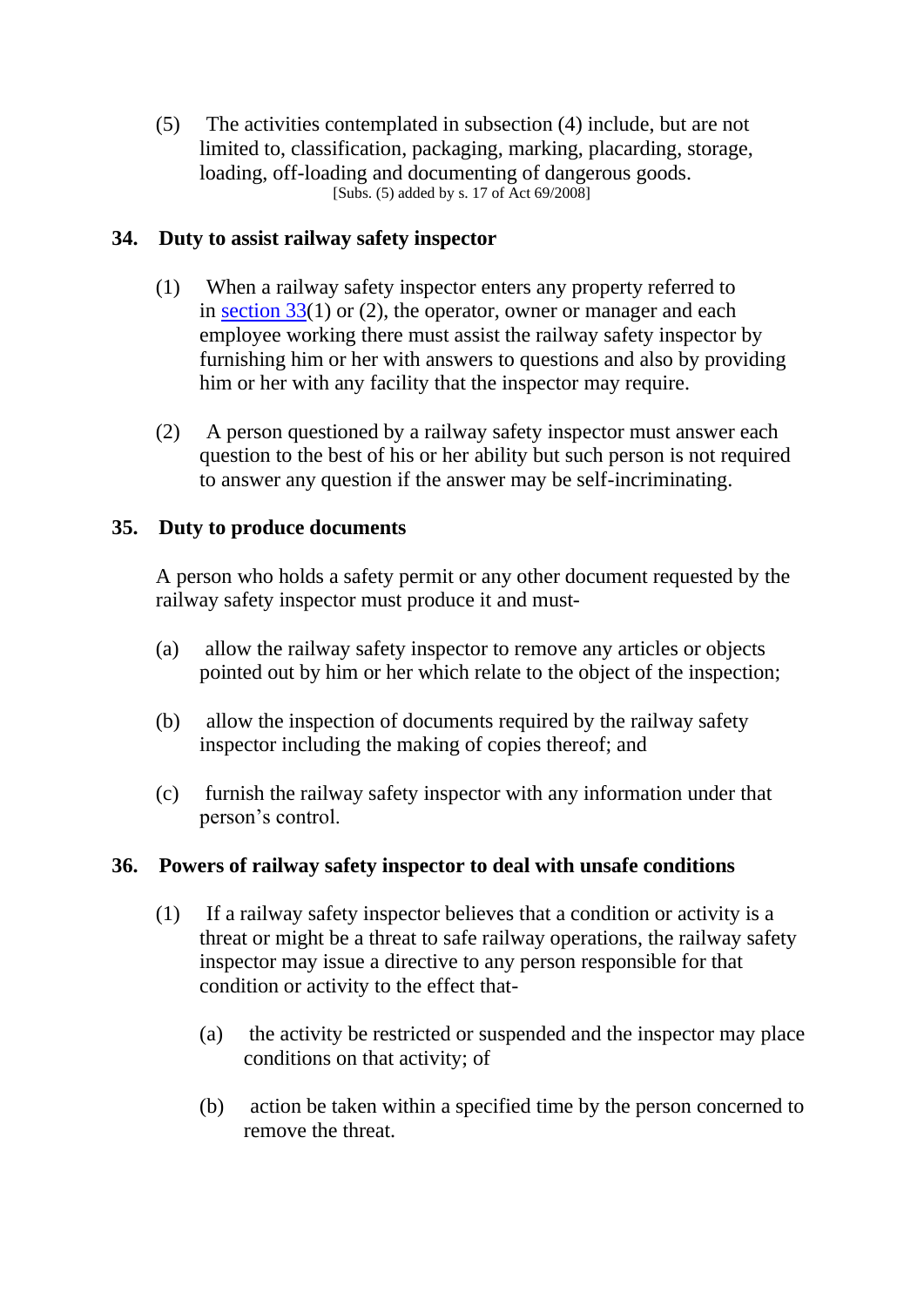(2) Any person issued with a directive must, within the specified period, comply with it.

## **CHAPTER 7**

## **RAILWAY OCCURRENCE REPORTING AND INVESTIGATIONS**

### **37. Railway occurrence reporting**

An operator must report to the chief executive officer the category and type of all railway occurrences in the manner and form prescribed by the Minister.

### **38. Railway occurrence investigations**

- (1) An operator must investigate every railway occurrence that takes place directly or indirectly in connection with that operator's railway operations, among other things to identify the root cause or causes thereof, within a reasonable time after that occurrence.
- (2) The operator must, upon request, furnish any occurrence investigation report to the Regulator.
- (3) The Regulator may require the operator to assess the impact of the recommendations made in the operator's occurrence investigation report in order to effect safety improvements.
- (4) The Regulator may, or upon receipt of a directive from the Minister must, investigate any railway occurrence for the purposes of preventing similar occurrences in the future.
- (5) In exercising its functions under this section, the Regulator may-
	- (a) in its discretion allow any person affected by or interested in the relevant investigation or the duly authorised representative of such person, to appear before it and to-
		- (i) give evidence or make oral or written representations relevant to such investigation;
		- (ii) call witnesses and lead evidence on any question relevant thereto; or
		- (iii) question any person who testified as a witness in such investigation;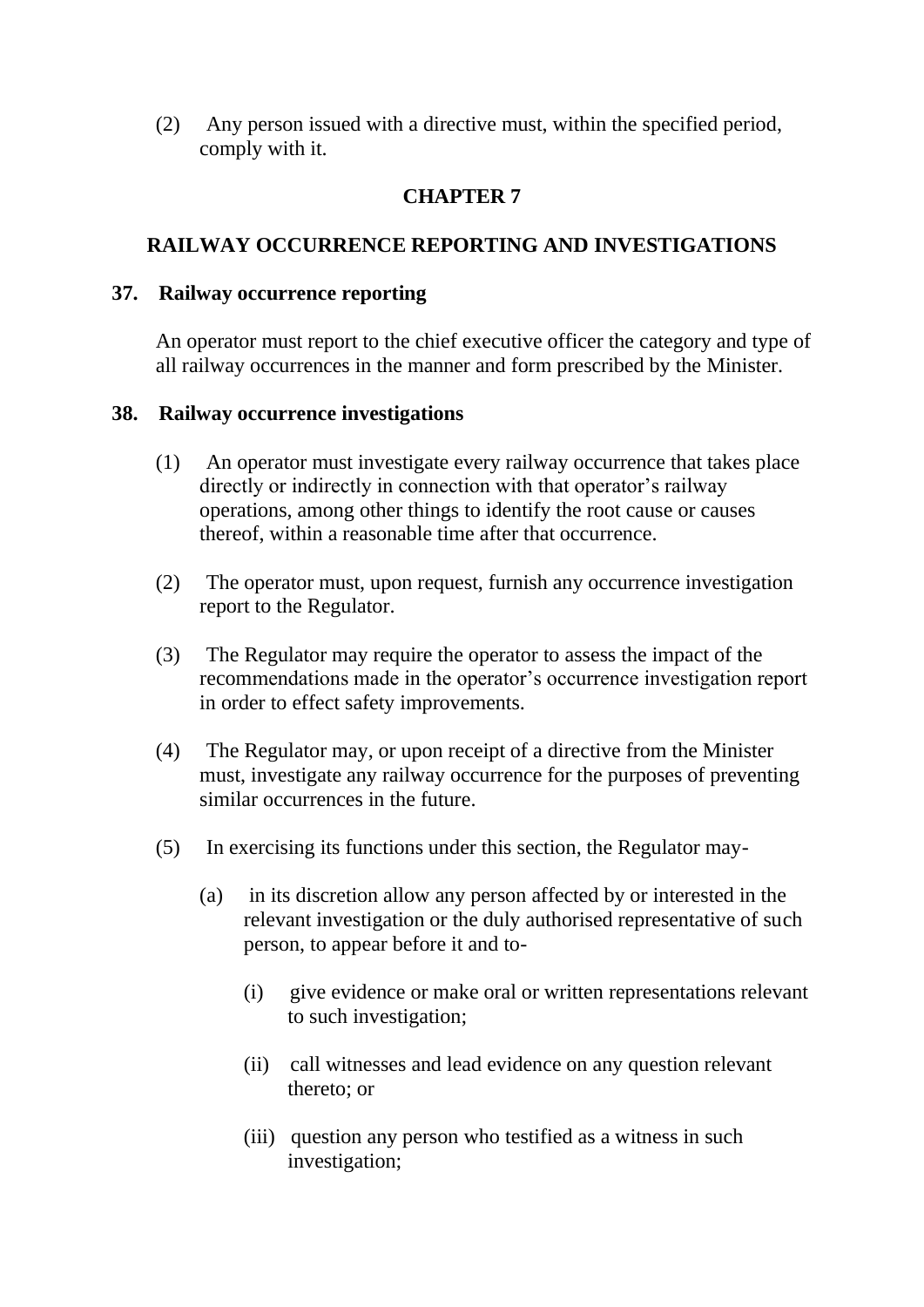- (b) summons any person who may reasonably be able to give material information concerning such investigation to appear before it to give evidence or to produce any document or object in their possession or custody or under their control which may reasonably have a bearing thereon;
- (c) call upon and administer an oath to or obtain an affirmation from any person present before it, who has been or might be summoned in terms of paragraph (b) or otherwise;
- (d) question any person who has been called upon under paragraph (c) or require such person to produce any document or object in their possession or custody, or under their control, which may reasonably have a bearing on the investigation.
- (6) The summons contemplated in subsection (5)(b) must be in the prescribed form, signed by the chairperson of the board or another person authorised by the board and served in the prescribed manner.
- (7) The law relating to privilege as applicable to a witness summoned to give evidence or produce any document or object before a court of law will apply in respect of the questioning of any person by, or the production of any document or object before the Regulator in terms of this section.
- (8) The Regulator may appoint a suitably qualified person to carry out any investigation referred to in subsection (4).
- (9) An investigator appointed in terms of subsection (8) must furnish a written report to the Regulator upon completion of the investigation.
- (10) The Regulator or a person conducting the investigation into a railway occurrence may enter and inspect any infrastructure, network, rolling stock or any place, except for a dwelling, that is the object of the investigation.
- (11) A person in control of the scene of a railway occurrence which the subject of an investigation must-
	- (a) allow the investigator to remove any articles or objects pointed out by the investigator or Regulator;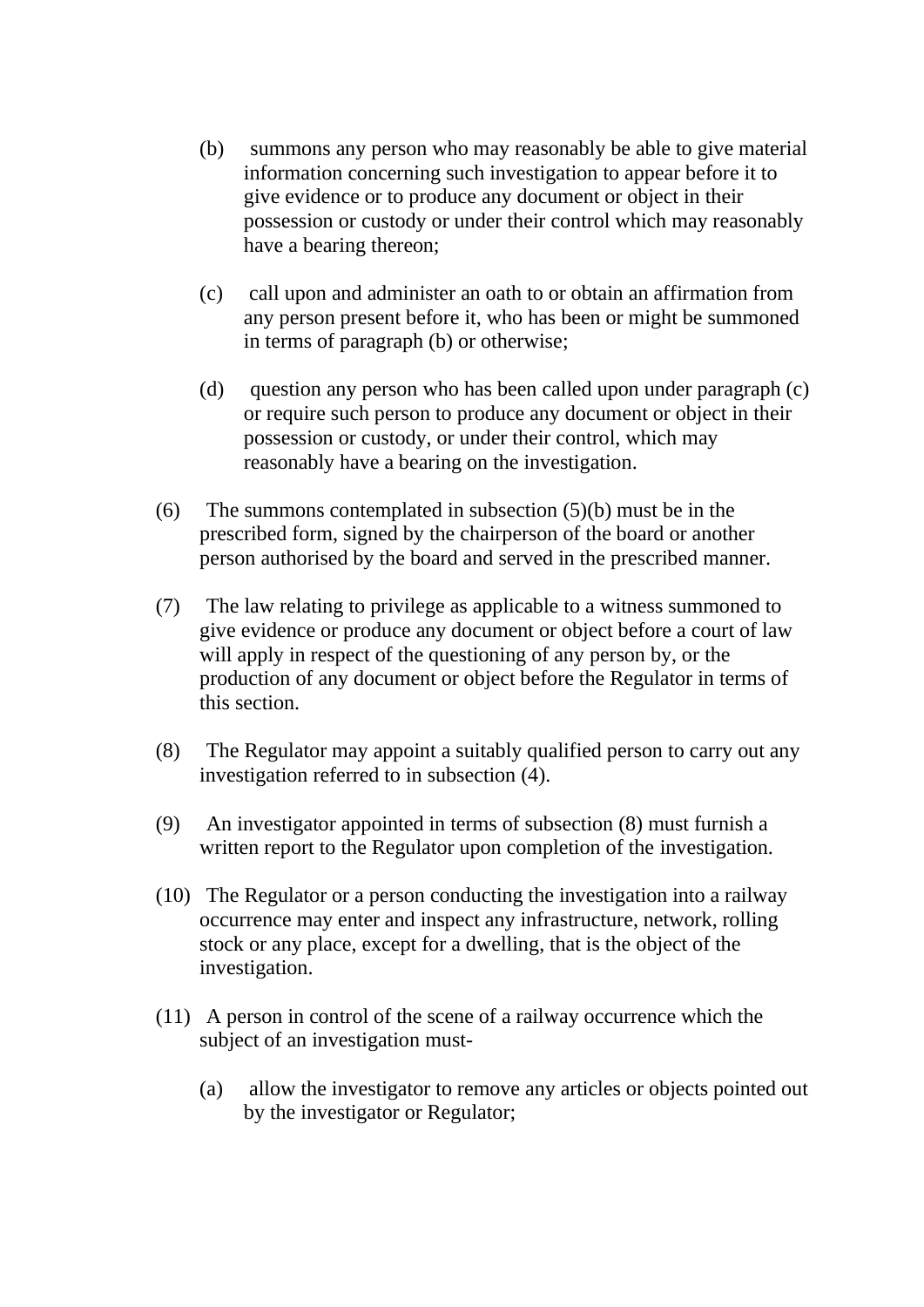- (b) allow the inspection of the documents requested by the investigator or the Regulator, including the making of copies thereof; and
- (c) furnish the investigator or the Regulator with any information which is under that person's control.
- (12) A person questioned by the investigator or the Regulator must answer each question to the best of his or her ability, but such person is not required to answer any question if the answer may be self-incriminating. [S. 38 substituted by s. 18 of Act 69/2008]

## **CHAPTER 8**

### **MONITORING, ASSESSMENT AND INFORMATION**

## **39. Establishment of national railway safety information and monitoring system**

- (1) The Regulator must establish a national information and monitoring system regarding safe railway operations within the Republic.
- (2) The information to be captured on the system may include, among others-
	- (a) a register of safety permit holders;
	- (b) railway occurrences;
	- (c) security matters;
	- (d) occupational health and safety matters; and
	- (e) any other matter the board deems necessary.

### **40. Provision of information**

The Regulator may require, in writing, that a person must, within a specified time or on a regular basis, provide the Regulator with data, information, documents, samples or materials required by the Regulator to perform its functions in terms of this Act.

[S. 40 substituted by s. 19 of Act 69/2008]

### **41. Access to information**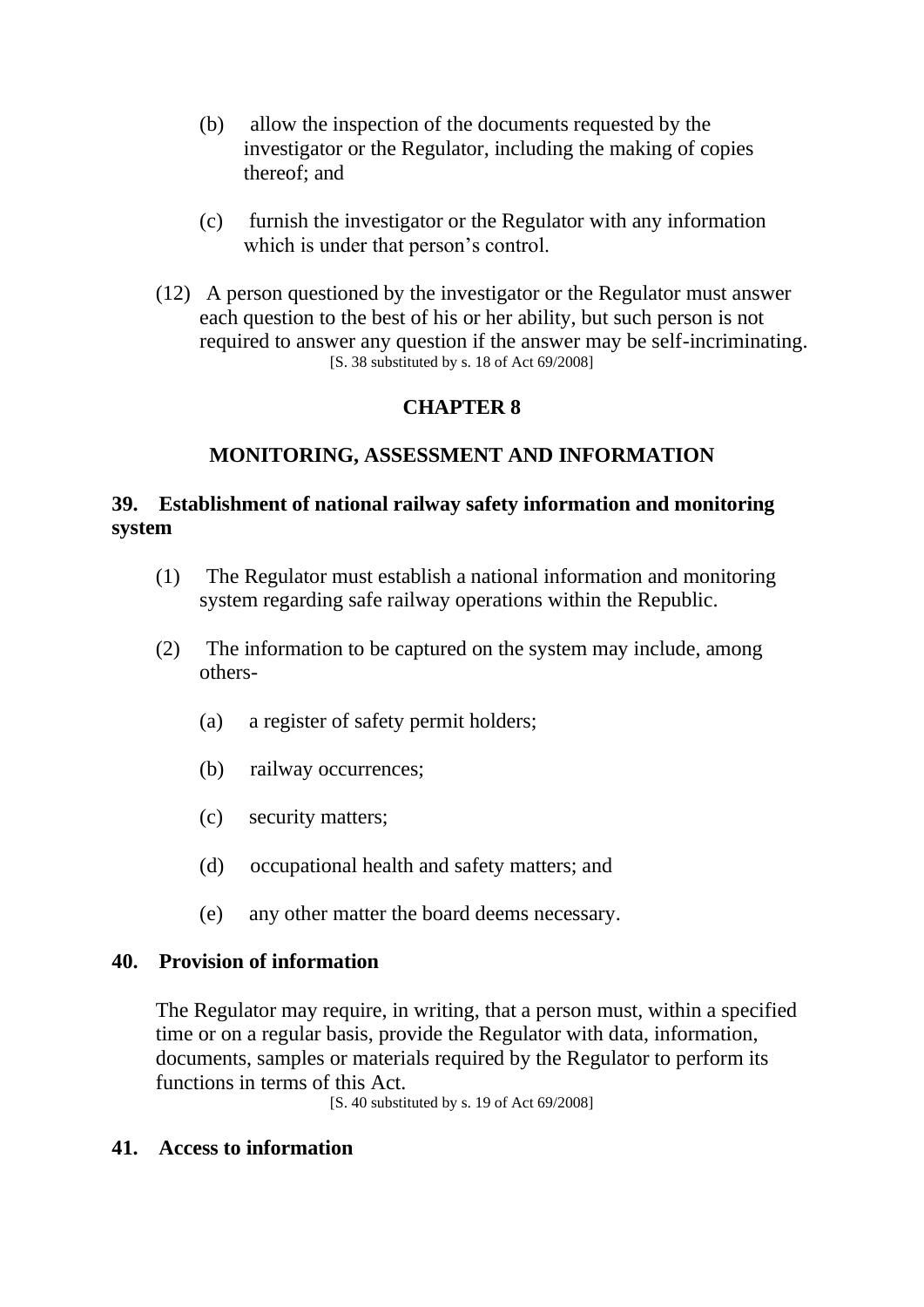Information contained in any information or monitoring system established in terms of this Chapter must be made available by the Regulator, subject to any limitations imposed by the Promotion of Access to Information Act, 2000 (Act No. 2 of 2000), and must be accompanied by the payment of a processing fee determined by the Regulator by notice in the *Gazette*.

### **42. Regulations regarding monitoring, assessment and information**

The Minister may make regulations prescribing-

- (a) guidelines, procedures, standards and methods for monitoring; and
- (b) the class, type, time period and format of data to be submitted for assessment of the performance of the operator.

### **CHAPTER 9**

## **APPEAL AND DISPUTE RESOLUTION**

## **43. Appeal to chief executive officer against decision of railway safety inspector**

- (1) A person whose rights are adversely affected by a decision of a railway safety inspector in the exercise of any power or performance of any duty in terms of this Act, may appeal against that decision to the chief executive officer.
- (2) Such appeal must-
	- (a) be lodged within 60 days from the date on which that decision was made known by the railway safety inspector or such later date as the chief executive officer permits; and
	- (b) set out the grounds of the appeal.
- (3) After considering the grounds of appeal and the railway safety inspector's reasons for the decision, the chief executive officer must within the prescribed specified time-
	- (a) confirm, set aside or vary the decision; of
	- (b) substitute the decision of the railway safety inspector with the decision of the chief executive officer.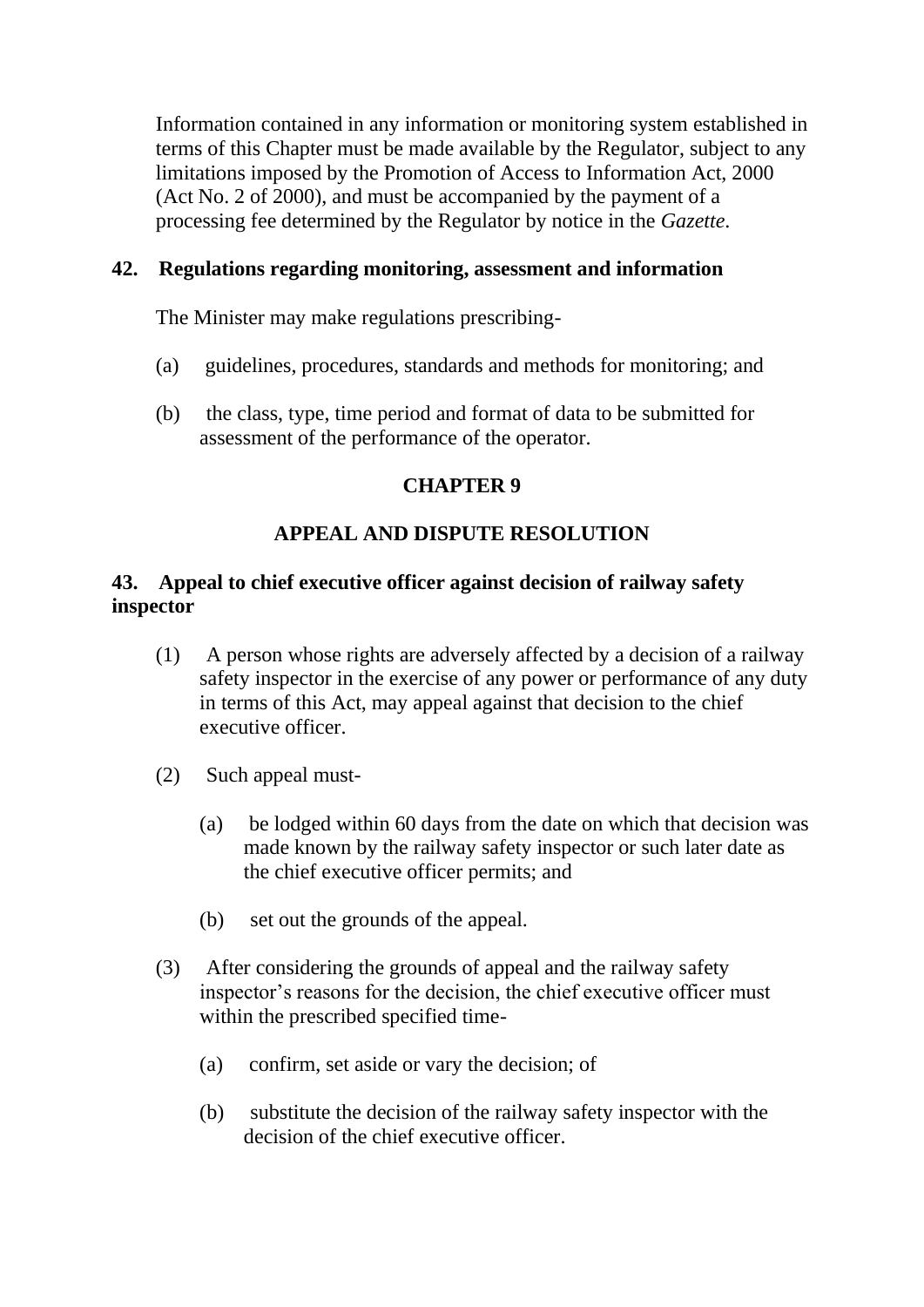### **44. Appeal to board against decision of chief executive officer**

- (1) A person whose rights are adversely affected by a decision of the chief executive officer in the exercise of any power or performance of any duty in term of this Act, may appeal against that decision to the board.
- (2) Such person must-
	- (a) lodge the notice of intention to appeal within 21 days from the day on which the decision was made known by the chief executive officer or such later date as the board permits; and
	- (b) lodge the appeal and set out grounds of appeal within 30 days of the notice of intention to appeal. [Subs. (2) substituted by s. 20 of Act 69/2008]
- (3) After considering the grounds of appeal and the reasons for the decision of the chief executive officer, the board must within the prescribed time-
	- (a) confirm, set aside or vary the decision; or
	- (b) substitute the decision of the chief executive officer with the decision of the board.

### **CHAPTER 10**

### **OFFENCES AND REMEDIES**

### **45. Offences**

- (1) Any person who contravenes or fails to comply with [section](https://olddiscover.sabinet.co.za/webx/access/netlaw/16_2002_national_railway_safety_regulator_act.htm#section22)  [22,](https://olddiscover.sabinet.co.za/webx/access/netlaw/16_2002_national_railway_safety_regulator_act.htm#section22) [24](https://olddiscover.sabinet.co.za/webx/access/netlaw/16_2002_national_railway_safety_regulator_act.htm#section24) or [36](https://olddiscover.sabinet.co.za/webx/access/netlaw/16_2002_national_railway_safety_regulator_act.htm#section36) or hinders a railway safety inspector in the exercise of his or her powers or the performance of his or her duties in terms of this Act is guilty of an offence.
- (2) A person convicted of an offence in terms of subsection (1) is liable on conviction to a fine or imprisonment for a period not exceeding 15 years, or to both a fine and such imprisonment.
- (3) Any person who contravenes or fails to comply with any other section of this Act is guilty of an offence.
- (4) A person convicted of an offence in terms of subsection (3) is liable on conviction to a fine or imprisonment for a period not exceeding 5 year's, or to both a tine and such imprisonment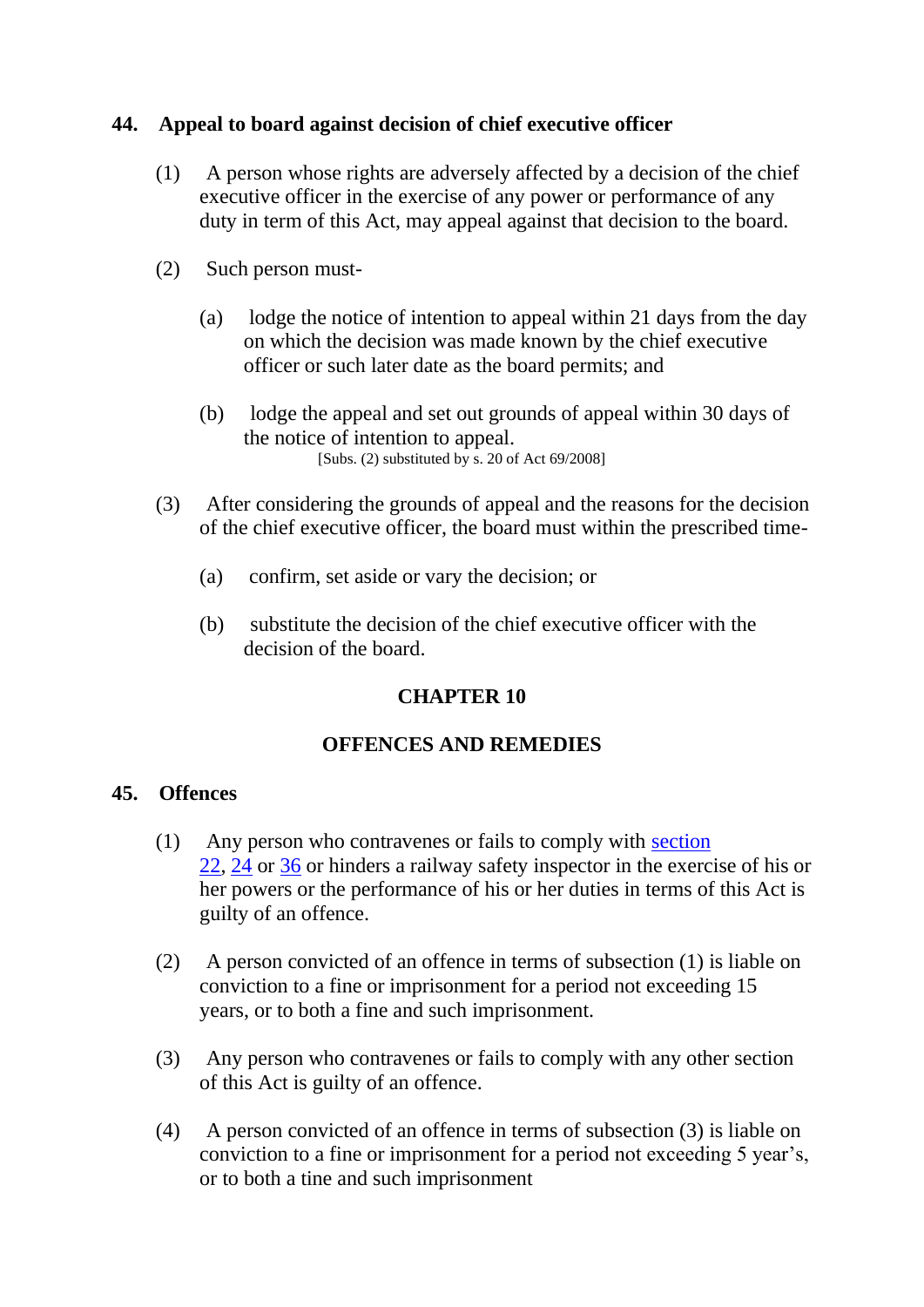#### **45A. Penalties**

- (1) The Minister may make regulations to provide that persons who fail to comply with any provision of this Act or regulations or standards made or imposed thereunder, or any condition imposed in terms of section 24, must pay one or more penalties to the Regulator, and may provide that the Regulator may publish details of such non-compliance in the manner prescribed.
- (2) The making of such regulations and the imposition of such penalties are on the understanding that the Regulator will strive to improve compliance with this Act so that incidences where penalties are imposed will reduce over time.
- (3) Penalties imposed in terms of regulations made under subsection (1) may differ between operators according to criteria which the Regulator deems reasonable.
- (4) The Regulator may recover penalties imposed in terms of regulations made under subsection (1) by civil action.
- (5) Any person aggrieved by a decision of the Regulator to impose such a penalty may appeal against that decision to the board. [S. 45 inserted by s. 21 of Act 69/2008]

### **46. Enquiry in respect of compensation for harm, loss or damage suffered**

Where a person is convicted of an offence in terms of this Act and-

- (a) another person has suffered harm or loss as a result of the act or omission constituting the offence; or
- (b) damage has been caused to property or to the environment, the Court may, in the same proceedings-
	- (i) at the written request of the person who suffered the harm or loss; or
	- (ii) at the written request of the Minister or the Regulator in respect of the damage caused to property or the environment; and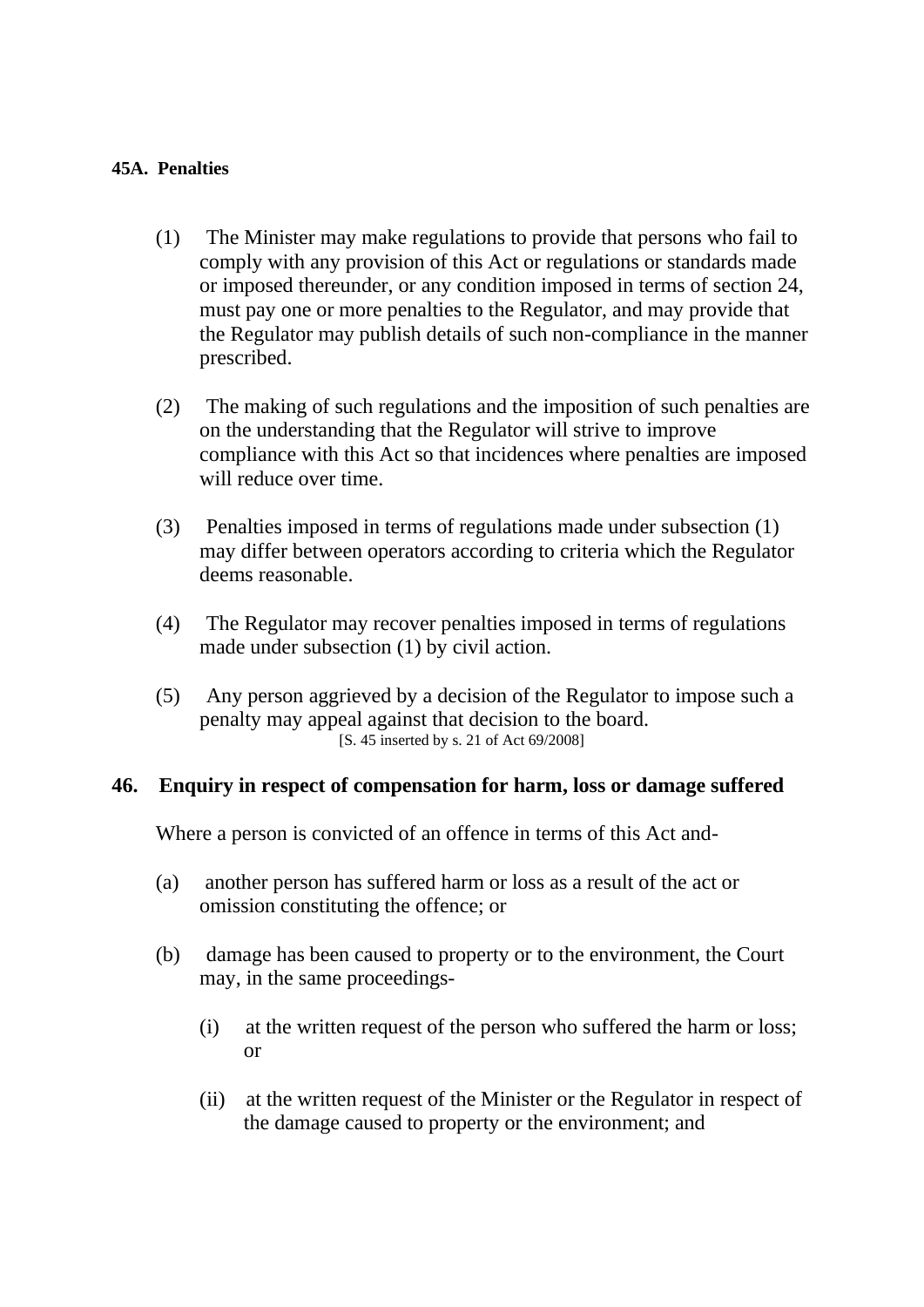(iii) in the presence of the convicted person, enquire without pleadings into the harm, loss or damage and determine the extent thereof.

### **47. Award of damages**

After making a determination in terms of [section 46,](https://olddiscover.sabinet.co.za/webx/access/netlaw/16_2002_national_railway_safety_regulator_act.htm#section46) the Court may-

- (a) award damages for the loss or harm suffered by the person referred to in section 46 against the convicted person;
- (b) order the convicted person to pay for the cost of any remedial measures to be taken; or
- (c) order that the convicted person implement remedial measures

### **48. Offences in relation to employer and employee relationships**

Whenever an act or omission by an employee or agent constitutes an offence in terms of this Act, and the act or omission takes place with the express or implied permission of the employer or principal, that employer or principal, as the case may be, is, in addition to the employee or agent, liable to conviction for that offence.

### **49. Liability of juristic person**

A person who is or was a director, trustee or member of a juristic person at the time of the commission by that juristic person of an offence in terms of this Ad is himself or herself guilty of the said offence, and is liable, on conviction, to the penalty specified if the offence in question resulted from the failure of the director, trustee or member to take all steps that were necessary under the circumstances to prevent the commission of the offence, as long as the proof of the said offence by the juristic person constitutes evidence on the face of it, that the director is guilty in terms of this section.

## **CHAPTER 11**

## **GENERAL PROVISIONS REGARDING REGULATIONS**

## **50. Making of regulations**

- (1) The Minister may, after consultation with the board, and by notice in the *Gazette*, make regulations as to any matter-
	- (a) required to be prescribed in terms of this Act;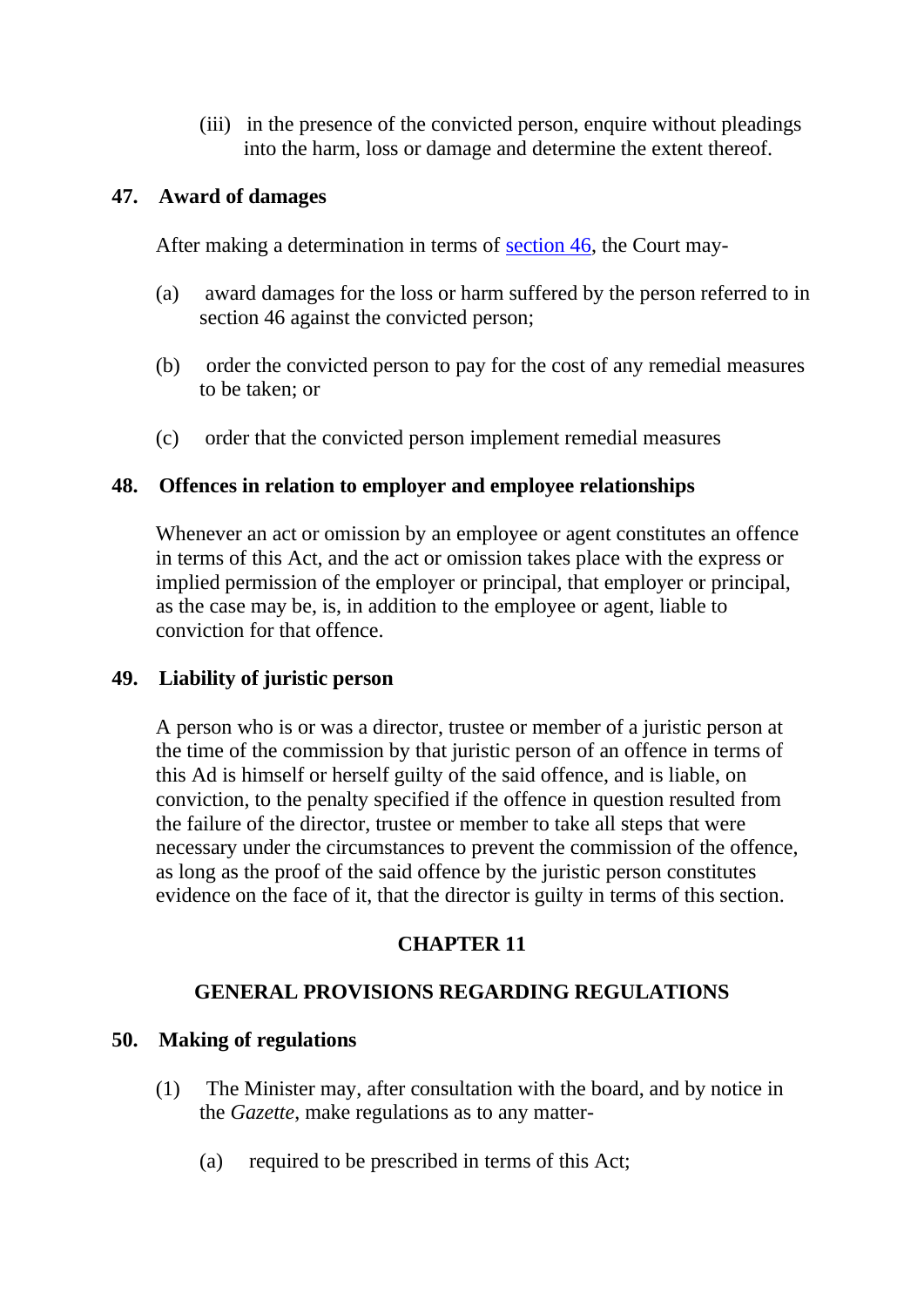- (b) which is necessary to prescribe for the effective administration of this Act.
- (2) Any regulation made in terms of subsection (1) may provide that-
	- (a) the contravention thereof, or failure to comply therewith, is an offence; and
	- (b) a person convicted of that offence is punishable with a prescribed fine or a term of imprisonment not longer than the period so prescribed.
- (3) The Minister must, before making any regulations in terms of this Act-
	- (a) publish a notice in the *Gazette*
		- (i) setting out the draft regulations; and
		- (ii) inviting written comments to be submitted on the proposed regulations, specifying an address to which, and a date before which, the comments may be submitted, which date may not be earlier than 60 days after publication of the notice;
	- (b) consider what further steps, if any, are appropriate to bring the contents of the notice to the attention of interested persons;
	- (c) consider all comments received on or before the date specified in paragraph  $(a)(ii)$ ; and
	- (d) on request by the National Assembly or the National Council of Provinces or a committee of the National Assembly or the National Council of Provinces, report on the extent to which a specific comment has been taken into account, or if a comment was not taken into account, provide the reason why it was not taken into account.

### **51. Consideration of regulations**

The Minister must, within 30 days after making any regulations in terms of this Act, table the regulations in the National Assembly and the National Council of Provinces.

## **CHAPTER 12**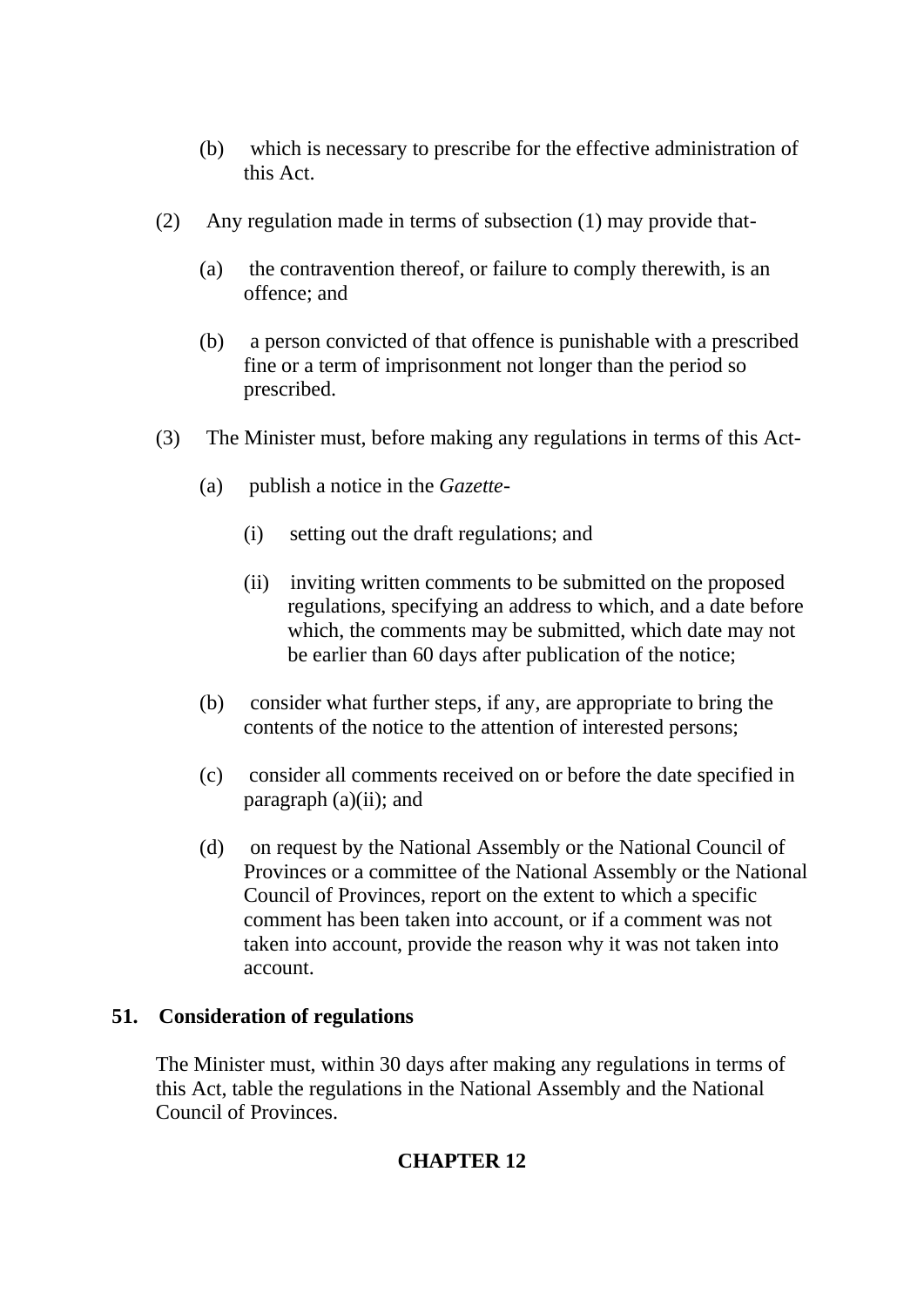## **GENERAL AND TRANSITIONAL PROVISIONS**

### **52. State bound**

This Act binds all organs of State.

### **53. Limitation of liability**

Neither the State nor any other person is liable for any damage or loss caused by-

- (a) the exercise of any power or the performance of any duty in terms of this Act; or
- (b) the failure to exercise any power, or perform any duty in terms of this Act, unless the exercise of, or the failure to exercise, the power, or the performance of, or failure to perform, the duty was unlawful, negligent or in bad faith.

### **54. Financial assistance**

- (1) Where a proposed activity, construction or any other work, is likely to improve the safety of a railway or safe railway operations, application may be made by the board or any person to the Minister for financial assistance in respect of that proposed activity, construction or other work.
- (2) Where an application is received by the Minister in terms of subsection (1), the Minister may, if satisfied that the application has been duly made and that safe railway operations are likely to be enhanced by the carrying out of the proposed activity, construction or other work, authorise financial assistance for the purpose of defraying the costs of the whole or part of the activity, construction or other work.
- (3) The financial assistance referred to in subsection (2) must be from funds-
	- (a) appropriated by Parliament for that purpose; or
	- (b) which may in terms of this Act be used for the purposes in question.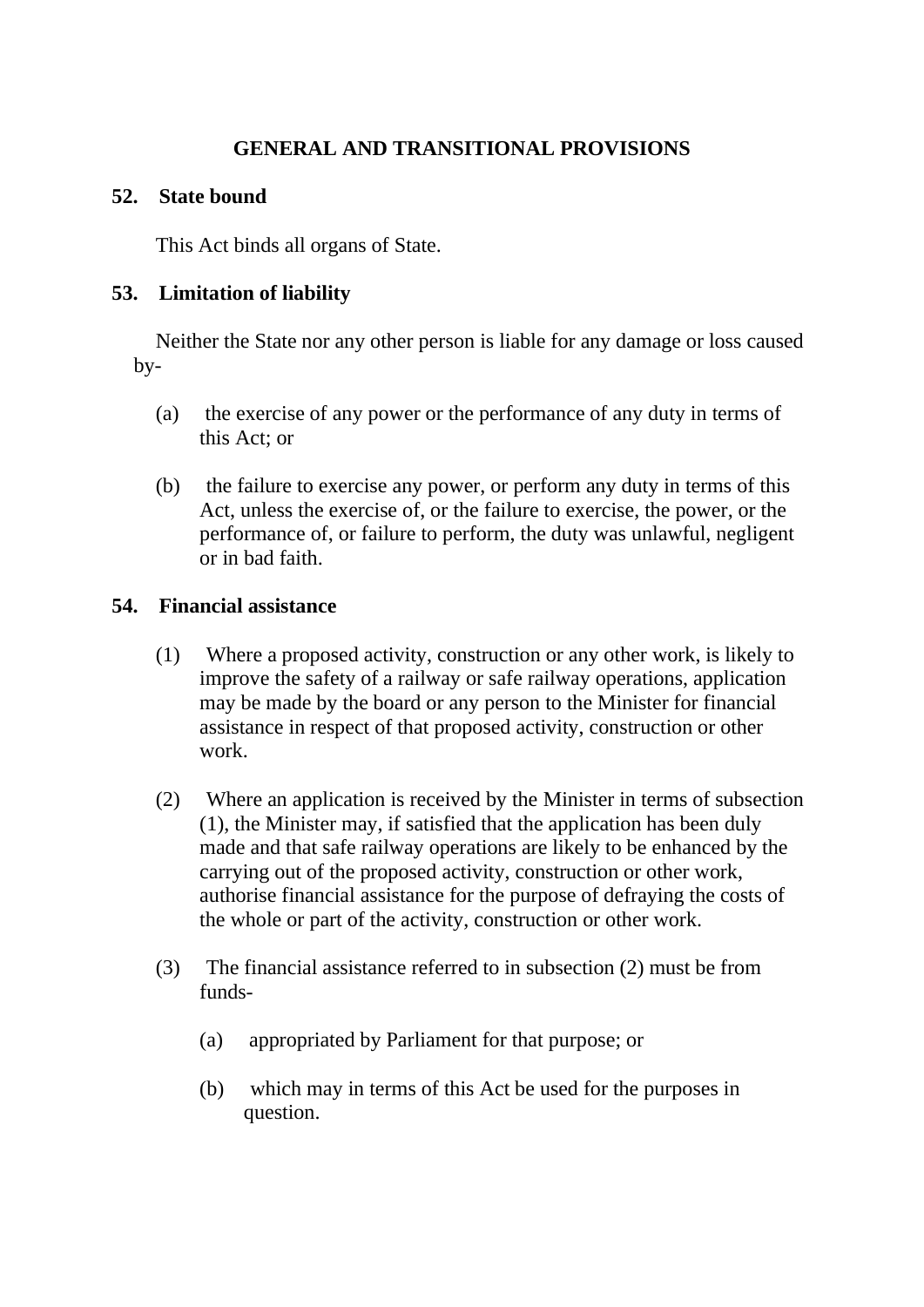- (4) A person who wilfully fails to comply with any obligations imposed by this Act is not eligible for financial assistance in terms of this Act.
- (5) The Minister may make regulations concerning-
	- (a) eligibility for financial assistance;
	- (b) the manner in which financial assistance must he applied for; and
	- (c) the terms and conditions applicable to any financial assistance granted. (Commencement date of section 54: 1 April 2004)

#### **55. International co-operation**

- (1) The Minister may, by notice in the *Gazette*, require the Regulator to implement any international agreement entered into by the Republic and a foreign government relating to safe railway operations.
- (2) Unless the international agreement provides otherwise, the Regulator must report to the Minister on the performance of any of its functions under subsection (1) within three months after the end of its financial year.
- (3) The report referred to in subsection (2) must contain sufficient information to allow the Minister to assess the performance of the Regulator in respect of all its functions in terms of subsection (1) and whether such performance conforms with the objectives set out in the relevant international agreement.

### **56. Effect of delegation and assignment**

Where a person is authorised to delegate the exercise of a power and to assign the performance of a duty, unless the contrary intention appears-

- (a) such a delegation or assignment does not prevent the exercise of that power or the performance of that duty by the person who made the delegation or the assignment, as the case may be;
- (b) such a delegation or assignment may be made subject to such conditions or limitations as the delegator or assignor may stipulate; and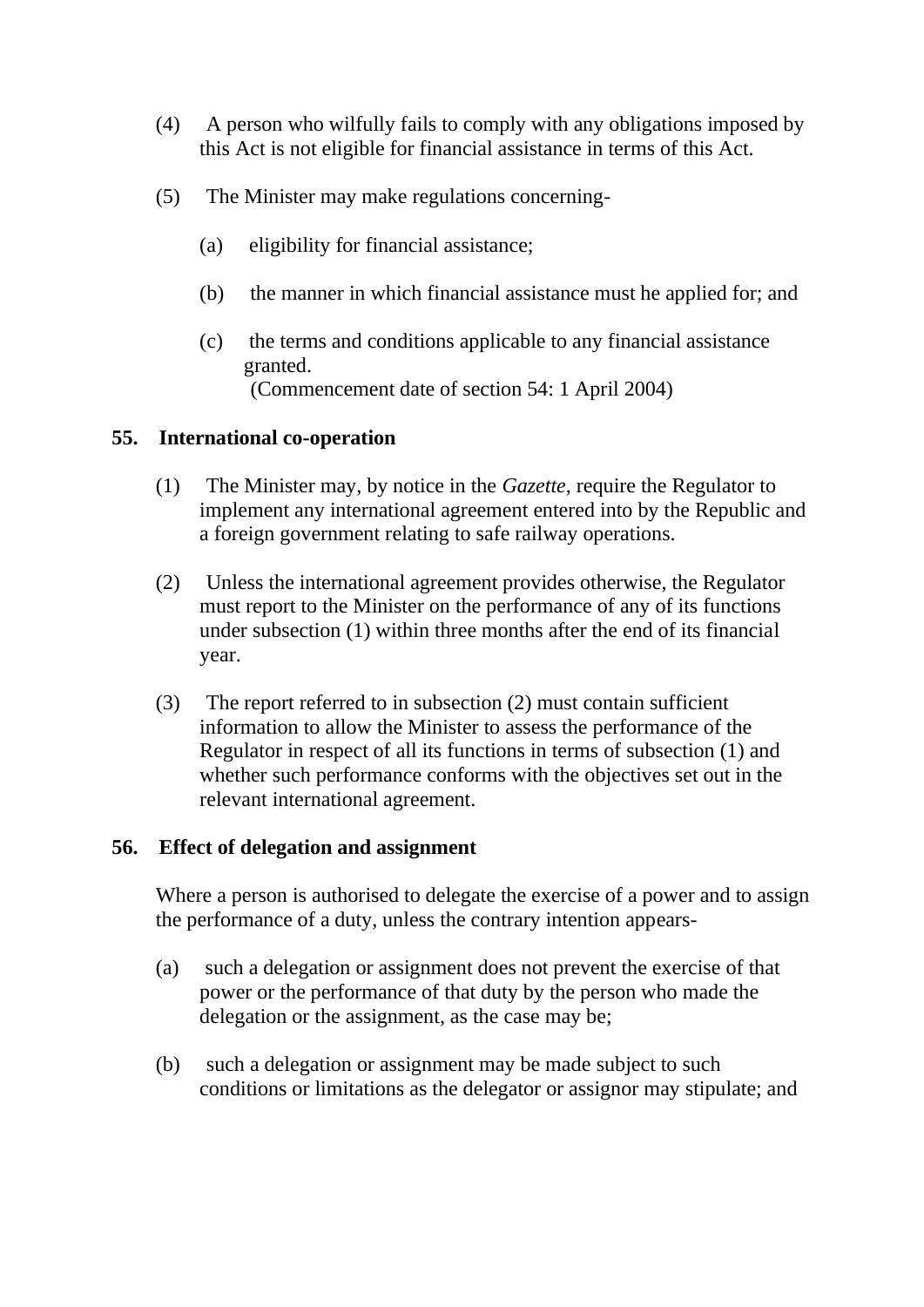(c) a power or duty so delegated or assigned when exercised or performed by the delegatee or assignee, must be regarded as having been exercised or performed by the delegator or assignor, as the case may be.

## **57. Documents deemed to be properly authorised and issued**

- (1) A notice, directive or other document issued in good faith by the Regulator in terms of this Act, which purports to have been signed by the chairperson or chief executive officer of the Regulator must be regarded as having been properly authorised and issued in terms of a valid decision, until evidence to the contrary is proved.
- (2) Any document issued without authority in terms of this Act may be ratified subsequently.

## **58. Documents and steps taken valid under certain circumstances**

- (1) A notice, directive or other document issued in good faith in terms of this Act, but which does not comply with this Act, is valid if the noncompliance is not material and does not prejudice any person.
- (2) The failure to take any steps required in terms of this Act as a prerequisite for any decision or action does not invalidate the decision or action if the failure-
	- (a) is not material;
	- (b) has subsequently been rectified; or
	- (c) does not prejudice any person.
- (3) A failure in good faith to consult with, or send notices to, any relevant person or body as required by this Act does not invalidate any act or process where such consultation is a prerequisite, unless a person is prejudiced by such failure.

## **59. Service of documents**

- (1) Any notice, directive or other document in terms of this Act, must be served-
	- (a) if it is to be served on a natural person-
		- (i) by hand delivery to that natural person;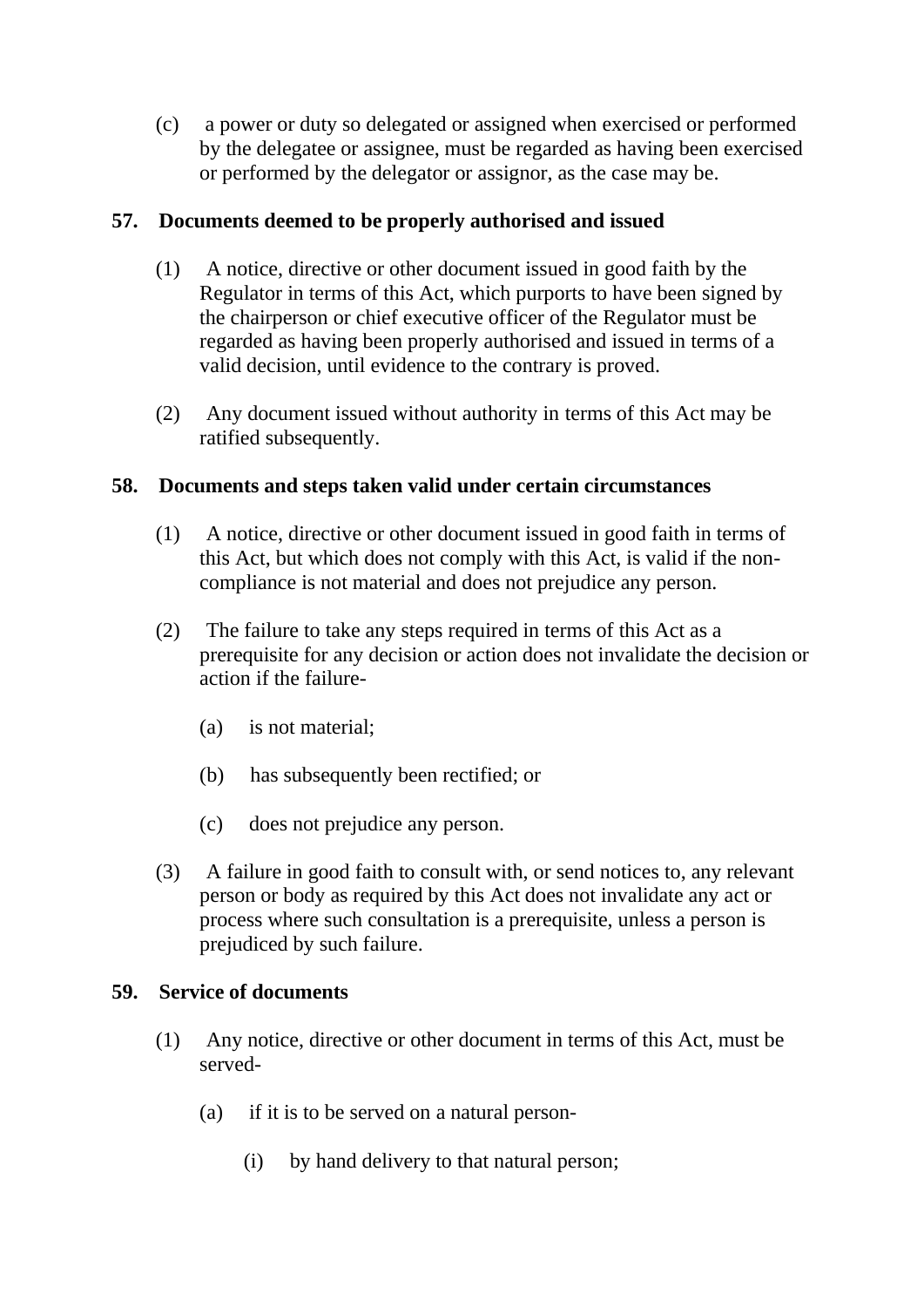- (ii) by hand delivery to a responsible person at that natural person's business or residential address;
- (iii) by registered mail to that natural person's business or residential address; or
- (iv) where that natural person's business and residential addresses are unknown, despite reasonable enquiry, by publishing it once in the *Gazette* and once in a local newspaper circulating in the area of that natural person's last known residential or business address; or
- (b) if it is intended for a juristic person-
	- (i) by hand delivery to a responsible person at the registered address or principal place of business of that juristic person;
	- (ii) by facsimile to the registered address or principal place of business of that juristic person;
	- (iii) by registered mail to the registered address or principal place of business of that juristic person;
	- (iv) by conspicuously attaching it to the main entrance of the registered address or the principal place of business of that juristic person; or
	- (v) by hand delivery to any member of that juristic person's board of directors or governing body.
- (2) Any notice, directive or other document served according to subsection (1) is considered to have been received by that natural or juristic person, unless the contrary is proved.

#### **60. Repeal of laws**

Items 1, 2, 3 and 4 of Schedule 1 to the Legal Succession to the South African Transport Services Act, 1989 (Act No. 9 of 1989), are repealed.

#### **61. Short title and commencement**